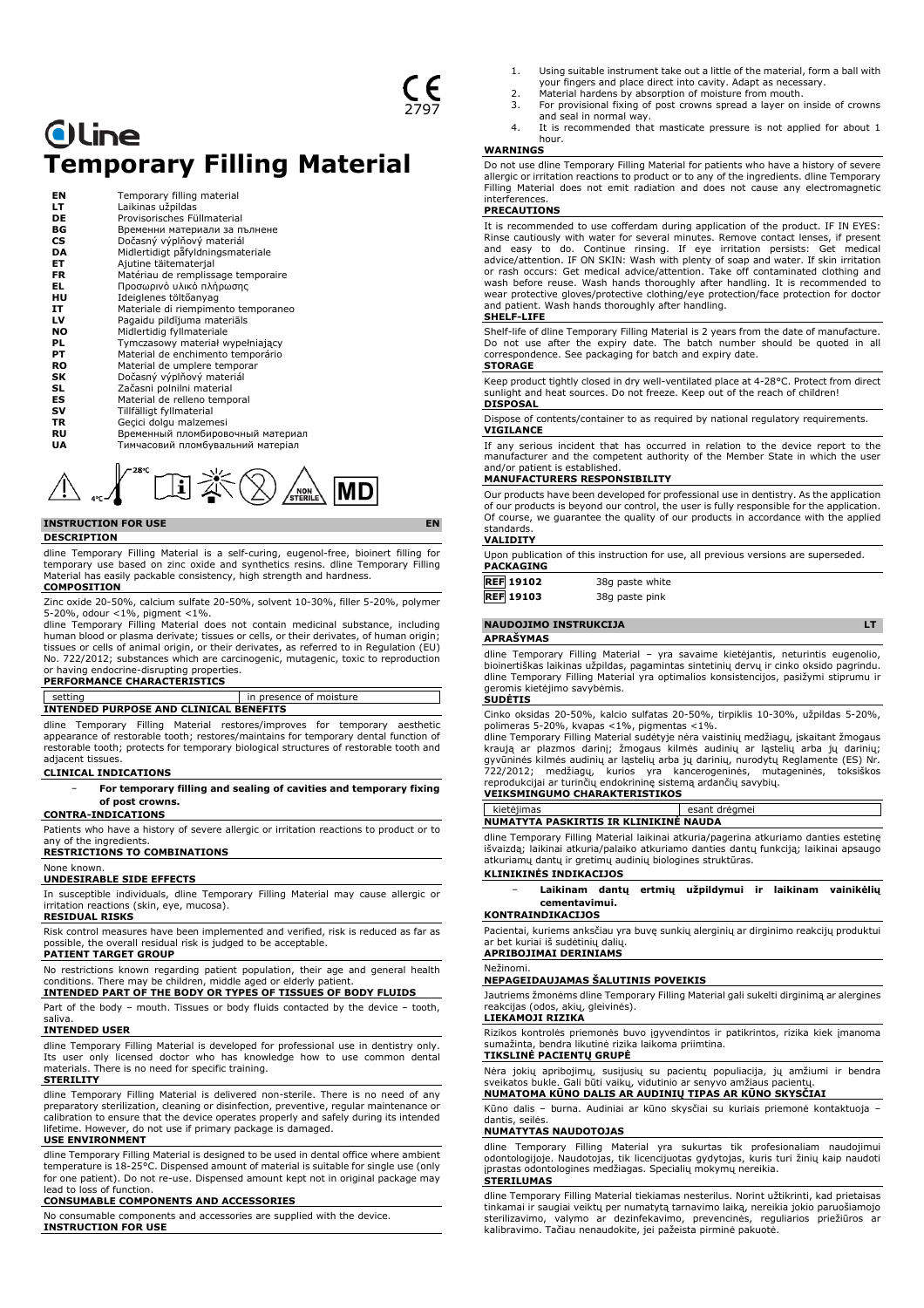#### **NAUDOJIMO APLINKA**

dline Temporary Filling Material suprojektuotas naudoti odontologijos kabinete, kur aplinkos temperatūra 18-25°C. Paimtas medžiagos kiekis tinka vienam naudojimui (tik vienam pacientui). Nenaudokite pakartotinai. Išspaustas kiekis, laikomas ne originalioje pakuotėje, gali prarasti atliekamą funkciją.

## **SUNAUDOJAMIEJI KOMPONENTAI IR AKSESUARAI**

Su priemone sunaudojamieji komponentai ir priedai netiekiami.

## **NAUDOJIMO INSTRUKCIJA**

- 1. Jums patogiu instrumentu paimkite nedidelį užpildo kiekį ir pirštų pagalba suformuokite mažą rutuliuką. Dėkite suformuotą rutuliuką į ertmę ir sumodeliuokite paviršių.
- 2. Užpildas kietėja absorbuodamas drėgmę burnos ertmėje. 3. Laikinam vainikėlių cementavimui: įdėkite užpildą į vainikėlio vidų ir
- 
- uždėkite ant cementuojamo paviršiaus. 4. Rekomenduojame nieko nekramtyti ir nevalgyti apie 1 valandą po procedūros - tol, kol užpildas pakankamai sukietės.

## **ĮSPĖJIMAI**

Nenaudokite dline Temporary Filling Material pacientams, kuriems anksčiau yra buvę sunkių alerginių ar dirginimo reakcijų produktui ar bet kuriai iš sudėtinių dalių. dline Temporary Filling Material neskleidžia radiacijos ir nesukelia jokių elektromagnetinių trukdžių.

#### **ATSARGUMO PRIEMONĖS**

Produkto aplikavimo metu rekomenduojama naudoti koferdamą. PATEKUS Į AKIS:<br>Kelias minutes atsargiai plauti vandeniu. Išimti kontaktinius lęšius, jeigu jie yra ir<br>jeigu lengvai galima tai padaryti. Toliau plauti akis. Kaip gydytoją. PATEKUS ANT ODOS AR GLEIVINĖS: plauti dideliu vandens kiekiu. Jeigu sudirginama oda/gleivinė arba ją išberia: kreiptis į gydytoją. Nusivilkti užterštus drabužius ir išskalbti prieš vėl apsivelkant. Po naudojimo kruopščiai nusiplauti rankas. Rekomenduojame mūvėti apsaugines pirštines, dėvėti apsauginius drabužius, naudoti akių (veido) apsaugos priemones gydytojui ir pacientui.

## **GALIOJIMO LAIKAS**

dline Temporary Filling Material galiojimo laikas yra 2 metai nuo pagaminimo datos. Nenaudoti produkto pasibaigus jo galiojimo terminui. Partijos numeris turėtų būti nurodytas visoje korespondencijoje. Galiojimo terminą, partijos numerį žr. ant

# pakuotės. **LAIKYMAS**

Laikyti produktą sandariai uždarytą, sausoje, gerai vėdinamoje vietoje esant 4-28°C temperatūrai. Saugoti nuo tiesioginių saulės spindulių, uždegimo šaltinių. Produkto neužšaldyti. Laikyti vaikams nepasiekiamoje vietoje!

## **ŠALINIMAS**

Turinį/talpyklą išpilti (išmesti) pagal nacionalinius reikalavimus. **BUDRUMAS**

Jei įvyko kokių nors rimtų incidentų, susijusių su priemone, praneškite gamintojui ir tos valstybės narės, kurioje naudotojas ir (arba) pacientas yra įsisteigęs / įsikūręs, kompetentingai institucijai.

## **SAUGOS IR KLINIKINIO VEIKSMINGUMO SANTRAUKA**

dline Temporary Filling Material yra saugus ir veikia taip, kaip numatyta jei yra naudojamas pagal gamintojo naudojimo instrukciją. Saugos ir klinikinio veiksmingumo atasakitą bus galima rasti EUDAMED duomenų bazėje kai tik ji pradės veikti.

#### **GAMINTOJO ATSAKOMYBĖ**

Mūsų produktai sukurti profesionaliam naudojimui. Mes negalime kontroliuoti kaip mūsų produktai naudojami, todėl už tinkamą jų panaudojimą atsako vartotojas. Žinoma, mes užtikriname, produktų kokybės atitiktį galiojantiems standartams. **GALIOJIMAS**

| <b>PAKUOTE</b>   | Paskelbus naują instrukcijos versiją, prieš tai buvusios versijos nebegalioja. |
|------------------|--------------------------------------------------------------------------------|
| <b>REF</b> 19102 | 38g pasta balta                                                                |

| <b>REF</b> 19103 | 38g pasta rožinė |
|------------------|------------------|
|                  |                  |

## **ANLEITUNG ZUR VERWENDUNG DE**

### **BESCHREIBUNG**

dline Temporary Filling Material ist eine selbsthärtende, eugenolfreie, bioinerte Füllung für die temporäre Anwendung auf Basis von Zinkoxid und Kunstharzen. dline Temporary Filling Material hat eine leicht verpackbare Konsistenz, hohe Festigkeit und Härte.

## **ZUSAMMENSETZUNG**

Zinkoxid 20-50%, Calciumsulfat 20-50%, Lösungsmittel 10-30%, Füllstoff 5-20%, Polymer 5-20%, Geruch <1%.

dline Temporary Filling Material enthält keine medizinische Substanz, einschließlich<br>Derivate aus menschlichem Blut oder Plasma; Gewebe oder Zellen oder deren<br>Derivate menschlichen Ursprungs; Gewebe oder Zellen tierischen erbgutverändernd, fortpflanzungsgefährdend oder mit endokrinen Eigenschaften behaftet sind.

## **LEISTUNGSMERKMALE**

Einstellung bei Feuchtigkeit **VERWENDUNGSZWECK UND KLINISCHER NUTZEN**

dline Temporary Filling Material restauriert/verbessert das temporäre ästhetische Erscheinungsbild des restaurierbaren Zahns; restauriert/erhält die temporäre dentale Funktion des restaurierbaren Zahns; schützt die temporären biologischen Strukturen des restaurierbaren Zahns und des angrenzenden Gewebes.

#### **KLINISCHE INDIKATIONEN**

− **Zum provisorischen Füllen und Versiegeln von Kavernen und zur provisorischen Befestigung von Stiftkronen.**

## **KONTRAINDIKATIONEN**

Patienten, die in der Vergangenheit schwerwiegende allergische Reaktionen oder auf das Produkt oder einen der Inhaltsstoffe gezeigt haben. **BESCHRÄNKUNGEN FÜR KOMBINATIONEN**

#### Keine bekannt.

## **UNERWÜNSCHTE NEBENEFFEKTE**

Bei empfindlichen Personen kann dline Temporary Filling Material allergische oder reizende Reaktionen hervorrufen (Haut, Auge, Schleimhäute). **VERBLEIBENDE RISIKEN**

Risikokontrollmaßnahmen wurden implementiert und verifiziert, das Risiko ist so weit wie möglich reduziert, das Gesamtrestrisiko wird als akzeptabel beurteilt. **PATIENTEN-ZIELGRUPPE**

Keine Einschränkungen hinsichtlich der Patientenpopulation, ihres Alters und ihres allgemeinen Gesundheitszustands bekannt. Es können Kinder, Patienten mittleren Alters oder ältere Menschen sein.

| <b>VORGESEHENE</b>         | KÖRPERTEILE | <b>ODER</b> | <b>GEWEBETYPEN</b> | VON |
|----------------------------|-------------|-------------|--------------------|-----|
| <b>KÖRPERFLÜSSIGKEITEN</b> |             |             |                    |     |

Teil des Körpers - Mund. Gewebe oder Körperflüssigkeiten, die mit dem Gerät in Berührung kommen – Zahn, Speichel.

## **BEABSICHTIGTER BENUTZER**

dline Temporary Filling Material ist nur für den professionellen Einsatz in der Zahnmedizin entwickelt worden. Der Anwender ist nur ein lizenzierter Arzt, der weiß, wie man gängige Materialien verwendet. Es besteht keine Notwendigkeit für eine spezielle Schulung.

## **STERILITÄT**

dline Temporary Filling Material wird unsteril geliefert. Es ist keine vorbereitende Sterilisation, Reinigung oder Desinfektion, keine vorbeugende, regelmäßige Wartung oder Kalibrierung erforderlich, um sicherzustellen, dass das Gerät während seiner vorgesehenen Lebensdauer ordnungsgemäß und sicher funktioniert. Verwenden Sie es jedoch nicht, wenn die Primärverpackung beschädigt ist.

#### **UMGEBUNG VERWENDEN**

dline Temporary Filling Material ist für die Verwendung in der Zahnarztpraxis bei einer Umgebungstemperatur von 18-25 °C vorgesehen. Die abgegebene Menge an Material ist für den einmaligen Gebrauch geeignet (nur für einen Patienten). Nicht wiederverwenden. Nicht in der Originalverpackung aufbewahrte Dosiermenge kann zu Funktionsverlusten führen.

### **VERBRAUCHSKOMPONENTEN UND ZUBEHÖR**

Mit dem Gerät werden keine verbrauchbaren Komponenten und kein Zubehör mitgeliefert.

## **ANLEITUNG ZUR VERWENDUNG**

- 1. Nehmen Sie mit einem geeigneten Instrument etwas von dem Material heraus, formen Sie mit den Fingern eine Kugel und legen Sie diese direkt in die Kaverne. Passen Sie es nach Bedarf an.
- 2. Das Material härtet durch Aufnahme von Feuchtigkeit aus dem Mund aus. 3. Für die provisorische Befestigung von Stiftkronen streichen Sie eine Schicht auf die Innenseite der Kronen und versiegeln diese auf normale Weise.

4. Es wird empfohlen, ca. 1 Stunde lang keinen Kaudruck auszuüben.

### **WARNUNGEN**

Verwenden Sie das Produkt nicht bei Patienten, bei denen es in der Vergangenheit zu schweren allergischen Reaktionen oder Reizungen auf das Produkt oder ei Inhaltsstoffe gekommen ist. dline Temporary Filling Material sendet keine Strahlung aus und verursacht keine elektromagnetischen Störungen.

## **VORSICHTSMAßNAHMEN**

Es wird empfohlen, während der Anwendung des Produkts einen Kofferdamm zu verwenden. WENN IM AUGE: Spülen Sie einige Minuten lang vorsichtig mit Wasser. Entfernen Sie die Kontaktlinsen, falls vorhanden und leicht zu bewerkstelligen. Spülen Sie weiter. Wenn die Augenreizung anhält: Ärztlichen Rat einholen/ärztliche Hilfe in Anspruch nehmen. WENN AUF HAUT ODER SCHLEIMHAUT: Waschen Sie mit reichlich Wasser. Wenn Haut-/Schleimhautreizungen oder Ausschlag auftreten: Holen Sie sich ärztlichen Rat/ärztliche Hilfe. Kontaminierte Kleidung ausziehen und vor der<br>Wiederverwendung waschen. Waschen Sie-sich nach der Handhabung gründlich die<br>Hände. Nur in einem gut belüfteten Bereich verwenden. Es wird empfoh Schutzhandschuhe /Schutzkleidung /Augenschutz /Gesichtsschutz für Arzt und Patient zu tragen

## **HALTBARKEITSDAUER**

Die Lagerfähigkeit des Produkts beträgt 2 Jahre ab dem Herstellungsdatum. Verwenden Sie es nicht nach Ablauf des Verfallsdatums. Die Chargennummer sollte in jeder Korrespondenz angegeben werden. Siehe Verpackung für Charge und Verfallsdatum.

#### **LAGERUNG**

Bewahren Sie das Produkt dicht verschlossen an einem trockenen, gut belüfteten Ort bei 4-28°C auf. Schützen Sie das Produkt vor direkter Sonneneinstrahlung und Wärmequellen. Nicht einfrieren. Außerhalb der Reichweite von Kindern aufbewahren! **ENTSORGUNG**

#### Entsorgen Sie den Inhalt/Behälter gemäß den nationalen behördlichen Vorschriften. **WACHSAMKEIT**

Wenn ein schwerwiegender Zwischenfall im Zusammenhang mit dem Produkt aufgetreten ist, melden Sie dies dem Hersteller und der zuständigen Behörde des Mitgliedstaats, in dem der Anwender und/oder Patient niedergelassen ist.

## **ZUSAMMENFASSUNG DER SICHERHEIT UND KLINISCHEN LEISTUNG**

dline Temporary Filling Material ist sicher und verhält sich wie vorgesehen, wenn es gemäß der Gebrauchsanweisung des Herstellers verwendet wird. Die Zusammenfassung der Sicherheit und der klinischen Leistung wird in EUDAMED eingeführt, sobald es seine Arbeit aufnimmt.

## **VERANTWORTUNG DES HERSTELLERS**

Unsere Produkte sind für den professionellen Einsatz in der Zahnmedizin entwickelt worden. Da die Anwendung unserer Produkte außerhalb unserer Kontrolle liegt, ist der Anwender für die Anwendung voll verantwortlich. Selbstverständlich garantieren wir die Qualität unserer Produkte gemäß den angewandten Normen. **GÜLTIGKEIT**

Mit Erscheinen dieser Gebrauchsanweisung werden alle vorherigen Versionen ungültig.

#### **VERPACKUNG**

| REF 19102        | 38q Paste weiß |
|------------------|----------------|
| <b>REF</b> 19103 | 38q Paste rosa |

## **ИНСТРУКЦИЯ ЗА УПОТРЕБА BG**

## **ОПИСАНИЕ**

dline Temporary Filling Material е самовтвърдяващ се, без евгенол, биоинертен пълнеж за временна употреба на базата на цинков оксид и синтетични смоли. dline Temporary Filling Material има лесна за пакетиране консистенция, висока якост и твърдост. **СЪСТАВ**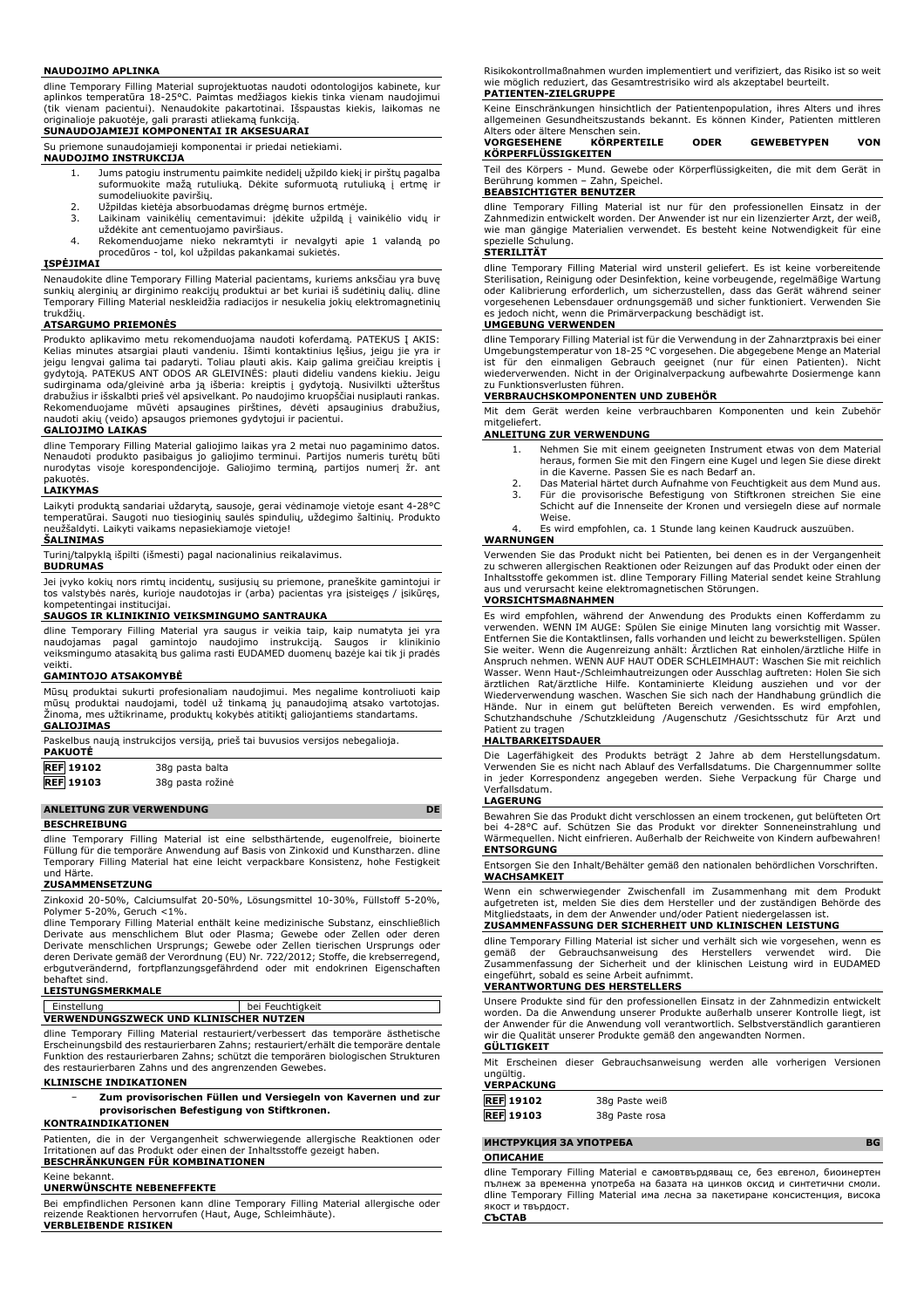Цинков оксид 20-50%, калциев сулфат 20-50%, разтворител 10-30%, пълнител

5-20%, полимер 5-20%, мирис <1%. dline Temporary Filling Material не съдържа лекарствено вещество, включително производни на човешка кръв или плазма; тъкани или клетки, или техни производни от човешки произход; тъкани или клетки от животински произход или техни производни, както е посочено в Регламент (ЕС) № 722/2012; вещества, които са канцерогенни, мутагенни, токсични за възпроизводство или са с разрушаващи ендокринната система свойства.

## **ХАРАКТЕРИСТИКИ НА РАБОТА**

| настройка                       | в присъствието на влага |  |
|---------------------------------|-------------------------|--|
| ПРЕДНАЗНАЧЕНИЕ И КЛИНИЧНИ ПОЛЗИ |                         |  |

dline Temporary Filling Material възстановява / подобрява за временен естетичен вид на възстановим зъб; възстановява / поддържа за временна дентална функция на възстановим зъб; защитава за временни биологични структури на възстановим зъб и тъканите около него.

## **КЛИНИЧНИ ПОКАЗАНИЯ**

− **За временно запълване и запечатване на кухини и временно фиксиране на коронки.**

#### **ПРОТИВОПОКАЗАНИЯ**

Пациенти, които имат история на тежки алергични или възпалителни реакции към продукта или към някоя от съставките му. **ОГРАНИЧЕНИЯ ЗА КОМБИНАЦИИ**

## Не е известно.

#### **НЕЖЕЛАНИ СТРАНИЧНИ ЕФЕКТИ**

При чувствителни лица продуктът може да причини алергични или възпалителни реакции (на кожата, очите, лигавицата). **ОСТАТЪЧНИ РИСКОВЕ**

Мерките за контрол на риска са приложени и проверени, рискът е намален, колкото е възможно, цялостният остатъчен риск се счита за допустим.

## **ЦЕЛЕВА ГРУПА НА ПАЦИЕНТИТЕ**

Не са известни ограничения по отношение на нациалността на пациентите, тяхната възраст и общо здравословно състояние. Те могат да са деца, пациенти на средна възраст или пациенти на възраст.

## **ПРЕДВИДЕНА ЧАСТ НА ТЯЛОТО ИЛИ ВИДОВЕ ТЪКАНИ ИЛИ ТЕЛЕСНИ ТЕЧНОСТИ**

Част от тялото - уста. Тъкани или телесни течности, влизащи в контакт с устройството – зъб, слюнка.

**ЦЕЛЕВИ ПОТРЕБИТЕЛ**

dline Temporary Filling Material е разработен единствено за професионална употреба в стоматологията. Неговият потребител е лицензиран лекар, който има знания как да използва обичайни стоматологични материали. Няма нужда от специално обучение.

#### **СТЕРИЛИТЕТ**

dline Temporary Filling Material се доставя нестерилен. Няма нужда от предварителна стерилизация, почистване или дезинфекция, а от превантивна, редовна поддръжка или калибриране, за да се гарантира, че устройството работи правилно и безопасно през определения му живот. Не използвайте , ако първичната опаковка е повредена.

### **СРЕДА НА ИЗПОЛЗВАНЕ**

dline Temporary Filling Material е предназначен за използване в стоматологичен кабинет, където температурата на околната среда е 18-25 ° C. Разпределеното количество материал подходящо за еднократна употреба (само за един пациент). Не използвайте повторно. Излишното количество, съхранявано в оригинална опаковка, може да доведе до загуба на функцията му. **КОНСУМАТИВИ И АКСЕСОАРИ**

С устройството не се доставят консумативи и аксесоари.

#### **ИНСТРУКЦИЯ ЗА УПОТРЕБА**

- 1. С подходящ инструмент извадете малко от материала, оформете топче с пръсти и го поставете директно в дупката. Приспособете, ако е необходимо.
- 2. Материалът се втвърдява чрез абсорбиране на влага от устата.<br>3. За временно фиксиране на коронки разстелете слой от вътре 3. За временно фиксиране на коронки разстелете слой от вътрешната
- страна на коронките и запечатване по нормален начин.
- 4. Препоръчва се да не се дъвче за около 1 час.

## **ПРЕДУПРЕЖДЕНИЯ**

Не използвайте продукта за пациенти, които имат история с тежки алергични или възпалителни реакции към продукта или към някоя от съставките на продукта. dline Temporary Filling Material не излъчва радиация и не води до електромагнитни смущения.

#### **ПРЕДПАЗНИ МЕРКИ**

Препоръчва се използването на кофердам пи нанасянето на продукта. ПРИ ПОПАДАНЕ В ОЧИТЕ: Изплакнете внимателно с вода в продължение на няколко минути. Махнете си контактните лещи, ако имате такива и е лесно да го<br>направите. Продължете да изплаквате. Ако раздразнението на очите<br>продължава: Потърсете медицински съвет / помощ. ПРИ ПОПАДАНЕ ВЪРХУ<br>КОЖАТА ИЛИ Л кожата / лигавицата или обрив: Потърсете медицински съвет / помощ. Свалете замърсеното облекло и изперете преди следващата употреб. Измийте добре ръцете след работа. Използвайте само на добре проветриво място. Препоръчано носенето на защитни ръкавици / защитно облекло / предпазни средства за очи / защита на лицето за лекаря и пациента

## **СРОК НА ГОДНОСТ**

Срок на годност на dline Temporary Filling Material е 2 години от датата на производство. Не използвайте след срока на годност. Партидният номер трябва да бъде цитиран при всяка кореспонденция. Погледнете опаковката за партиден номер и срок на годност. **СЪХРАНЕНИЕ**

Съхранявайте продукта добре затворен на сухо и добре проветриво място при 4- 28 ° C. Дръжте далеч от пряка слънчева светлина и източници на топлина. Не замразявайте. Да се пази от деца! **ИЗХВЪРЛЯНЕ**

Изхвърлете съдържанието / контейнера според националните нормативни изисквания. **БДИТЕЛНОСТ**

Ако възникне сериозен инцидент във връзка с устройството, съобщете това на производителя и на компетентния орган на държавата-членка, в която се намира потребителят и / или пациентът.

## **РЕЗЮМЕ НА БЕЗОПАСНОСТТА И КЛИНИЧНИТЕ РЕЗУЛТАТИ**

dline Temporary Filling Material е безопасен и работи по предназначение, ако се използва в съответствие с инструкциите за употреба на производителя. Резюме на безопасността и клиничните показатели ще бъде представено в EUDAMED в момента, щом започне работа.

## **ОТГОВОРНОСТ НА ПРОИЗВОДИТЕЛИТЕ**

Продуктите ни са разработени за професионална употреба в стоматологията. Понеже приложението на нашите продукти е извън наш контрол, потребителят носи пълна отговорност за приложението на продукта. Разбира се, ние гарантираме за качеството на продуктите си в съответствие с приложимите стандарти.

#### **ВАЛИДНОСТ**

След публикуването на тази инструкция за употреба всички предишни версии се отменят.

## **ОПАКОВКА**

| <b>REF 19102</b> | 38q паста бяла   |
|------------------|------------------|
| <b>REF</b> 19103 | 38g паста розова |

## **NÁVOD K POUŽITÍ CS**

## **POPIS**

dline Temporary Filling Material je samovolně tuhnoucí výplň bez obsahu eugenolu pro okamžité použití na bázi oxidu zinečnatého a syntetických pryskyřic. dline Temporary Filling Material má snadno sbalitelnou konzistenci, vysokou pevnost a tvrdos

## **SLOŽENÍ**

Oxid zinečnatý 20-50%, síran vápenatý 20-50%, rozpouštědlo 10-30%, plnivo 5- 20%, polymer 5-20%, vůně <1%.

dline Temporary Filling Material neobsahuje léčivé látky, včetně derivátů lidské krve nebo plazmy; tkáně nebo buňky nebo jejich deriváty lidského původu; tkáně nebo<br>buňky živočišného původu nebo jejich deriváty podle Nařízení (EU) č. 722/2012;<br>látky, které jsou karcinogenní, mutagenní, toxické pro re vlastnosti narušující endokrinní systém.

# **VÝKONOVÉ CHARAKTERISTIKY**

nastavení v přítomnosti vlhkosti **ZAMÝŠLENÝ ÚČEL A KLINICKÉ VÝHODY**

dline Temporary Filling Material obnovuje/vylepšuje dočasný estetický vzhled obnovitelného zubu; obnovuje/udržuje dočasnou zubní funkci obnovitelného zubu; chrání dočasné biologické struktury obnovitelného zubu a sousedních tkání.

## **KLINICKÉ INDIKACE**

− **Pro dočasné vyplnění a utěsnění dutin a dočasné upevnění korunek.**

## **KONTRAINDIKACE**

Pacienti, kteří mají v anamnéze závažné alergické nebo podrážděné reakce na produkt nebo na kteroukoli složku přípravku. **OMEZENÍ KOMBINACÍ**

## Nejsou známy.

**NEŽÁDOUCÍ VEDLEJŠÍ ÚČINKY**

U citlivých jedinců může dline Temporary Filling Material způsobit alergické nebo dráždivé reakce (kůže, oči, sliznice).

## **ZBYTKOVÁ RIZIKA**

Byla implementována a ověřena opatření ke kontrole rizik, riziko je co nejvíce sníženo, celkové zbytkové riziko je považováno za přijatelné. **CÍLOVÁ SKUPINA PACIENTŮ**

Nejsou známa žádná omezení týkající se populace pacientů, jejich věku a celkového zdravotního stavu. Mohou to být i děti, pacienti středního věku nebo starší pacienti. **ZAMÝŠLENÁ ČÁST TĚLA NEBO TYPY TKÁNÍ TĚLESNÝCH TEKUTIN**

Část těla - ústa. Tkáně nebo tělesné tekutiny v kontaktu s přístrojem – zub, sliny. **ZAMÝŠLENÝ UŽIVATEL**

dline Temporary Filling Material je vyvinut pouze pro profesionální použití ve stomatologii. Použít jej může pouze lékař s licencí, který má znalosti o používání běžných dentálních materiálů. Není potřeba zvláštního školení.

## **STERILITA**

dline Temporary Filling Material je dodáván nesterilní. Není třeba provádět žádnou přípravnou sterilizaci, čištění nebo dezinfekci, preventivní, pravidelnou údržbu nebo kalibraci, aby bylo zajištěno, že zařízení pracuje správně a bezpečně po celou dobu jeho životnosti. Nepoužívejte však, pokud je primární balíček poškozený.

## **PROSTŘEDÍ POUŽITÍ**

dline Temporary Filling Material je určen k použití v zubní ordinaci, kde je okolní<br>teplota 18-25 °C. Vydané množství materiálu je vhodné pro jednorázové použití<br>(pouze pro jednoho pacienta). Nepoužívejte znovu. Vydané mno

## **SPOTŘEBNÍ SOUČÁSTI A PŘÍSLUŠENSTVÍ**

Se zařízením nejsou dodávány žádné spotřební součásti ani příslušenství.

- **NÁVOD K POUŽITÍ** 1. Pomocí vhodného nástroje vytáhněte trochu materiálu, prsty vytvarujte kuličku a vložte přímo do dutiny. Podle potřeby přizpůsobte.
	- 2. Materiál tvrdne absorpcí vlhkosti z úst.<br>3. Pro provizorní připevnění korunek rozl
	- 3. Pro provizorní připevnění korunek rozložte vrstvu na vnitřek korunek a utěsněte běžným způsobem.
	- 4. Doporučuje se, aby žvýkací tlak nebyl vyvíjen po dobu asi 1 hodiny.

**VAROVÁNÍ**

Nepoužívejte přípravek u pacientů, kteří v minulosti měli závažné alergické nebo podrážděné reakce na produkt nebo na kteroukoli ze složek. dline Temporary Filling Material nevyzařuje záření a nezpůsobuje žádné elektromagnetické rušení. **OPATŘENÍ**

Během aplikace produktu se doporučuje používat kofferdam. PŘI ZASAŽENÍ OČÍ: Několik minut opatrně vyplachujte vodou. Vyjměte kontaktní čočky, jsou-li nasazeny a je-li to snadné. Pokračujte ve vyplachování. Pokud podráždění očí přetrvává: Vyhledejte lékařskou pomoc/ošetření. PŘI STYKU S KŮŽÍ NEBO SLIZNICÍ: Omyjte velkým množstvím vody. Pokud dojde k podráždění kůže nebo sliznic nebo vyrážce: Vyhledejte lékařskou pomoc/ošetření. Kontaminovaný oděv svlékněte a před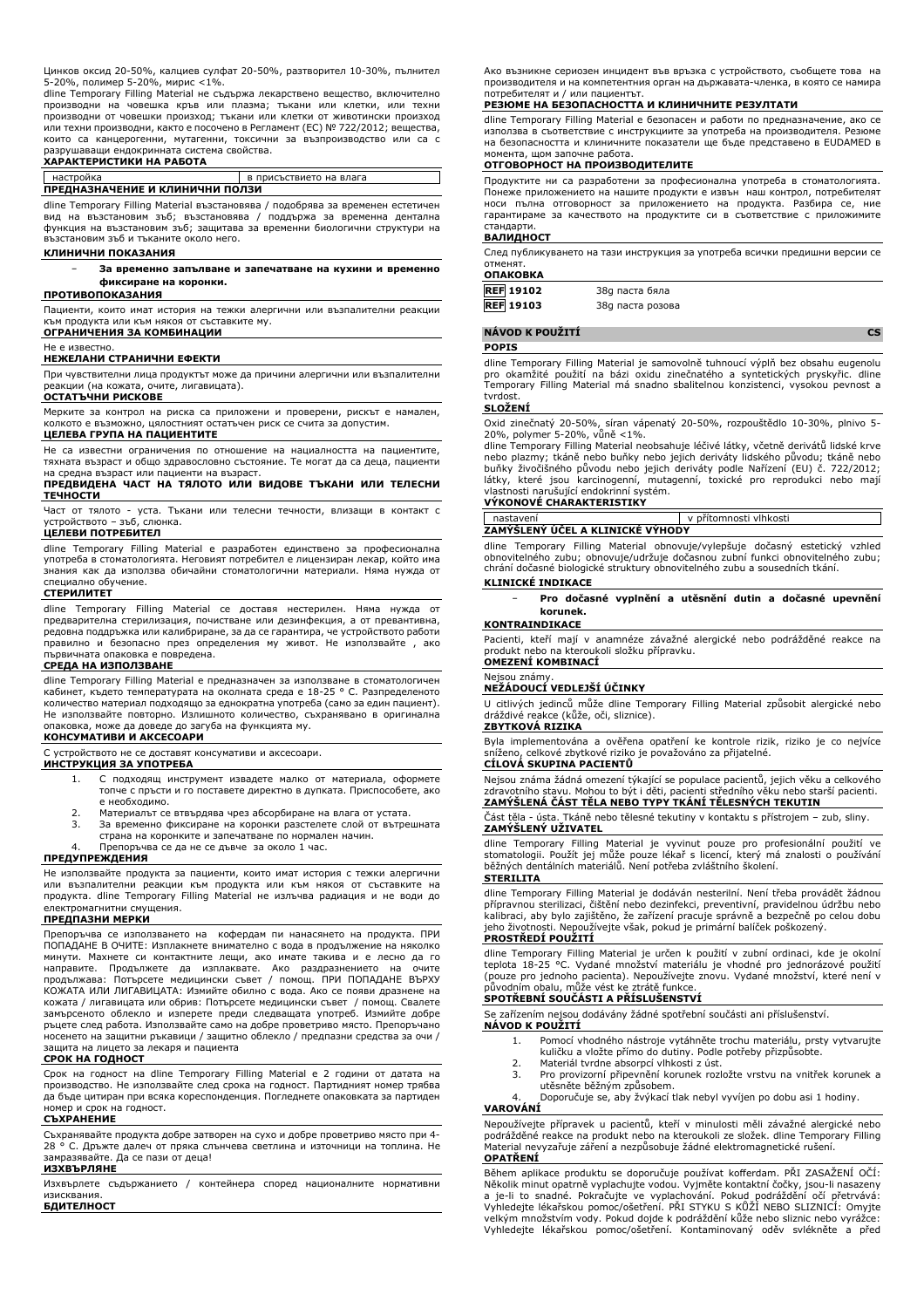opětovným použitím vyperte. Po manipulaci si důkladně umyjte ruce. Používejte pouze na dobře větraném místě. Pro lékaře a pacienta se doporučuje nosit ochranné rukavice/ochranný oděv/ochranu očí/ochranu obličeje.

## **SKLADOVATELNOST**

Doba použitelnosti produktu je 2 roky od data výroby. Nepoužívejte po uplynutí doby použitelnosti. Ve všech korespondencích by mělo být uvedeno číslo šarže. Šarže a datum spotřeby viz balení.

## **SKLADOVÁNÍ**

Uchovávejte produkt těsně uzavřený na suchém, dobře větraném místě při teplotě 4-28 °C. Chraňte před přímým slunečním zářením a zdroji tepla. Chraňte před mrazem. Udržujte mimo dosah dětí!

## **LIKVIDACE**

Obsah/obal zlikvidujte v souladu s požadavky národních předpisů.

#### **BDĚLOST**

Pokud se stane jakýkoli závažný incident, ke kterému došlo v souvislosti se zařízením, hlásí se to výrobci a příslušnému orgánu členského státu, ve kterém se uživatel nebo pacient nachází.

## **SOUHRN BEZPEČNOSTI A KLINICKÉHO VÝKONU**

dline Temporary Filling Material je bezpečný a funguje tak, jak bylo zamýšleno, pokud je používán v souladu s pokyny výrobce k použití. Souhrn bezpečnosti a klinického výkonu bude do EUDAMED zaveden, jakmile začne pracovat.

## **ODPOVĚDNOST VÝROBCŮ**

Naše výrobky byly vyvinuty pro profesionální použití ve stomatologii. Protože aplikace našich produktů je mimo naši kontrolu, je za aplikaci plně odpovědný uživatel. Samozřejmě garantujeme kvalitu našich produktů v souladu s platnými normami. **DOBA PLATNOSTI**

| Po zveřejnění tohoto návodu k použití jsou nahrazeny všechny předchozí verze.<br><b>OBAL</b> |                  |  |
|----------------------------------------------------------------------------------------------|------------------|--|
| <b>REF 19102</b>                                                                             | 38g pasta bílá   |  |
| <b>REF 19103</b>                                                                             | 38g pasta růžová |  |

## **BRUGSANVISNING DA**

**BESKRIVELSE**

dline Temporary Filling Material er en selvhærdende, eugenolfri bioinert påfyldning til midlertidig brug baseret på zinkoxid og syntetisk harpiks. dline Temporary Filling Material har en let pakkelig konsistens, høj styrke og hårdhed.

### **SAMMENSÆTNING**

Zinkoxid 20-50%, calciumsulfat 20-50%, opløsningsmiddel 10-30%, fyldstof 5-20%, polymer 5-20%, lugt <1%.

dline Temporary Filling Material indeholder ikke medicinske stoffer, herunder blod eller plasmaafledning fra mennesker; væv eller celler eller deres afledning af<br>menneskelig-oprindelse væv-eller-celler-af-animalsk-oprindelse-eller-deres-afledning<br>som -omhandlet -i - forordning - (EU) - nr. - kræftfremkal reproduktionstoksiske eller med hormonforstyrrende egenskaber.

## **EGENSKABER FOR YDEEVNE**

| indstilling                           |                  |  |
|---------------------------------------|------------------|--|
|                                       | i nærvær af fugt |  |
|                                       |                  |  |
| TILSIGTEDE FORMÅL OG KLINISKE FORDELE |                  |  |
|                                       |                  |  |

dline Temporary Filling Material genopretter/forbedrer midlertidigt æstetisk udseende af en genoprettelig tand; genopretter/opretholder for midlertidig tandfunktion af genoprettelig tand; beskytter mod midlertidige biologiske strukturer af genoprettelige tænder og tilstødende væv.

## **KLINISKE INDIKATIONER**

− **Til midlertidig påfyldning og forsegling af hulrum og midlertidig fastgørelse af postkroner.**

## **KONTRAINDIKATIONER**

Patienter, der tidligere har haft alvorlige allergiske eller irritationsreaktioner på produktet eller på nogen af ingredienserne. **BEGRÆNSNINGER FOR KOMBINATIONER**

## Ingen kendte.

**UØNSKEDE BIVIRKNINGER**

Hos modtagelige personer kan dline Temporary Filling Material forårsage allergiske eller irritationsreaktioner (hud, øje, slimhinde).

## **RESTERENDE RISICI**

Risikokontrolforanstaltninger er blevet gennemført og verificeret, risikoen er reduceret mest muligt, den samlede restrisiko anses for at være acceptabel.

## **MÅLGRUPPE FOR PATIENT**

Ingen begrænsninger kendt med hensyn til patientpopulation, deres alder og generelle sundhedsmæssige forhold. Der kan være børn, midaldrende eller ældre patienter.

## **PÅTÆNKT DEL AF KROPPEN ELLER TYPER AF VÆV AF KROPSVÆSKER**

En del af kroppen – munden. Væv eller kropsvæsker kontaktet af enheden – tand, spyt.

## **TILSIGTET BRUGER**

dline Temporary Filling Material er udviklet til professionel brug i tandplejen alene. Må kun bruges af licenseret læge, der har viden om, hvordan du bruger fælles dental materialer. Der er ikke behov for specifik uddannelse.

## **STERILITET**

dline Temporary Filling Material leveres ikke-sterilt. Der er ikke behov for nogen forberedende sterilisering, rengøring eller desinfektion, forebyggende, regelmæssig vedligeholdelse eller kalibrering for at sikre, at enheden fungerer korrekt og sikkert i løbet af den tilsigtede levetid. Brug dog ikke, hvis den primære pakke er beskadiget. **BRUG MILJØ**

dline Temporary Filling Material er designet til at blive brugt på tandklinik, hvor<br>omgivelsestemperaturen er 18-25°C. Dispenseret mængde materiale er egnet til<br>engangsbrug (kun til én patient). Må ikke genbruges. Udlevere **FORBRUGSVARER KOMPONENTER OG TILBEHØR**

## Der følger ingen forbrugsvarer og tilbehør med enheden.

**BRUGSANVISNING**

- 1. Brug passende instrument, fjern lidt af materialet, form en bold med fingrene og indsæt direkte i hulrummet. Tilpas efter behov.
- 
- 2. Materialet hærder ved absorption af fugt fra munden.
- 3. Til midlertidig fastgørelse af postkroner spredes et lag på indersiden af kroner og forsegles på almindeligt vis.
- 4. Det anbefales, at mastikattrykket ikke påføres i ca. 1 time.

## **ADVARSLER**

Brug ikke produktet til patienter, der tidligere har haft alvorlige allergiske eller irritationsreaktioner på produktet eller nogen af ingredienserne. dline Temporary Filling Material udsender ikke stråling og forårsager ingen elektromagnetisk interferens.

## **FORHOLDSREGLER**

Det anbefales at bruge cofferdam under påføring af produktet. HVIS I ØJNENE: Skyl forsigtigt med vand i flere minutter. Fjern kontaktlinser, hvis de er til stede og nemme at tage af. Hvis øjenirritationen fortsætter: Få lægehjælp/tjek. HVIS PÅ HUDEN ELLER SLIMHINDEN: Vask rigeligt med vand. Hvis hud/slimhindeirritation eller udslæt opstår: Få lægelig rådgivning/opmærksomhed. Tag forurenet tøj af og vask før genbrug. Vask hænderne grundigt efter håndtering. Må kun bruges i et godt ventileret område. Det anbefales at bære beskyttelseshandsker /beskyttelsesbeklædning /øjenværn /ansigtsbeskyttelse til læge og patient. **HOLDBARHED**

Holdbarheden af produktet er 2 år fra fremstillingsdatoen. Må ikke bruges efter udløbsdatoen. Batchnummeret skal anføres i al korrespondance. Se emballage for

# parti og udløbsdato. **OPLAGRING**

Hold produktet tæt lukket på et tørt godt ventileret sted ved 4-28°C. Beskyt mod direkte sollys og varmekilder. Må ikke fryses. Hold uden for børns rækkevidde!

## **BORTSKAFFELSE**

Indhold/beholder skal bortskaffes på samme betingelser som krævet i de nationale lovkrav

### **ÅRVÅGENHED**

Hvis der er indtruffet alvorlige hændelser i forbindelse med udstyrsrapporten til fabrikanten og den kompetente myndighed i den medlemsstat, hvor brugeren og/eller patienten er etableret.

## **RESUMÉ AF SIKKERHED OG KLINISKE PRÆSTATIONER**

dline Temporary Filling Material er sikkert og fungerer efter hensigten, hvis det anvendes i overensstemmelse med producentens brugsanvisning. Resumé sikkerhed og kliniske præstationer vil blive indført i EUDAMED, så snart det begynder at virke.

#### **PRODUCENTERNES ANSVAR**

Vores produkter er udviklet til professionel brug i tandplejen. Da anvendelsen af vores produkter er uden for vores kontrol, er brugeren fuldt ansvarlig for applikationen. Vi garanterer naturligvis kvaliteten af vores produkter i overensstemmelse med de anvendte standarder.

## **VALIDITET**

| Når denne brugsanvisning udgives, tilsidesættes alle tidligere versioner.<br>EMBALLAGE |                |  |
|----------------------------------------------------------------------------------------|----------------|--|
|                                                                                        |                |  |
| <b>REF 19102</b>                                                                       | 38g pasta hvid |  |
| <b>REF</b> 19103                                                                       | 38g pasta pink |  |

## **KASUTUSJUHEND**

**KIRJELDUS**

dline Temporary Filling Material on isekõvastuv, eugenoolivaba, bioinertne, ajutiseks kasutamiseks mõeldud täidismaterjal, mis põhineb tsinkoksiidil ja sünteetilistel vaikudel. dline Temporary Filling Material on kergesti pakendatava konsistentsiga, väga tugev ja kõva.

#### **KOOSTIS**

Tsinkoksiid 20-50%, kaltsiumsulfaat 20-50%, lahusti 10-30%, täiteaine 5-20%, polümeer 5-20%, lõhnaine <1%. dline Temporary Filling Material ei sisalda ravimainet, sealhulgas inimverd ega

vereplasma derivaate; inimpäritolu kudesid, rakke ega nende derivaate; loomset<br>päritolu kudesid, rakke ega nende derivaate, nagu viidatud määruses (EL) nr<br>722/2012; kantserogeenseid, mutageenseid, reproduktiivtoksilisi ega häireid põhjustavaid aineid.

# **TÖÖOMADUSED**

seadistus | niiskuse juuresolekul **ETTENÄHTUD OTSTARVE JA KLIINILINE KASU**

dline Temporary Filling Material taastab/parandab ajutiselt restaureeritava hamba esteetilist välimust; taastab/hooldab ajutiselt restaureetitava hamba funktsiooni; kaitseb ajutiselt restaureeritava hamba ja külgnevate kudede bioloogilisi struktuure. **KLIINILISED NÄIDUSTUSED**

− **Kaviteetide ajutiseks täitmiseks ja sulgemiseks ning postkroonide ajutiseks kinnitamiseks.**

# **VASTUNÄIDUSTUSED**

Patsiendid, kellel on varem olnud toote või selle mõne koostisosa suhtes tõsiseid allergilisi või ärritusreaktsioone. **KOMBINATSIOONIDE PIIRANGUD**

#### Ei ole teada. **SOOVIMATUD KÕRVALTOIMED**

Tundlikel inimestel võib toode põhjustada allergilisi või ärritusreaktsioone (nahk, silmad, limaskestad).

# **JÄÄKRISKID**

Riskikontrollimeetmed on rakendatud ja kontrollitud, riski vähendatakse nii palju kui võimalik, üldist jääkriski peetakse vastuvõetavaks. **PATSIENTIDE SIHTGRUPP**

Patsientide populatsiooni, nende vanuse ja üldise terviseseisundi osas pole teada mingeid piiranguid. Võib olla lapsi, keskealisi või eakaid patsiente.

## **ETTENÄHTUD KEHAOSA VÕI KEHAVEDELIKE KUDEDE TÜÜBID**

Kehaosa - suu. Koed või kehavedelikud, millega seade kokku puutub – hammas, sülg. **ETTENÄHTUD KASUTAJA**

dline Temporary Filling Material on välja töötatud ainult professionaalseks kasutamiseks hambaravis. Selle kasutajaks on ainult litsentseeritud arst, kes on teadlik, kuidas kasutatakse tavalisi materjale. Spetsiaalne koolitus pole vajalik. **STERIILSUS**

dline Temporary Filling Material tarnitakse mittesteriilselt. Seadme ettenähtud eluea jooksul nõuetekohase ja ohutu töö tagamiseks pole vaja ettevalmistavat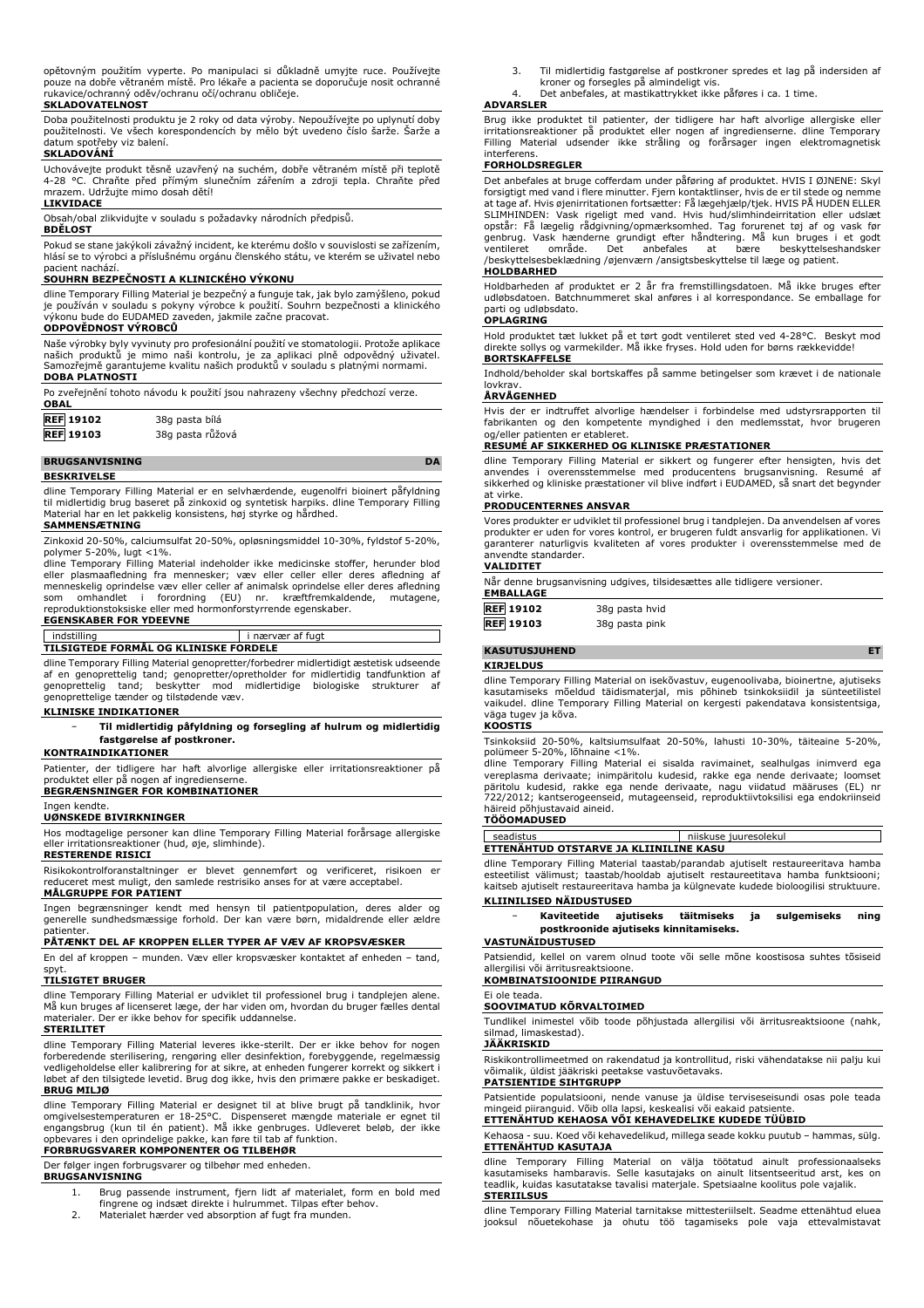steriliseerimist, puhastamist ega desinfitseerimist; ennetavat, regulaarset hooldust ega kalibreerimist. Ärge kasutage, kui seadme primaarne pakend on kahjustatud. **KASUTUSKESKKOND**

dline Temporary Filling Material on mõeldud kasutamiseks hambaravikabinetis, kus<br>ümbritsev temperatuur on 18-25 ° C. Väljastatud materjal sobib ühekordseks<br>kasutamiseks (ainult ühele patsiendile). Ärge taaskasutage. Vä mida pole hoitud originaalpakendis, võib kaotada oma funktsionaalsuse.

### **KULUMATERJALID JA TARVIKUD**

Seadmega ei ole kaasas kulumaterjale ega tarvikuid. **KASUTUSJUHEND**

- 1. Võtke sobiva instrumendiga väike hulk materjali, vormige sõrmede abil
	- palliks ja asetage otse kaviteeti. Kohandage vastavalt vajadusele.<br>2. Materjal kõveneb suust pärineva niiskuse imendumisel.<br>3. Postkroonide ajutiseks kinnitamiseks kandke kiht materjali kroonide
	- siseküljele ja sulgege tavalisel viisil.

4. Mälumissurvet ei soovitata rakendada umbes 1 tund.

## **HOIATUSED**

Mitte kasutada patsientidel, kellel on varem olnud toote või selle mõne koostisosa suhtes tõsiseid allergilisi või ärritusreaktsioone. dline Temporary Filling Material ei eralda kiirgust ega põhjusta elektromagneetilisi häireid.

## **ETTEVAATUSABINÕUD**

Toote pealekandmise ajal on soovitatav kasutada kofferdami. SILMA SATTUMISE KORRAL: Loputage mitme minuti jooksul ettevaatlikult veega. Eemaldage kontaktläätsed, kui neid kasutatakse ja kui neid on kerge eemaldada. Jätkake loputamist. Kui silmade ärritus püsib, pöörduge arsti poole. NAHALE SATTUMISE KORRAL: Peske rohke veega. Naha/limaskesta ärrituse või lööbe korral pöörduge<br>arsti poole. Võtke seljast kõik saastunud rõivad ja peske neid enne järgmist<br>kasutuskorda. Pärast kasutamist peske hoolikalt käsi. Kasutage ainu

#### **KÕLBLIKKUSAEG**

dline Temporary Filling Material kõlblikkusaeg on 2 aastat alates valmistamise kuupäevast. Mitte kasutada pärast kõlblikkusaja lõppu. Partii numbrit tuleb tsiteerida kogu kirjavahetuses. Partii numbrit ja kõlblikkusaega vaadake pakendilt.

#### **HOIUSTAMINE**

Hoidke toodet tihedalt suletuna kuivas, hästi ventileeritavas kohas temperatuuril 4- 28 ° C. Kaitske otsese päikesevalguse ja soojusallikate eest. Mitte lasta külmuda. Hoida laste eest kättesaamatus kohas!

#### **JÄÄTMEHOOLDUS**

Sisust/pakendist tuleb vabaneda vastavalt riiklikele õigusaktidele.

### **VALVSUS**

Kui seadmega seoses on toimunud mõni tõsine vahejuhtum, teatatakse sellest tootjale ja selle liikmesriigi pädevale asutusele, kus kasutaja ja/ või patsient asub. **KOKKUVÕTE OHUTUSEST JA KLIINILISEST TOIMIVUSEST**

dline Temporary Filling Material on ohutu ja toimib ettenähtud viisil, kui seda kasutatakse vastavalt tootja kasutusjuhendile. Ohutuse ja kliinilise toimivuse kokkuvõte lisatakse EUDAMED-i kohe, kui see tööle hakkab.

#### **TOOTJA VASTUTUS**

Meie tooted on välja töötatud professionaalseks kasutamiseks hambaravis. Kuna toodete rakendus on väljaspool meie kontrolli, vastutab selle eest täielikult kasutaja. Loomulikult garanteerime oma toodete kvaliteedi vastavalt kohaldatavatele standarditele.

## **VALIIDSUS**

| <b>PAKEND</b>                                                                                                                                                                                                                                            | Käesoleva kasutusjuhendi avaldamine muudab kehtetuks kõik varasemad versioonid. |
|----------------------------------------------------------------------------------------------------------------------------------------------------------------------------------------------------------------------------------------------------------|---------------------------------------------------------------------------------|
| <b>REF</b> 19102<br><u>recognization of the state of the state of the state of the state of the state of the state of the state of the state of the state of the state of the state of the state of the state of the state of the state of the state</u> | 38g pastat valge                                                                |

**REF 19103** 38g pastat roosa

## **INSTRUCTIONS D'UTILISATION FR**

**DESCRIPTION**

dline Temporary Filling Material est un mastic bioinerte autopolymérisable, sans eugénol, à usage temporaire, à base d'oxyde de zinc et de résines synthétiques. dline Temporary Filling Material a une consistance facilement conditionnable, une résistance et une dureté élevées.

### **COMPOSITION**

Oxyde de zinc 20-50%, sulfate de calcium 20-50%, solvant 10-30%, charge 5-20%, polymère 5-20%, odeur <1%.

dline Temporary Filling Material ne contient pas de substance médicinale, y compris du sang humain ou un dérivé du plasma ; des tissus ou des cellules, ou leurs dérivés, d'origine humaine ; des tissus ou des cellules d'origine animale, ou leurs dérivés, tels<br>que visés dans le règlement (UE) n° 722/2012 ; des substances cancérigènes,<br>mutagènes, toxiques pour la reproduction ou ay endocrinienne.

### **CARACTÉRISTIQUES DE PERFORMANCE**

|                                        | en présence d'humidité |
|----------------------------------------|------------------------|
| <b>OBJECTIF ET AVANTAGES CLINIOUES</b> |                        |

dline Temporary Filling Material restaure/améliore pour le temporaire l'aspect esthétique de la dent restaurable ; restaure/maintient pour le temporaire la fonction dentaire de la dent restaurable ; protège pour le temporaire les structures biologiques de la dent restaurable et des tissus adjacents.

## **INDICATIONS CLINIQUES**

− **Pour l'obturation et le scellement temporaires des cavités et la fixation temporaire des post-couronnes.**

## **CONTRE-INDICATIONS**

Patients ayant des antécédents de réactions allergiques ou d'irritation graves au produit ou à l'un de ses ingrédients.

## **RESTRICTIONS AUX COMBINAISONS**

Aucun connu.

### **EFFETS SECONDAIRES INDÉSIRABLES**

Chez les personnes sensibles, dline Temporary Filling Material peut provoquer des réactions allergiques ou d'irritation (peau, yeux, muqueuses). **RISQUES RÉSIDUELS**

Des mesures de contrôle du risque ont été mises en oeuvre et vérifiées, le risque est réduit autant que possible, le risque résiduel global est jugé acceptable.

#### **GROUPE CIBLE DE PATIENTS**

Aucune restriction connue concernant la population de patients, leur âge et leur état de santé général. Il peut convenir à des enfants, des patients d'âge moyen ou des

# personnes âgées. **PARTIE DU CORPS OU TYPES DE TISSUS OU DE FLUIDES CORPORELS VISÉS**

Partie du corps - bouche. Tissus ou fluides corporels en contact avec l'appareil: dent, salive.

### **UTILISATEUR VISÉ**

dline Temporary Filling Material est conçu pour un usage professionnel en dentisterie uniquement. Son utilisateur doit être un médecin/technicien agréé qui sait comment utiliser les matériaux dentaires courants. Il n'est pas nécessaire de suivre une formation spécifique.

## **STÉRILITÉ**

dline Temporary Filling Material est livré non stérile. Il n'est pas nécessaire de procéder à une stérilisation, un nettoyage ou une désinfection préparatoire, à une maintenance préventive et régulière ou à un étalonnage pour garantir que le dispositif fonctionne correctement et de façon sécurisée pendant sa durée de vie prévue. Toutefois, ne pas utiliser si l'emballage primaire est endommagé.

#### **ENVIRONNEMENT D'UTILISATION**

dline Temporary Filling Material est conçu pour être utilisé dans un cabinet dentaire où la température ambiante est de 18-25°C. La quantité de matériau distribuée est adaptée à un usage unique (pour un seul patient). Ne pas réutiliser. La quantité distribuée conservée en dehors de l'emballage d'origine peut entraîner une perte de fonction.

#### **COMPOSANTS CONSOMMABLES ET ACCESSOIRES**

Aucun composant consommable ni accessoire n'est fourni avec l'appareil. **INSTRUCTIONS D'UTILISATION**

- 1. À l'aide d'un instrument approprié, prélever un peu de matériau, former une boule avec les doigts et la placer directement dans la cavité. Adapter si nécessaire.
- 
- 2. Le matériau durcit par absorption de l'humidité de la bouche.<br>3. Pour la fixation provisoire de couronnes sur piliers, étaler une Pour la fixation provisoire de couronnes sur piliers, étaler une couche sur
- l'intérieur des couronnes et sceller de la manière habituelle. 4. Il est recommandé de ne pas appliquer de pression de mastication
- pendant environ 1 heure.

#### **AVERTISSEMENTS**

Ne pas utiliser le produit chez les patients ayant des antécédents de réactions allergiques ou d'irritation graves au produit ou à l'un de ses ingrédients. dline Temporary Filling Material n'émet pas de radiation et ne provoque pas d'interférences électromagnétiques.

#### **PRÉCAUTIONS**

Il est recommandé d'utiliser une digue dentaire pendant l'application du produit. EN CAS DE CONTACT AVEC LES YEUX : Rincer avec précaution à l'eau pendant plusieurs minutes. Enlever les lentilles de contact, si elles sont présentes et faciles à faire. Continuer à rincer. Si l'irritation des yeux persiste : Obtenir des conseils/une attention médicale. EN CAS DE CONTACT AVEC LA PEAU OU LA MUCOSE : Laver abondamment à l'eau. En cas d'irritation de la peau/muqueuse ou d'éruption cutanée : Consulter un médecin. Enlever les vêtements contaminés et les laver avant de les réutiliser. Se laver soigneusement les mains après avoir manipulé le produit. Utiliser uniquement dans une zone bien ventilée. Il est recommandé de porter des gants de protection, des vêtements de protection, des lunettes de protection et un masque de protection pour le médecin et le patient.

#### **DURÉE DE CONSERVATION**

La durée de conservation du produit est de 2 ans à partir de la date de fabrication. Ne pas utiliser après la date de péremption. Le numéro de lot doit être mentionné dans toute correspondance. Voir l'emballage pour le lot et la date de péremption. **STOCKAGE**

Conserver le produit hermétiquement fermé dans un endroit sec et bien ventilé, à une température de 4-28°C. Protéger de la lumière directe du soleil et des sources de chaleur. Ne pas congeler. Tenir hors de portée des enfants! **ÉLIMINATION**

Éliminer le contenu/récipient conformément aux exigences réglementaires nationales.

## **VIGILANCE**

Si un incident grave est survenu en rapport avec le dispositif, le signaler au fabricant et à l'autorité compétente de l'État membre dans lequel l'utilisateur et/ou le patient est établi.

## **RÉSUMÉ DE LA SÉCURITÉ ET DES PERFORMANCES CLINIQUES**

dline Temporary Filling Material est sûr et fonctionne comme prévu s'il est utilisé conformément aux instructions d'utilisation du fabricant. Un résumé de la sécurité et des performances cliniques sera introduit dans EUDAMED dès qu'il commencera à fonctionner.

## **RESPONSABILITÉ DES FABRICANTS**

Nos produits sont destinés à une utilisation professionnelle en dentisterie. Comme l'application de nos produits échappe à notre contrôle, l'utilisateur en est entièrement responsable. Bien entendu, nous garantissons la qualité de nos produits conformément aux normes en vigueur. **VALIDITÉ**

Dès la publication de ces instructions d'utilisation, toutes les versions précédentes sont remplacées. **EMBALLAGE**

| EMDALLAGE        |                |
|------------------|----------------|
| REF 19102        | 38g pâte blanc |
| <b>REF</b> 19103 | 38g pâte rose  |

**ΟΔΗΓΊΕΣ ΧΡΉΣΗΣ EL**

#### **ΠΕΡΙΓΡΑΦΉ**

Το dline Temporary Filling Material είναι ένα αυτοπολυμεριζόμενο εμφρακτικό υλικό χωρίς ευγενόλη, αδρανές, για προσωρινή χρήση, με βάση το οξείδιο του ψευδαργύρου και συνθετικές ρητίνες. Το dline Temporary Filling Material έχει κατάλληλη ρευστότητα για γεμίσματα, υψηλή αντοχή και σκληρότητα. **ΣΎΣΤΑΣΗ**

Οξείδιο ψευδαργύρου 20-50%, θειικό ασβέστιο 20-50%, διαλύτης 10-30%,<br>πληρωτικό-5-20%,πολυμερές-5-20%,οσμή<1%.<br>dline Temporary Filling Material δεν περιλαμβάνει ιατρικές ουσίες,<br>συμπεριλαμβανομένων-και ανθρώπινου αίματος-ή κύτταρα, ή τα παράγωγά τους, ανθρώπινης προέλευσης· ιστούς ή κύτταρα ζωικής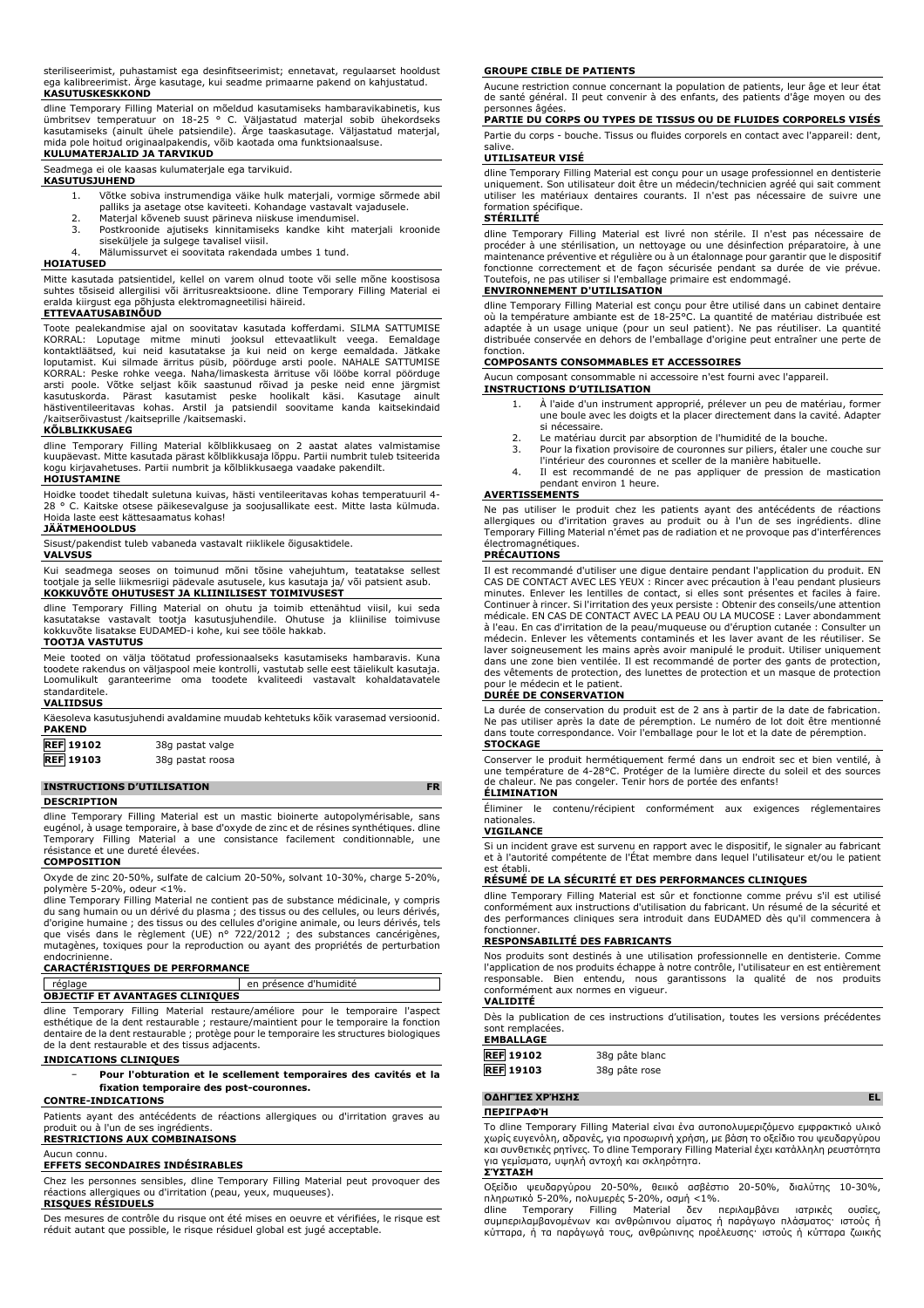προέλευσης, ή παράγωγά τους, όπως αυτά αναφέρονται στον Κανονισμό (EU) Αρ. 722/2012· ουσίες που είναι καρκινογόνες, μεταλλαξιογόνες, τοξικές στην αναπαραγωγή, ή που να έχουν ιδιότητες που διαταράσσουν τους ενδοκρινικούς αδένες.

## **ΧΑΡΑΚΤΗΡΙΣΤΙΚΆ ΕΠΊΔΟΣΗΣ**

σύνθεση παρουσία υγρασίας **ΠΡΟΟΡΙΖΌΜΕΝΗ ΧΡΉΣΗ ΚΑΙ ΚΛΙΝΙΚΆ ΟΦΈΛΗ**

Το dline Temporary Filling Material επαναφέρει/βελτιώνει την προσωρινή αισθητική εμφάνιση του δοντιού που αποκαθίσταται· επαναφέρει/διατηρεί την προσωρινή οδοντική λειτουργία του δοντιού που αποκαθίσταται· προστατεύει την προσωρινή βιολογική δομή του δοντιού που αποκαθίσταται και των γειτονικών ιστών.

#### **ΚΛΙΝΙΚΈΣ ΕΝΔΕΊΞΕΙΣ**

### − **Για προσωρινές εμφράξεις και σφράγισμα κοιλοτήτων και προσωρινή συγκόλληση αξόνων και στεφάνων.**

## **ΑΝΤΕΝΔΕΊΞΕΙΣ**

Οι ασθενείς που έχουν ιστορικό σοβαρής αλλεργίας ή αντιδράσεις ερεθισμού στο προϊόν ή σε οποιοδήποτε από τα συστατικά του. **ΠΕΡΙΟΡΙΣΜΟΊ ΣΥΝΔΥΑΣΜΏΝ**

#### Κανένα γνωστό.

## **ΑΝΕΠΙΘΎΜΗΤΕΣ ΠΑΡΕΝΈΡΓΕΙΕΣ**

Σε ευαίσθητα άτομα, το προϊόν μπορεί να προκαλέσει αλλεργικές ή ερεθιστικές αντιδράσεις (δέρμα, οφθαλμοί, βλεννογόνοι).

#### **ΚΊΝΔΥΝΟΙ ΠΟΥ ΠΑΡΑΜΈΝΟΥΝ**

Έχουν υλοποιηθεί και επαληθευτεί μέτρα ελέγχου κινδύνου, έχει μειωθεί ο κίνδυνος όσο περισσότερο γίνεται, ο συνολικός κίνδυνος που απομένει έχει κριθεί αποδεκτός. **ΟΜΆΔΑ ΣΤΌΧΟΣ ΑΣΘΕΝΏΝ**

Δεν υπάρχουν γνωστοί περιορισμοί σχετικά με πληθυσμούς ασθενών, την ηλικία τους,

και την γενική τους κατάσταση υγείας. Μπορεί να υπάρχουν παιδιά, ενήλικες, ή ηλικιωμένοι ασθενείς.

## **ΠΡΟΟΡΙΖΌΜΕΝΟ ΜΈΡΟΣ ΣΏΜΑΤΟΣ Ή ΤΎΠΟΣ ΙΣΤΟΎ ΚΑΙ ΥΓΡΏΝ ΣΏΜΑΤΟΣ**

Μέρος του σώματος—στόμα. Ιστοί ή σωματικά υγρά που έρχονται σε επαφή με την συσκευή—δόντια, σάλιο. **ΠΡΟΟΡΙΖΌΜΕΝΟΣ ΧΡΉΣΤΗΣ**

dline Temporary Filling Material έχει δημιουργηθεί για επαγγελματική χρήση στην οδοντιατρική και μόνο. Χρήστης μπορεί να είναι μόνο αδειούχος γιατρός που έχει γνώσει πάνω στην χρήση κοινών οδοντικών υλικών. Δεν υπάρχει ανάγκη για συγκεκριμένη εκπαίδευση.

#### **ΑΠΟΣΤΕΙΡΩΜΈΝΟ**

dline Temporary Filling Material παραδίδεται μη αποστειρωμένο. Δεν υπάρχει ανάγκη για αποστείρωση προετοιμασίας, καθαρισμό, ή απολύμανση, προληπτική και τακτική συντήρηση ή βαθμονόμηση για την εξασφάλιση της ομαλής λειτουργίας της συσκευής και ασφάλειας κατά την διάρκεια της προβλεπόμενης διάρκειας ζωής της. Ωστόσο, μην χρησιμοποιήσετε αν η κύρια συσκευασία έχει πάθει ζημιά.

#### **ΠΕΡΙΒΆΛΛΟΝ ΧΡΉΣΗΣ**

dline Temporary Filling Material είναι σχεδιασμένο για χρήση σε οδοντιατρείο όπου η θερμοκρασία του περιβάλλοντος είναι 18–25°C. Η ποσότητα που διανέμεται από την<br>υλικό είναι κατάλληλη για μια χρήση (για έναν ασθενή μόνο). Μην χρησιμοποιείτε<br>ξανά. Η ποσότητα που διανέμεται και δεν κρατιέται στην αρχική τ να χάσει την λειτουργία της.

## **ΑΝΑΛΏΣΙΜΑ ΜΈΡΗ ΚΑΙ ΑΞΕΣΟΥΆΡ**

Δεν παρέχονται με την συσκευή αναλώσιμα μέρη και αξεσουάρ.

- **ΟΔΗΓΊΕΣ ΧΡΉΣΗΣ**
	- 1. Χρησιμοποιώντας κατάλληλο εργαλείο, αφαιρέστε λίγο από το υλικό, σχηματίστε μια σφαίρα με τα δάχτυλά σας, και τοποθετήστε την απευθείας στην κοιλότητα. Προσαρμόστε κατάλληλα.
	- 2. Το υλικό σκληραίνει με την απορρόφηση υγρασίας από το στόμα. 3. Για προσωρινή τοποθέτηση αξόνων στεφάνων απλώστε ένα στρώμα στο
	- εσωτερικό της στεφάνης και σφραγίστε φυσιολογικά. 4. Προτείνεται να μην εφαρμόζετε μασητική πίεση για τουλάχιστον 1 ώρα.

**ΠΡΟΕΙΔΟΠΟΙΉΣΕΙΣ**

Μην χρησιμοποιείτε το προϊόν σε ασθενείς που έχουν ιστορικό σοβαρής αλλεργίας ή αντιδράσεις ερεθισμού στο προϊόν ή σε οποιοδήποτε από τα συστατικά του. dline Temporary Filling Material δεν εκπέμπει ακτινοβολία, και δεν προκαλεί ηλεκτρομαγνητικές παρεμβολές. **ΠΡΟΦΥΛΆΞΕΙΣ**

Προτείνεται η χρήση απομονωτήρα κατά την διάρκεια της εφαρμογής του προϊόντος. ΣΕ ΠΕΡΙΠΤΩΣΗ ΕΠΑΦΗΣ ΜΕ ΤΑ ΜΑΤΙΑ: Ξεπλύνετε προσεκτικά με νερό για αρκετά λεπτά. Αν υπάρχουν φακοί επαφής, αφαιρέστε τους, αν είναι εύκολο. Συνεχίστε να ξεπλένετε. ΣΕ ΠΕΡΙΠΤΩΣΗ ΕΠΑΦΗΣ ΜΕ ΤΟ ΔΕΡΜΑ Ή ΒΛΕΝΝΟΓΟΝΟΥΣ: Πλύντε με άφθονο νερό. Αν υπάρξει ερεθισμός ή κοκκίνισμα δέρματος/βλεννογόνων: Αναζητήστε ιατρική προσοχή/βοήθεια. Αφαιρέστε μολυσμένο ρουχισμό και πλύνετε πριν την χρήση. Πλύνετε τα χέρια σας διεξοδικά πριν τον χειρισμό. Χρησιμοποιείστε μόνο σε καλά αεριζόμενο χώρο. Προτείνεται να χρησιμοποιείται γάντια προστασίας/ρουχισμό προστασίας/γυαλιά προστασίας/εξοπλισμό προστασίας προσώπου για τον γιατρό και τον ασθενή.

## **ΔΙΆΡΚΕΙΑ ΖΩΉΣ**

Η διάρκεια ζωής του προϊόντος είναι 2 χρόνια από την ημερομηνία κατασκευής. Μην χρησιμοποιείτε μετά την ημερομηνία λήξης. Ο αριθμός παρτίδας πρέπει να αναφέρεται σε κάθε δήλωση. Δείτε την συσκευασία για τον αριθμό παρτίδας και την ημερομηνία λήξης.

## **ΑΠΟΘΉΚΕΥΣΗ**

Κρατήστε dline Temporary Filling Material ερμητικά κλειστό σε ξηρό και καλά αεριζόμενο χώρο, σε θερμοκρασία 4–28°C. Προστατέψτε από απευθείας έκθεση στο ηλιακό φως και πηγές θερμότητας. Μην παγώσετε. Κρατήστε μακριά από παιδιά! **ΔΙΆΘΕΣΗ**

Η διάθεση των περιεχομένων και του περιέκτη να γίνεται σύμφωνα με τους εθνικούς κανονισμούς.

## **ΠΡΟΣΟΧΉ**

Αν οποιοδήποτε σοβαρό περιστατικό λάβει χώρα σε σχέση με την συσκευή, να το αναφέρετε στον κατασκευαστή και την αρμόδια αρχή της χώρας ή της πολιτείας στην οποία ο χρήστης και/ή ο ασθενής βρίσκονται.

## **ΠΕΡΊΛΗΨΗ ΑΣΦΆΛΕΙΑΣ ΚΑΙ ΚΛΙΝΙΚΉΣ ΕΠΊΔΟΣΗΣ**

dline Temporary Filling Material είναι ασφαλές και αποδίδει όπως προορίζεται αν χρησιμοποιείται σύμφωνα με τις οδηγίες χρήσης του κατασκευαστή. Η περίληψη της ασφάλειας και της κλινικής επίδοσης θα εισαχθεί στο σύστημα EUDAMED μόλις ξεκινήσει να λειτουργεί.

#### **ΥΠΕΥΘΥΝΌΤΗΤΑ ΚΑΤΑΣΚΕΥΑΣΤΉ**

Τα προϊόντα μας έχουν αναπτυχθεί για επαγγελματική χρήση στην οδοντιατρική. Καθώς η εφαρμογή των προϊόντων μας είναι πέρα από τον έλεγχό μας, ο χρήστης είναι πλήρως υπεύθυνος για την εφαρμογή τους. Προφανώς, εγγυόμαστε ότι η ποιότητα των προϊόντων μας είναι σε συμφωνία με τα πρότυπα που εφαρμόζονται. **ΕΓΚΥΡΌΤΗΤΑ**

Κατά την έκδοση του παρόντος εγχειριδίου χρήσης, όλες οι προηγούμενες εκδόσεις αντικαθίστανται.

| <b>ΣΥΣΚΕΥΑΣΊΑ</b> |                  |
|-------------------|------------------|
| <b>REF</b> 19102  | 38g πάστας λευκή |
| <b>REF</b> 19103  | 38g πάστας ροζ   |

| 19103 | 38g πάστας ροζ |  |
|-------|----------------|--|
|       |                |  |

## **HASZNÁLATI UTASÍTÁS HU**

### **LEÍRÁS**

Az dline Temporary Filling Material egy öngyógyító, eugenolmentes, bioinert tömés ideiglenes használatra, cink-oxid és szintetikus gyanták alapján. dline Temporary Filling Material könnyen csomagolható konzisztenciával, nagy szilárdsággal és keménységgel rendelkezik. **ÖSSZETÉTEL**

Cink-oxid 20-50%, kalcium-szulfát 20-50%, oldószer 10-30%, töltőanyag 5-20%, polimer 5-20%, szag  $<$ 1%.

dline Temporary Filling Material nem tartalmaz gyógyászati anyagot, beleértve az emberi vért vagy plazmaszármazékot; emberi eredetü szöveteket vagy sejteket vagy<br>azok származékait; a 722/2012/EU rendeletben említett állati eredetű szöveteket<br>vagy sejteket vagy azok származékait; rákkeltő, mutagén, repr

## **TELJESÍTMÉNYJELLEMZŐK**

| beállítás                                      | nedvesség jelenlétében |  |
|------------------------------------------------|------------------------|--|
| RENDELTETESSZERU HASZNÁLAT ÉS KLINIKAI ELÖNYÖK |                        |  |

Az dline Temporary Filling Material helyreállítja/javítja a helyreállítható fog ideiglenes esztétikai megjelenését; helyreállítja/fenntartja a helyreállítható fog ideiglenes fogászati funkcióját; védi a helyreállítható fog és a szomszédos szövetek ideiglenes biológiai struktúráit.

## **KLINIKAI JAVALLATOK**

− **Üregek ideiglenes kitöltésére és lezárására, valamint posztókoronák ideiglenes rögzítésére..**

### **ELLENJAVALLATOK**

Azok a betegek, akiknek a kórtörténetében a termékre vagy bármely összetevőre súlyos allergiás vagy irritációs reakciót észleltek. **A KOMBINÁCIÓKRA VONATKOZÓ KORLÁTOZÁSOK**

#### Nem ismert. **NEMKÍVÁNATOS MELLÉKHATÁSOK**

Az arra fogékony egyéneknél a termék allergiás vagy irritációs reakciókat okozhat (bőr, szem, nyálkahártya).

## **MARADÉK KOCKÁZATOK**

A kockázatcsökkentő intézkedéseket végrehajtották és ellenőrizték, a kockázatot a lehető legnagyobb mértékben csökkentették, az általános maradék kockázatot elfogadhatónak ítélték.

#### **BETEGEK CÉLCSOPORTJA**

A betegpopulációra, életkorukra és általános egészségi állapotukra vonatkozóan nem ismertek korlátozások. Lehetnek gyermekek, középkorú vagy idős betegek. **A TEST TERVEZETT RÉSZE VAGY A TESTFOLYADÉKOK SZÖVETTÍPUSAI**

Testrész - száj. Az eszközzel érintkező szövetek vagy testnedvek – fog, nyál. **RENDELTETÉSSZERŰ FELHASZNÁLÓ**

dline Temporary Filling Material kizárólag professzionális fogorvosi használatra fejlesztették ki. Felhasználója csak engedéllyel rendelkező orvos, aki ismeri a szokásos fogászati anyagok használatát. Nincs szükség speciális képzésre. **STERILITÁS**

dline Temporary Filling Material nem steril módon szállítják. Nincs szükség semmilyen előkészítő sterilizálásra, tisztításra vagy fertőtlenítésre, megelőző, rendszeres karbantartásra vagy kalibrálásra annak érdekében, hogy az eszköz rendeltetésszerű élettartama alatt megfelelően és biztonságosan működjön. Ne használja azonban, ha az elsődleges csomagolás sérült.

### **FELHASZNÁLÁSI KÖRNYEZET**

dline Temporary Filling Material fogorvosi rendelőben való használatra tervezték, ahol a környezeti hőmérséklet 18-25°C. Az adagolt anyag mennyisége egyszeri használatra alkalmas (csak egy páciens számára). Ne használja fel újra. A nem az eredeti csomagolásban tárolt adagolt mennyiség funkcióvesztéshez vezethet. **FOGYASZTHATÓ ÖSSZETEVŐK ÉS TARTOZÉKOK**

Az eszközzel nem szállítanak fogyó alkatrészeket és tartozékokat.

## **HASZNÁLATI UTASÍTÁS**

- 1. Megfelelő eszközzel vegyen ki egy keveset az anyagból, ujjaival formáljon golyót, és helyezze közvetlenül az üregbe. Szükség szerint igazítsa ki.
- 2. Az anyag a szájból származó nedvesség felszívódásával megkeményedik.<br>3. A posztókoronák ideiglenes rögzítéséhez terítsünk egy réteget a koronák 3. A posztókoronák ideiglenes rögzítéséhez terítsünk egy réteget a koronák
- belsejére, és a szokásos módon zárjuk le. Ajánlott, hogy kb. 1 órán keresztül ne alkalmazzunk rágónyomást.

## **FIGYELMEZTETÉSEK**

Ne használja a terméket olyan betegeknél, akiknek a kórtörténetében súlyos allergiás vagy irritációs reakciót észleltek a termékre vagy bármely összetevőre. dline Temporary Filling Material nem bocsát ki sugárzást és nem okoz elektromágneses zavarokat.

## **ÓVINTÉZKEDÉSEK**

A termék alkalmazása során ajánlott a kofferdam használata. HA SZEMBEN:<br>Óvatosan öblítse ki vízzel néhány percig. Távolítsa el a kontaktlencsét, ha van és<br>könnyen elvégezhető. Folytassa az öblítést. Ha a szemirritáció tová le a szennyezett ruházatot, és újrahasználat előtt mossa ki. A termék kezelése után alaposan mosson kezet. Csak jól szellőztetett helyen használja. Az orvos és a beteg számára védőkesztyű/védő ruházat/szem- és arcvédő viselése ajánlott. **SZAVATOSSÁGI IDŐ**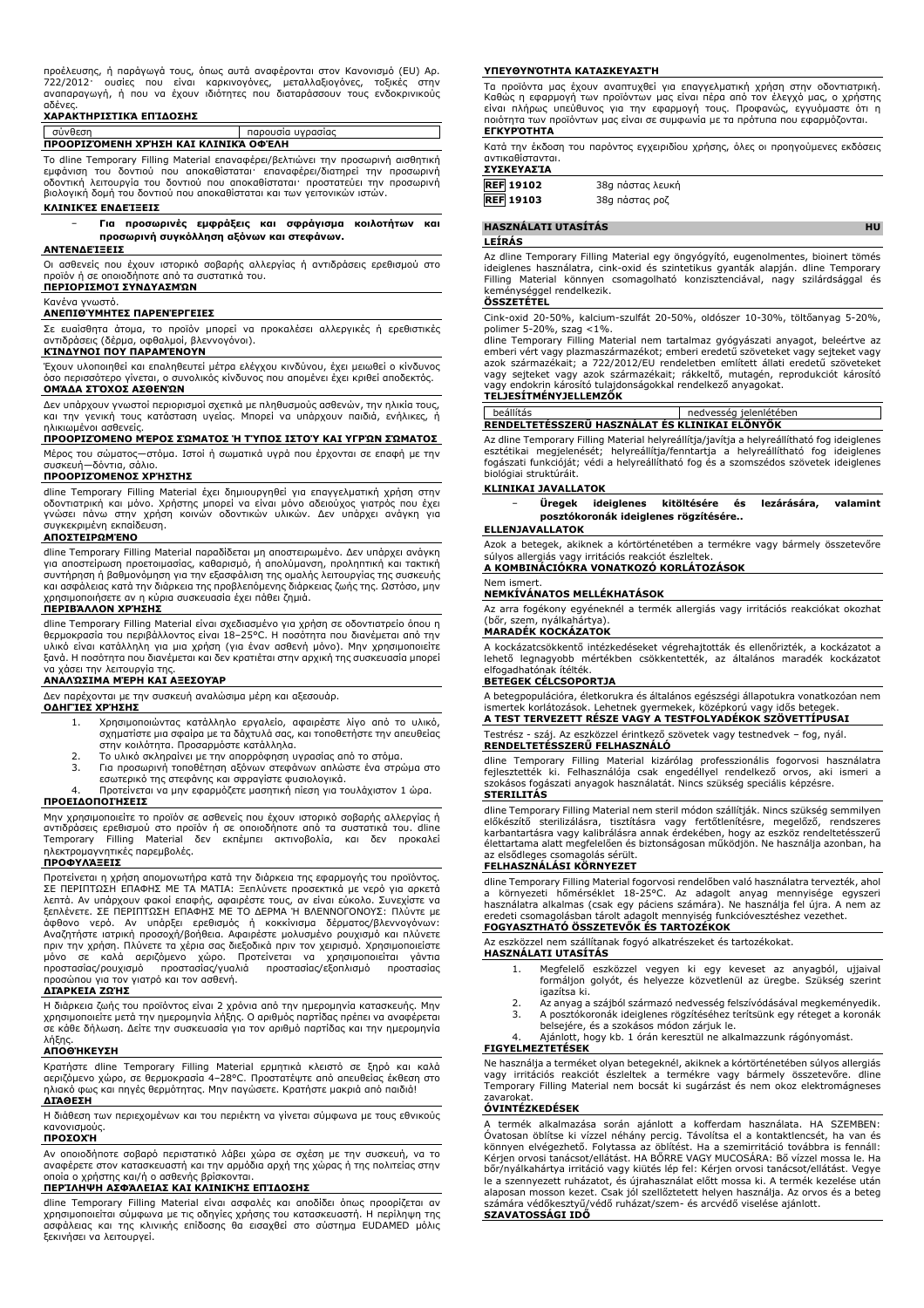dline Temporary Filling Material eltarthatósági ideje a gyártástól számított 2 év. A lejárati idő után ne használja fel. A tételszámot minden levelezésben fel kell tüntetni. A tétel és a lejárati dátumot lásd a csomagoláson.

## **TÁROLÁS**

A terméket szorosan lezárva, száraz, jól szellőző helyen, 4-28 °C-on tartsa. Védje a közvetlen napfénytől és hőforrásoktól. Ne fagyassza le. Gyermekek elől elzárva tartandó!

# **MEGSEMMISÍTÉS**

A tartalmat/tartályt a nemzeti jogszabályi előírásoknak megfelelően ártalmatlanítsa. **ÉBERSÉG**

Ha az eszközzel kapcsolatban bármilyen súlyos esemény történt, jelentse a gyártónak és a felhasználó és/vagy a beteg letelepedése szerinti tagállam illetékes hatóságának.

## **A BIZTONSÁGOSSÁG ÉS A KLINIKAI TELJESÍTMÉNY ÖSSZEFOGLALÁSA**

dline Temporary Filling Material biztonságos és rendeltetésszerűen működik, ha a gyártó használati utasításának megfelelően használják. A biztonságosság és a klinikai teljesítmény összefoglalása az EUDAMED-ben kerül bevezetésre, amint az megkezdi működésé

## **A GYÁRTÓ FELELŐSSÉGE**

Termékeinket a fogászatban történő professzionális használatra fejlesztettük ki. Mivel termékeink alkalmazása nem áll a mi ellenőrzésünk alatt, a felhasználó teljes mértékben felelős az alkalmazásért. Természetesen garantáljuk termékeink inőségét az alkalmazott szabványoknak megfelelően.

## **ÉRVÉNYESSÉG**

| A jelen használati utasítás megjelenésével minden korábbi változat hatályát veszti.<br><b>CSOMAGOLÁS</b> |                      |  |  |
|----------------------------------------------------------------------------------------------------------|----------------------|--|--|
|                                                                                                          |                      |  |  |
| <b>REF</b> 19103                                                                                         | 38g paszta rózsaszín |  |  |
|                                                                                                          |                      |  |  |

## **ISTRUZIONI PER L'USO IT DESCRIZIONE**

dline Temporary Filling Material è un'otturazione autopolimerizzante, senza eugenolo e bioinerte per uso temporaneo a base di ossido di zinco e resine sintetiche. dline Temporary Filling Material ha una consistenza facilmente confezionabile, alta resistenza e durezza. **COMPOSIZIONE**

Ossido di zinco 20-50%, solfato di calcio 20-50%, solvente 10-30%, riempitivo 5- 20%, polimero 5-20%, odore <1%.

dline Temporary Filling Material non contiene sostanze medicinali, compresi sangue umano o derivati del plasma; tessuti o cellule, o loro derivati, di origine umana; tessuti o cellule di origine animale, o loro derivati, come indicato nel regolamento (UE) n. 722/2012; sostanze cancerogene, mutagene, tossiche per la riproduzione o con proprietà di alterazione del sistema endocrino. **CARATTERISTICHE DELLE PRESTAZIONI**

| collocamento                                                                      | in presenza di umidità |  |
|-----------------------------------------------------------------------------------|------------------------|--|
| <b>SCOPO PREVISTO E BENEFICI CLINICI</b>                                          |                        |  |
| dline Temporary Filling Material ripristina/migliora l'aspetto estetico temporano |                        |  |

dline Temporary Filling Material ripristina/migliora l'aspetto estetico temporaneo del dente riparabile; ripristina/mantiene la funzione dentale temporanea del dente riparabile; protegge le strutture biologiche temporanee del dente riparabile e dei tessuti adiacenti.

#### **INDICAZIONI CLINICHE**

− **Per l'otturazione e la sigillatura temporanea di cavità e il fissaggio temporaneo di corone posticce.**

## **CONTROINDICAZIONI**

Pazienti che hanno una storia di gravi reazioni allergiche o di irritazione al prodotto o a uno qualsiasi degli ingredienti. **RESTRIZIONI ALLE COMBINAZIONI**

#### Nessuno noto.

#### **EFFETTI COLLATERALI INDESIDERATI**

In individui suscettibili, dline Temporary Filling Material può causare reazioni allergiche o di irritazione (pelle, occhi, mucose).

#### **RISCHI RESIDUI**

Le misure di controllo del rischio sono state implementate e verificate, il rischio è ridotto il più possibile, il rischio residuo complessivo è giudicato accettabile.

## **GRUPPO TARGET DEL PAZIENTE**

Non sono note restrizioni per quanto riguarda la popolazione dei pazienti, la loro età e le condizioni generali di salute. Possono essere bambini, pazienti di mezza età o anziani. **PARTE DEL CORPO PREVISTA O TIPI DI TESSUTI O FLUIDI CORPOREI**

Parte del corpo - bocca. Tessuti o fluidi corporei a contatto con il dispositivo – dente, saliva.

#### **UTILIZZATORE PREVISTO**

dline Temporary Filling Material è sviluppato solo per uso professionale in odontoiatria. Il suo utilizzatore è solo un medico autorizzato che ha la conoscenza di come usare i comuni materiali dentali. Non c'è bisogno di una formazione specifica. **STERILITÀ**

dline Temporary Filling Material viene consegnato non sterile. Non c'è bisogno di alcuna sterilizzazione preparatoria, pulizia o disinfezione, manutenzione preventiva e regolare o calibrazione per garantire che il dispositivo funzioni correttamente e in sicurezza durante la sua vita prevista. Tuttavia, non utilizzare se la confezione primaria è danneggiata.

## **AMBIENTE DI UTILIZZO**

dline Temporary Filling Material è progettato per essere usato in studi dentistici dove la temperatura ambiente è di 18-25°C. La quantità erogata di materiale è adatta all'uso singolo (solo per un paziente). Non riutilizzare. La quantità erogata conservata non nella confezione originale può portare alla perdita di funzionalità. **COMPONENTI DI CONSUMO E ACCESSORI**

Nessun componente di consumo e accessori sono forniti con il dispositivo. **ISTRUZIONI PER L'USO**

- 1. Usando uno strumento adatto, prelevare un po' di materiale, formare una palla con le dita e posizionarla direttamente nella cavità. Adattare come .<br>necessario
- 2. Il materiale si indurisce per assorbimento di umidità dalla bocca.
- 3. Per il fissaggio provvisorio di corone posturali, stendere uno strato all'interno delle corone e sigillare in modo normale.
- 4. Si raccomanda di non applicare la pressione di masticazione per circa 1 ora.

#### **AVVERTENZE**

Non utilizzare il prodotto in pazienti che hanno precedenti di gravi reazioni allergiche o di irritazione al prodotto o a uno qualsiasi degli ingredienti. dline Temporary Filling Material non emette radiazioni e non causa interferenze elettromagnetiche. **PRECAUZIONI**

Si raccomanda l'uso di un cofferdam durante l'applicazione del prodotto. IN CASO DI CONTATTO CON GLI OCCHI: sciacquare con cautela con acqua per diversi minuti. Rimuovere le lenti a contatto, se presenti e facili da fare. Continuare a risciacquare. Se l'irritazione oculare persiste: Richiedere l'intervento di un medico. IN CASO DI CONTATTO CON PELLE O MUCOSA: lavare abbondantemente con acqua. Se si verifica un'irritazione o un'eruzione cutanea/mucosa: Consultare un medico. Togliersi di dosso gli indumenti contaminati e lavarli prima di riutilizzarli. Lavare accuratamente le mani dopo la manipolazione. Utilizzare solo in una zona ben ventilata. Si raccomanda di indossare guanti protettivi/abbigliamento protettivo/protezione per gli

# occhi/viso per il medico e il paziente. **DURATA DI CONSERVAZIONE**

La durata di conservazione del prodotto è di 2 anni dalla data di fabbricazione. Non utilizzare dopo la data di scadenza. Il numero di lotto deve essere citato in tutta la corrispondenza. Vedere la confezione per il lotto e la data di scadenza.

## **CONSERVAZIONE**

Tenere il prodotto ben chiuso in un luogo asciutto e ben ventilato a 4-28°C. Proteggere dalla luce diretta del sole e da fonti di calore. Non congelare. Tenere fuori dalla portata dei bambini!

## **SMALTIMENTO**

Smaltire il contenuto/contenitore come richiesto dai requisiti normativi nazionali. **VIGILANZA**

#### Se si è verificato un incidente grave in relazione al dispositivo, riferirlo al fabbricante e all'autorità competente dello Stato Membro in cui è stabilito l'utente e/o il paziente. **RIASSUNTO DELLA SICUREZZA E DELLE PRESTAZIONI CLINICHE**

dline Temporary Filling Material è sicuro e funziona come previsto se utilizzato secondo le istruzioni d'uso del fabbricante. La sintesi della sicurezza e delle prestazioni cliniche sarà introdotta in EUDAMED non appena inizierà a funzionare. **RESPONSABILITÀ DEI PRODUTTORI**

# I nostri prodotti sono stati sviluppati per l'uso professionale in odontoiatria. Poiché l'applicazione dei nostri prodotti è al di fuori del nostro controllo, l'utente è

completamente responsabile dell'applicazione. Naturalmente, garantiamo la qualità dei nostri prodotti secondo le norme applicate. **VALIDITÀ**

Con la pubblicazione di queste istruzioni per l'uso, tutte le versioni precedenti vengono sostituite. **IMBALLAGGIO**

| <b>IMPALLAGGIU</b> |                     |
|--------------------|---------------------|
| <b>REF</b> 19102   | 38q di pasta bianca |
| <b>REF</b> 19103   | 38g di pasta rosa   |

| . | bog ar pabla roba |  |
|---|-------------------|--|
|   |                   |  |

## **LIETOŠANAS INSTRUKCIJA LV**

**APRAKSTS**

dline Temporary Filling Material ir pašsacietējošs, eigenolu nesaturošs, bioinerts pildījums īslaicīgai lietošanai uz cinka oksīda un sintētisko sveķu bāzes. dline Temporary Filling Material ir viegli izveidojama konsistence, augsta stiprība un cietība.

## **SASTĀVS**

Cinka oksīds 20–50 %, kalcija sulfāts 20–50 %, šķīdinātājs 10–30 %, pildviela 5– 20 %, polimērs 5–20 %, aromatizētājs <1 %.

dline Temporary Filling Material nesatur ārstnieciskas vielas, tostarp cilvēka asinis vai plazmas atvasinājumus, cilvēka izcelsmes audus, šūnas vai to atvasinājumus, dzīvnieku izcelsmes audus, šūnas vai to atvasinājumus, kā minēts Regulā (ES) Nr. 722/2012, vielas, kas ir kancerogēnas, mutagēnas, toksiskas attiecībā pret reproduktīvo sistēmu vai kurām piemīt endokrīno sistēmu graujošas īpašības. **SNIEGUMA RAKSTURLIELUMI**

| iestatījumu                              | mitruma klātbūtnē                                                                                          |  |
|------------------------------------------|------------------------------------------------------------------------------------------------------------|--|
| PAREDZĒTAIS MĒRKIS UN KLĪNISKIE IEGUVUMI |                                                                                                            |  |
|                                          | - Albert Monecorporal Million Magazine Francisco Assoluta installus adalas Errora in angleški razgadatur i |  |

dline Temporary Filling Material atjauno/uzlabo atjaunojamā zoba pagaidu estētisko izskatu, atjauno/uztur atjaunojamā zoba pagaidu dentālo darbību, aizsargā atjaunojamā zoba un blakus esošo audu pagaidu bioloģiskās struktūras. **KLĪNISKĀS INDIKĀCIJAS**

### − **Īslaicīgai dobumu aizpildīšanai un noblīvēšanai un balsta kronīšu pagaidu fiksācijai.**

#### **KONTRINDIKĀCIJAS**

Pacienti, kuriem anamnēzē ir bijušas smagas alerģiskas vai kairinošas reakcijas pret izstrādājumu vai kādu no sastāvdaļām. **IEROBEŽOJUMI KOMBINĀCIJĀM**

#### Nav zināmas.

### **NEVĒLAMĀS BLAKUSPARĀDĪBAS**

Jutīgiem cilvēkiem izstrādājums var izraisīt alerģiskas vai kairinājuma reakcijas (āda, acs, gļotāda). **PĀRĒJIE RISKI**

Riska kontroles pasākumi ir ieviesti un pārbaudīti, risks ir samazināts, ciktāl iespējams, kopējais atlikušais risks tiek uzskatīts par pieņemamu. **PACIENTU MĒRĶGRUPA**

## Nav zināmu ierobežojumu attiecībā uz pacientu populāciju, viņu vecumu un vispārējo veselības stāvokli. Var būt bērni, vidēja vecuma vai gados vecāki pacienti. **PAREDZĒTĀ ĶERMEŅA DAĻA VAI ĶERMEŅA ŠĶIDRUMU AUDU VEIDI**

Ķermeņa daļa — mute. Audu vai ķermeņa šķidrumu saskare ar ierīci — zobs, siekala. **PAREDZĒTAIS LIETOTĀJS**

dline Temporary Filling Material ir paredzēts profesionālai lietošanai tikai zobārstniecībā. Tā lietotājs ir tikai licencēts ārsts, kurš zina, kā lietot parastos zobu materiālus. Nav nepieciešama specifiska apmācība. **STERILITĀTE**

dline Temporary Filling Material tiek piegādāts nesterils. Lai nodrošinātu ierīces pareizu un drošu darbību paredzētajā kalpošanas laikā, nav nepieciešama nekāda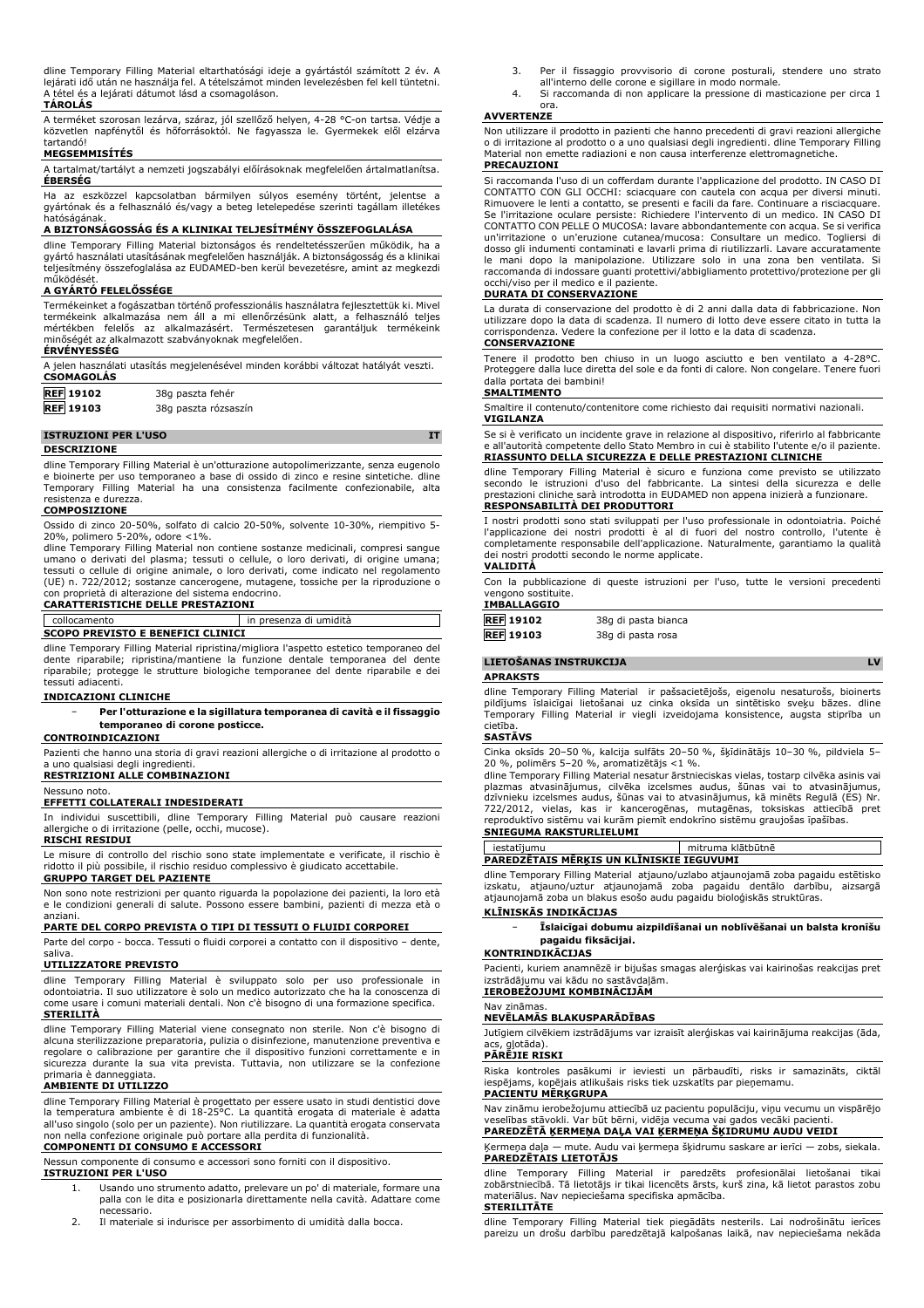sagatavojoša sterilizācija, tīrīšana vai dezinfekcija, profilaktiska, regulāra apkope vai kalibrēšana. Tomēr nelietojiet, ja primārais iepakojums ir bojāts.

**IZMANTOŠANAS VIDE**

dline Temporary Filling Material ir paredzēts lietošanai zobārstniecības kabinetā, kur vides temperatūra ir 18–25 °C. Dozētais materiāla daudzums ir piemērots vienreizējai lietošanai (tikai vienam pacientam). Nelietojiet atkārtoti. Dozētais daudzums, kas netiek glabāts oriģinālajā iepakojumā, var izraisīt funkcijas zudumu.

## **PALĪGMATERIĀLI UN PIEDERUMI**

Ierīces piegādes komplektā nav iekļauti palīgmateriāli un piederumi. **LIETOŠANAS INSTRUKCIJA**

- - 1. Izmantojot piemērotu instrumentu, izņemiet nedaudz materiāla, izveidojiet bumbiņu ar pirkstiem un ievietojiet tieši dobumā. Pielāgojiet pēc nepieciešamības.
	-
	- 2. Materiāls sacietē, absorbējot mutes mitrumu. 3. Lai provizoriski fiksētu balsta kronīšus, normālā veidā izklājiet slāni kronīšu iekšpusē un noblīvējiet parastā veidā.
		- 4. Ieteicams mastikas spiedienu nepiemērot apmēram 1 stundu.

## **BRĪDINĀJUMI**

Nelietojiet šo izstrādājumu pacientiem, kuriem anamnēzē ir bijušas smagas alerģiskas vai kairinājuma reakcijas pret izstrādājumu vai kādu tā sastāvdaļu. dline Temporary Filling Material neizdala starojumu un nerada elektromagnētiskus traucējumus

## **PIESARDZĪBAS PASĀKUMI**

Izstrādājuma uzklāšanas laikā ieteicams lietot koferdamu. PĒC SASKARES AR ACĪM: Uzmanīgi skalojiet ar ūdeni vairākas minūtes. Ja ievietotas kontaktlēcas, izņemiet tās (ja tas nav sarežģīti). Turpiniet skalot. Ja acu kairinājums turpinās: konsultējieties ar<br>ārstu / saņemiet medicīnisku palīdzību. PĒC SASKARES AR ĀDU VAI GĻOTĀDU :<br>Mazgāt ar lielu daudzumu ūdens. Ja rodas ādas/gļot Konsultēties ar ārstu / saņemt medicīnisku palīdzību. Novilkt piesārņoto apģērbu un pirms atkārtotas lietošanas izmazgāt. Pēc lietošanas rūpīgi nomazgājiet rokas.<br>Lietojiet tikai labi vēdināmā vietā. Ārstam un pacientam ieteicams valkāt<br>aizsargcimdus / aizsargapģērbu / acu aizsargus / sejas aizsargu.

## **GLABĀŠANAS ILGUMS**

Produkta derīguma termiņš ir 2 gadi kopš ražošanas datuma. Nelietojiet pēc derīguma termiņa beigām. Partijas numurs ir jānorāda visā sarakstē. Partiju un derīguma termiņu skatīt uz iepakojuma.

### **GLABĀŠANA**

Glabāt izstrādājumu cieši noslēgtu sausā, labi vēdināmā vietā 4–28 °C temperatūrā. Sargāt no tiešiem saules stariem un siltuma avotiem. Nesasaldēt. Glabāt bērniem nepieejamā vietā!

## **ATBRĪVOŠANĀS NO IZSTRĀDĀJUMA**

Atbrīvojieties no satura/konteinera atbilstoši valsts normatīvajām prasībām.

## **MODRĪBA**

Par jebkuru nopietnu incidentu, kas noticis saistībā ar ierīci, jāziņo ražotājam un tās dalībvalsts kompetentajai iestādei, kurā ir reģistrēts lietotājs un/vai pacients.

## **DROŠĪBAS UN KLĪNISKĀ SNIEGUMA KOPSAVILKUMS**

dline Temporary Filling Material ir drošs un darbojas kā paredzēts, ja to lieto saskaņā ar ražotāja lietošanas instrukciju. Drošības un klīniskā snieguma kopsavilkums tiks ievadīts EUDAMED, tiklīdz tas sāks darbu.

#### **RAŽOTĀJA PIENĀKUMI**

Mūsu izstrādājumi ir izstrādāti profesionālai lietošanai zobārstniecībā. Tā kā mūsu izstrādājumu lietošana nav mūsu kontrolē, lietotājs ir pilnībā atbildīgs par izmantošanu. Protams, mēs garantējam savu izstrādājumu kvalitāti saskaņā ar piemērotajiem standartiem.

### **DERĪGUMS**

| . Pēc šīs lietošanas instrukcijas publicēšanas visas iepriekšējās versijas tiek aizstātas<br><b>IEPAKOJUMS</b> |                    |  |  |
|----------------------------------------------------------------------------------------------------------------|--------------------|--|--|
|                                                                                                                |                    |  |  |
| <b>REF 19103</b>                                                                                               | 38 g sārtas pastas |  |  |

## **BRUKSANVISNING NO**

### **BESKRIVELSE**

dline Temporary Filling Material er en selvherdende, eugenolfri, bioinert fylling for midlertidig bruk basert på sinkoksid og syntetiske harpikser. dline Temporary Filling Material har lett pakkbar konsistens, høy styrke og hardhet.

### **SAMMENSETNING**

Sinkoksid 20-50%, kalsiumsulfat 20-50%, løsningsmiddel 10-30%, fyllstoff 5-20%,

polymer 5-20%, lukt <1%. dline Temporary Filling Material inneholder ikke medisinsk stoff, inkludert blod eller plasmaavledning; vev eller celler, eller deres derivater, av menneskelig opprinnelse; vev eller celler av animalsk opprinnelse, eller deres derivater, som referert til i forordning (EU) nr. stoffer som er kreftfremkallende, mutagene, giftige for reproduksjon eller har endokrine forstyrrende egenskaper.

## **YTELSESEGENSKAPER**

i nærvær av fuktighet **TILTENKTE FORMÅL OG KLINISKE FORDELER**

dline Temporary Filling Material gjenoppretter/ forbedrer for midlertidig estetisk utseende av gjenopprettelig tann; gjenoppretter / vedlikeholder for midlertidig tannfunksjon av gjenopprettelig tann; beskytter for midlertidige biologiske strukturer av gjenopprettelig tann og tilstøtende vev.

## **KLINISKE INDIKASJONER**

− **For midlertidig fylling og tetting av hulrom og midlertidig festing av postkroner.**

#### **KONTRAINDIKASJONER**

Pasienter som tidligere har hatt alvorlige allergiske reaksjoner eller irritasjonsreaksjoner på produktet eller noen av innholdsstoffene.

## **BEGRENSNINGER FOR KOMBINASJONER**

#### Ingen kjente. **UØNSKEDE BIVIRKNINGER**

Hos utsatte personer kan produktet forårsake allergiske reaksjoner eller irritasjonsreaksjoner (hud, øye, slimhinne).

## **RESTRISIKOER**

Risikokontrolltiltak ble implementert og verifisert, risikoen reduseres mest mulig, den samlede restrisikoen anses å være akseptabel.

#### **PASIENTMÅLGRUPPE**

Ingen restriksjoner kjent om pasientpopulasjon, alder og generelle helsetilstander. Det kan være barn, middelaldrende eller eldre pasienter.

## **TILTENKT DEL AV KROPPEN ELLER TYPER VEV AV KROPPSVÆSKER**

En del av kroppen – munn. Vev eller kroppsvæsker kontaktet av enheten – tann, spytt.

### **TILTENKT BRUKER**

dline Temporary Filling Material er kun utviklet til profesjonell bruk innen tannpleie. Brukeren kan kun være lisensiert lege som har kunnskap om hvordan man bruker vanlige materialer. Det er ikke behov for spesifikk utdannelse. **STERILITET**

#### dline Temporary Filling Material leveres ikke-sterilt. Det er ikke behov for forberedende sterilisering, rengjøring eller desinfeksjon, forebyggende, regelmessig vedlikehold eller kalibrering for å sikre at enheten fungerer riktig og trygt i løpet av den tiltenkte levetiden. Bruk imidlertid ikke hvis primærpakken er skadet. **BRUK MILJØ**

dline Temporary Filling Material er designet for å brukes på tannlegekontor der omgivelsestemperaturen er 18-25°C. Dispensert mengde materiale er egnet for engangsbruk (kun for én pasient). Skal ikke brukes på nytt. Dispensert mengde som ikke oppbevars i originalpakningen kan føre til tap av funksjon.

## **FORBRUKSKOMPONENTER OG TILBEHØR**

Ingen forbrukskomponenter og tilbehør følger med enheten.

## **BRUKSANVISNING**

- 1. Bruk egnet instrument til å ta ut litt av materialet, form en ball med fingrene og plasser direkte i hulrommet. Tilpass etter behov.
- 2. Materialet herdes ved absorpsjon av fuktighet fra munnen. 3. For provisorisk festing av stiftkroner sprer du et lag på innsiden av kronene og forsegler på vanlig måte.
- Det anbefales at masticate trykk ikke påføres i ca 1 time.

## **ADVARSLER**

Ikke bruk produktet til pasienter som tidligere har hatt alvorlige allergiske eller irritasjonsreaksjoner på produktet eller noen av innholdsstoffene. dline Temporary Filling Material avgir ikke stråling og forårsaker ingen elektromagnetiske forstyrrelser.

#### **FORHOLDSREGLER**

Det anbefales å bruke cofferdam under påføring av produktet. VED KONTAKT MED ØYNE: Skyll forsiktig med vann i flere minutter. Fjern kontaktlinser, hvis de er til<br>stede og enkle å ta ut. Fortsett skyllingen. Hvis øyeirritasjonen vedvarer: Få<br>medisinsk rådgivning/oppmerksomhet. VED HUD ELLER SLIMHINN håndtering. Skal kun brukes i et godt ventilert område. Det anbefales å bruke vernehansker/verneklær/vernebriller/ansiktsbeskyttelse for lege og pasient.

#### **HOLDBARHET**

Holdbarhet for dline Temporary Filling Material er 2 år fra produksjonsdato. Skal ikke brukes etter utløpsdatoen. Partinummeret skal oppgis i all korrespondanse. Se emballasje for batch- og utløpsdato.

## **OPPBEVARING**

Hold produktet tett lukket på et tørt, godt ventilert sted ved 4-28 °C. Beskyttes mot direkte sollys og varmekilder. Skal ikke fryses. Oppbevars utilgjengelig for barn! **BORTSKAFFELSE**

ast innhold/beholder slik beskrevet i nasjonale forskriftskrav.

## **ÅRVÅKENHET**

Hvis det har skjedd en alvorlig hendelse i forbindelse med enhetsrapporten til produsenten og den kompetente myndigheten i medlemsstaten der brukeren og/eller pasienten er etablert.

## **OPPSUMMERING AV SIKKERHET OG KLINISK YTELSE**

dline Temporary Filling Material er trygt og fungerer som det skal hvis det brukes i henhold til produsentens bruksanvisning. Oppsummering av sikkerhet og klinisk ytelse vil bli introdusert i EUDAMED så snart det vil starte arbeidet. **PRODUSENTENS ANSVAR**

Våre produkter er kun utviklet til profesjonell bruk innen tannpleie. Siden bruken av våre produkter er utenfor vår kontroll, er brukeren fullt ut ansvarlig for applikasjonen. Selvfølgelig garanterer vi kvaliteten på våre produkter i samsvar med de anvendte standardene.

#### **GYLDIGHET**

Ved publisering av denne bruksanvisningen er alle tidligere versjoner erstattet. **EMBALLASJE**

| -----------                   |                  |
|-------------------------------|------------------|
| REF 19102                     | 38g lim inn hvit |
| $\overline{\text{REF}}$ 19103 | 38g lim inn rosa |

## **INSTRUKCJA UŻYTKOWANIA PL**

#### **OPIS**

dline Temporary Filling Material to samoutwardzalne, wolne od eugenolu, biopasywne wypełnienie do tymczasowego użytku na bazie tlenku cynku i żywic syntetycznych.<br>dline Temporary Filling Material ma łatwo pakowalną konsystencje, wysoką dline Temporary Filling Material ma łatwo pakowalną konsystencję, wysoką wytrzymałość i twardość.

## **KOMPOZYCJA**

Tlenek cynku 20-50%, siarczan wapnia 20-50%, rozpuszczalnik 10-30%, wypełniacz 5-20%, polimer 5-20%, zapach <1%.

dline Temporary Filling Material nie zawiera substancji leczniczych, w tym<br>pochodnych ludzkiej-krwi-lub-osocza; tkanek-lub-komórek-pochodzenia-ludzkiego-lub<br>ich-pochodnych; tkanek-lub-komórek-pochodzenia-zwierzęcego-lub-ic o których mowa w rozporządzeniu (UE) nr 722/2012; substancji rakotwórczych, mutagenów, działających szkodliwie na rozrodczość lub mających właściwości zaburzające funkcjonowanie układu hormonalnego.

## **CHARAKTERYSTYKA WYDAJNOŚCI**

|                                           | ustawienie                                                                         | w obecności wilgoci |  |
|-------------------------------------------|------------------------------------------------------------------------------------|---------------------|--|
| <b>PRZEZNACZENIE I KORZYŚCI KLINICZNE</b> |                                                                                    |                     |  |
|                                           | dline Temperany Filling Material provisions (pencanis tymogacous) wydad ectetyczny |                     |  |

dline Temporary Filling Material przywraca/poprawia tymczasowy wygląd estetyczny odbudowywanego zęba; przywraca/utrzymuje tymczasowe funkcje dentystyczne odbudowywanego zęba; chroni tymczasowe struktury biologiczne odbudowywanego zęba i przylegających tkanek.

#### **WSKAZANIA KLINICZNE**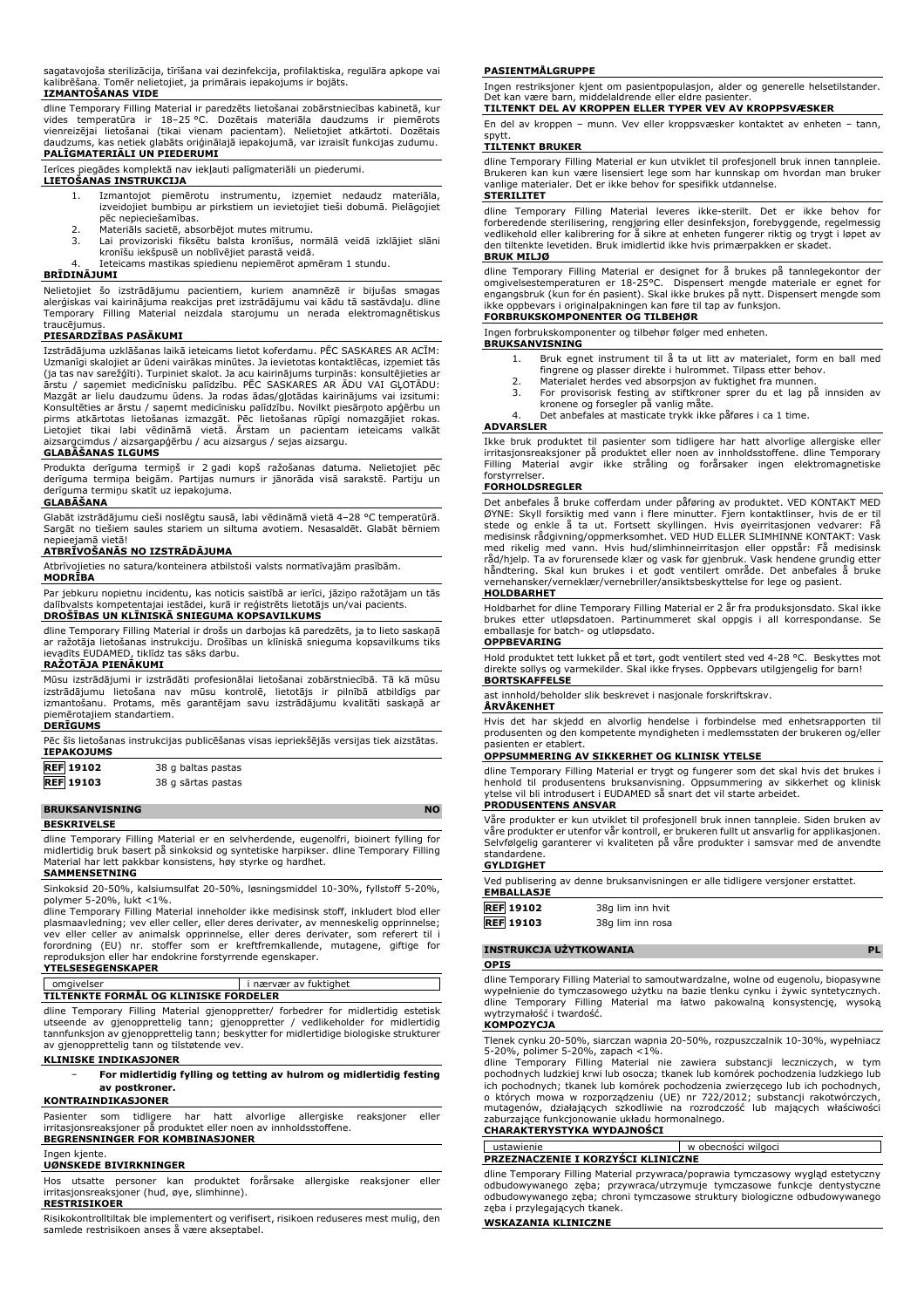#### − **Do tymczasowego wypełniania i uszczelniania ubytków oraz tymczasowego mocowania koron słupków.**

#### **PRZECIWWSKAZANIA**

Pacjenci, u których w przeszłości występowały ciężkie reakcje alergiczne lub podrażnienia na produkt lub którykolwiek ze składników. **OGRANICZENIA DOTYCZĄCE ŁĄCZENIA**

#### Nieznane.

## **NIEPOŻĄDANE SKUTKI UBOCZNE**

U osób podatnych produkt może wywoływać reakcje alergiczne lub podrażnienia (skóra, oczy, błony śluzowe).

## **RYZYKO RESZTKOWE**

Wdrożono i zweryfikowano środki kontroli ryzyka, ryzyko jest ograniczone w jak największym stopniu, całkowite ryzyko szczątkowe ocenia się jako akceptowalne.

## **GRUPA DOCELOWA PACJENTÓW**

Brak znanych ograniczeń dotyczących populacji pacjentów, ich wieku i ogólnego stanu zdrowia. Mogą to być dzieci, pacjent w średnim lub podeszłym wieku. **PRZEZNACZONA CZĘŚĆ CIAŁA LUB RODZAJE TKANEK PŁYNÓW USTROJOWYCH**

#### Część ciała - usta. Tkanki lub płyny ustrojowe, z którymi styka się urządzenie – ząb, ślina.

#### **DOCELOWY UŻYTKOWNIK**

dline Temporary Filling Material przeznaczony wyłącznie do użytku profesjonalnego w stomatologii. Licencjonowany tylko dla lekarza, który ma wiedzę, jak używać popularnych materiałów. Nie ma potrzeby specjalnego szkolenia.

#### **STERYLNOŚĆ**

dline Temporary Filling Material dostarczany jest w stanie niesterylnym. Nie ma potrzeby jakiejkolwiek wstępnej sterylizacji, czyszczenia lub dezynfekcji, profilaktycznej, regularnej konserwacji lub kalibracji, aby zapewnić prawidłowe i bezpieczne działanie urządzenia w całym przewidzianym okresie użytkowania. Nie używaj jednak urządzenia, jeśli opakowanie bezpośrednie jest uszkodzone.

### **MIEJSCE UŻYCIA**

dline Temporary Filling Material przeznaczony do użytku w gabinecie stomatologicznym, w którym panuje temperatura otoczenia 18-25°C. Dozowana ilość materiału nadaje się do jednorazowego użytku (tylko dla jednego pacjenta). Nie używać ponownie. Dozowana ilość przechowywana nie w oryginalnym opakowaniu może prowadzić do utraty funkcjonalności.

## **MATERIAŁY EKSPLOATACYJNE I AKCESORIA**

Z urządzeniem nie są dostarczane żadne materiały eksploatacyjne ani akcesoria. **INSTRUKCJA UŻYTKOWANIA**

- 1. Za pomocą odpowiedniego narzędzia wyjąć niewielką ilość materiału, uformować palcami kulkę i włożyć bezpośrednio do ubytku. Dostosować w razie potrzeby.
- 2. Materiał twardnieje pod wpływem wilgoci z ust.<br>3. W celu tymczasowego zamocowania koron
- 3. W celu tymczasowego zamocowania koron słupka należy rozłożyć warstwę na wewnętrznej stronie koron i uszczelnić w normalny sposób. 4. Zaleca się, aby nie ściskać szczęki przez około 1 godzinę.

## **OSTRZEŻENIA**

Nie należy stosować produktu u pacjentów, u których w przeszłości występowały ciężkie reakcje alergiczne lub podrażnienia na produkt lub którykolwiek ze składników. dline Temporary Filling Material nie emituje promieniowania i nie powoduje żadnych zakłóceń elektromagnetycznych.

## **ŚRODKI OSTROŻNOŚCI**

Podczas aplikacji produktu zaleca się stosowanie koferdamu. W PRZYPADKU<br>DOSTANIA SIĘPRODUKTU DO OCZU: Ostrożnie płukać wodąprzez kilka minut. Zdjąć<br>soczewki kontaktowe, jeśli-są-obecne. Kontynuować-płukanie. Jeśli-podrażni utrzymuje się: Zasięgnąć porady/zgłosić się pod opiekę lekarza. W PRZYPADKU KONTAKTU ZE SKÓRĄ LUB BŁONĄ ŚLUZOWĄ: Umyć dużą ilością wody. Jeśli wystąpi podrażnienie skóry/błon śluzowych lub wysypka: Zasięgnąć porady/zgłosić się pod<br>opiekę lekarza. Zdjąć zanieczyszczoną odzież i wyprać przed ponownym użyciem.<br>Dokładnie umyć ręce po użyciu. Stosować tylko w dobrze pomieszczeniach. Zaleca się noszenie rękawic ochronnych/odzieży ochronnej/ochrony oczu/ochrony twarzy dla lekarza i pacjenta.

#### **OKRES TRWAŁOŚCI**

Okres trwałości produktu wynosi 2 lata od daty produkcji. Nie używać po upływie terminu ważności. W całej korespondencji należy podawać numer partii. Data serii i data ważności znajduje się na opakowaniu.

## **PRZECHOWYWANIE**

Przechowywać produkt szczelnie zamknięty w suchym, dobrze wentylowanym miejscu w temperaturze 4-28°C. Chronić przed bezpośrednim działaniem promieni słonecznych i źródeł ciepła. Nie zamrażać. Trzymać z dala od dzieci!

#### **UTYLIZACJA**

Zawartość/pojemnik usuwać do zgodnie z krajowymi wymogami prawnymi.

## **CZUJNOŚĆ**

Jeżeli jakikolwiek poważny incydent, który miał miejsce w związku z urządzeniem, zgłaszany jest producentowi i właściwemu organowi państwa członkowskiego, w którym użytkownik i/lub pacjent ma siedzibę.

## **PODSUMOWANIE BEZPIECZEŃSTWA I WYNIKÓW KLINICZNYCH**

dline Temporary Filling Material jest bezpieczny i działa zgodnie z przeznaczeniem, jeśli jest używany zgodnie z instrukcją użytkowania producenta. Podsumowanie bezpieczeństwa i wyników klinicznych zostanie wprowadzone do EUDAMED, gdy tylko zacznie działać.

## **ODPOWIEDZIALNOŚĆ PRODUCENTA**

Nasze produkty zostały stworzone z myślą o profesjonalnym zastosowaniu w stomatologii. Ponieważ zastosowanie naszych produktów jest poza naszą kontrolą, użytkownik jest w pełni odpowiedzialny za aplikację. Oczywiście gwarantujemy jakość naszych produktów zgodną z obowiązującymi normami.

### **WAŻNOŚĆ**

Wraz z opublikowaniem niniejszej instrukcji użytkowania wszystkie poprzednie wersje tracą ważność. **OPAKOWANIE**

| <b>OPAKOWANIE</b> |  |
|-------------------|--|
|                   |  |

| <b>REF 19102</b> | 38q pasty biało   |
|------------------|-------------------|
| <b>REF</b> 19103 | 38g pasty różowej |

# **INSTRUÇÕES DE USO PT**

**DESCRIÇÃO**

dline Temporary Filling Material é um preenchimento autopolimerizável, livre de eugenol, bioinerte para uso temporário à base de óxido de zinco e resinas sintéticas. dline Temporary Filling Material tem uma consistência facilmente compactável, alta resistência e dureza.

#### **COMPOSIÇÃO**

Óxido de zinco 20-50%, sulfato de cálcio 20-50%, solvente 10-30%, enchimento 5-

20%, polímero 5-20%, odor <1%. dline Temporary Filling Material não contém substâncias médicas, incluindo sangue humano ou derivados de plasma; tecidos ou células, ou seus derivados, de origem humana; tecidos ou células de origem animal, ou seus derivados, conforme referido no Regulamento (UE) n.º 722/2012; substâncias cancerígenas, mutagénicas, tóxicas para a reprodução ou com propriedades de desregulação endócrina.

## **CARACTERÍSTICAS DE PERFORMANCE**

configuração na presença de umidade **FINALIDADE PRETENDIDA E BENEFÍCIOS CLÍNICOS**

O dline Temporary Filling Material restaura/melhora a aparência estética temporária do dente restaurável; restaura/mantém para função dentária temporária do dente restaurável; protege para estruturas biológicas temporárias do dente restaurável e tecidos adjacentes.

## **INDICAÇÕES CLÍNICAS**

− **Para enchimento temporário e selagem de cavidades e fixação temporária de coroas de postes.**

## **CONTRA-INDICAÇÕES**

Pacientes com histórico de reações alérgicas graves ou irritação ao produto ou a qualquer um dos ingredientes.

## **RESTRIÇÕES A COMBINAÇÕES** Nenhum conhecido.

## **EFEITOS COLATERAIS INDESEJÁVEIS**

Em indivíduos que sejam suscetíveis, dline Temporary Filling Material pode causar reações alérgicas ou de irritação (pele, olhos, mucosa).

## **RISCOS RESIDUAIS**

Foram implementadas e verificadas medidas de controlo de risco, o risco foi reduzido tanto quanto possível, o risco residual geral é considerado aceitável. **GRUPO-ALVO DE PACIENTES**

Não há restrições conhecidas em relação à população de pacientes, a sua idade e condições gerais de saúde. Pode destinar-se a crianças, pacientes de meia-idade ou idosos.

### **PARTE PRETENDIDA DO CORPO OU TIPOS DE TECIDOS DE FLUIDOS CORPORAIS**

Parte do corpo - boca. Tecidos ou fluidos corporais em contacto com o dispositivo – dente, saliva.

## **UTILIZADOR PRETENDIDO**

dline Temporary Filling Material desenvolvido exclusivamente para o uso profissional em odontologia. O seu utilizador deve ser um médico licenciado que tenha conhecimentos sobre como usar materiais odontológicas comuns. Não há necessidade de formação específica.

## **ESTERILIDADE**

dline Temporary Filling Material é entregue não esterilizado. Não há necessidade de qualquer esterilização preparatória, limpeza ou desinfecção, manutenção preventiva regular ou calibração para garantir que o dispositivo opere de forma adequada e segura durante a sua vida útil prevista. No entanto, não use se a embalagem principal estiver danificada.

### **AMBIENTE DE USO**

dline Temporary Filling Material foi desenvolvido para ser usado em consultório odontológico onde a temperatura ambiente é de 18-25 ° C. A quantidade dispensada de material é adequada para uso único (apenas para um paciente). Não reutilize. Quantidade dispensada mantida fora da embalagem original pode levar à perda de função.

## **COMPONENTES CONSUMÍVEIS E ACESSÓRIOS**

Não é fornecido nenhum componente consumível e acessório com o dispositivo. **INSTRUÇÕES DE USO**

- 1. Com um instrumento adequado retire um pouco do material, forme uma bola com os dedos e coloque direto na cavidade. Adapte conforme necessário.
- 2. O material endurece pela absorção da humidade da boca.<br>3. Para a fixação provisória das coroas dos postes, espalhe u
- Para a fixação provisória das coroas dos postes, espalhe uma camada por dentro das coroas e sele normalmente.
- 4. Recomenda-se que a pressão mastigatória não seja aplicada por cerca de 1 hora.

#### **AVISOS**

Não use o produto com pacientes com histórico de reações alérgicas graves ou irritação ao produto ou a qualquer um dos ingredientes. dline Temporary Filling Material não emite radiação e não causa interferências eletromagnéticas. **PRECAUÇÕES**

Recomenda-se o uso de uma ensecadeira durante a aplicação do produto. SE ENTRAR EM CONTACTO COM OS OLHOS: enxague cuidadosamente com água durante vários minutos. Remova as lentes de contacto, se presentes e fáceis de retirar. Continue a<br>enxaguar. Se a irritação nos olhos persistir: Procure orientação/atenção médica. SE<br>ENTRAR EM CONTACTO COM A PELE OU MUCOSA: lavar abundan Se ocorrer irritação da pele/mucosa ou erupção: consulte um médico. Tire a roupa contaminada e lave-a antes de a reutilizar. Lave bem as mãos após manusear. Use apenas numa área bem ventilada. Recomenda-se o uso de luvas de proteção/roupas de proteção/proteção ocular/proteção facial para médico e paciente. **VALIDADE**

#### O prazo de validade do produto é de 2 anos a partir da data de fabrico. Não use após a data de validade. O número do lote deve ser citado em toda a correspondência. Verifique a embalagem para ver o lote e data de validade.

#### **ARMAZENAMENTO**

Manter o produto bem fechado em local seco e bem ventilado a 4-28 °C. Proteja da luz solar direta e de fontes de calor. Não congele. Mantenha fora do alcance das crianças!

## **ELIMINAÇÃO**

Descarte o conteúdo/recipiente conforme exigido pelos requisitos regulamentares nacionais.

**VIGILÂNCIA**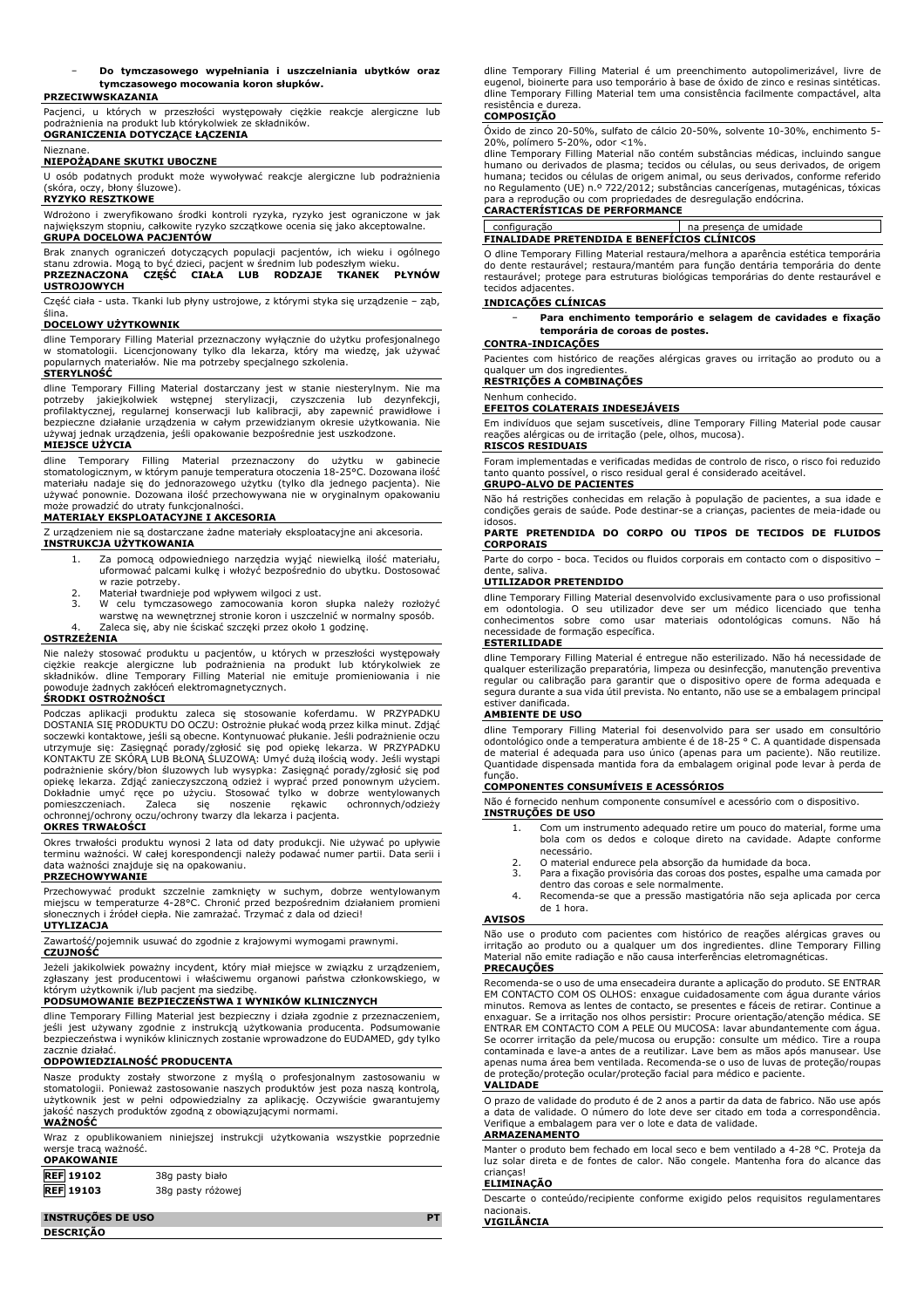Se qualquer incidente grave ocorrer em relação ao dispositivo, informe o fabricante e a autoridade competente do Estado-Membro em que o utilizador e/ou paciente está estabelecido.

#### **RESUMO DE SEGURANÇA E DESEMPENHO CLÍNICO**

dline Temporary Filling Material é seguro e tem o desempenho esperado se for usado de acordo com as instruções de uso do fabricante. O resumo de segurança e desempenho clínico será introduzido no EUDAMED assim que começar a funcionar. **RESPONSABILIDADE DO FABRICANTE**

Os nossos produtos foram desenvolvidos para uso profissional em odontologia. Como a aplicação dos nossos produtos está além do nosso controlo, o utilizador é totalmente responsável pela aplicação. Garantimos, naturalmente, a qualidade dos nossos produtos de acordo com as normas aplicadas. **VALIDADE**

# Após a publicação destas instruções de uso, todas as versões anteriores são

| substituidas.    |                  |  |
|------------------|------------------|--|
| <b>EMBALAGEM</b> |                  |  |
| <b>REF 19102</b> | 38q pasta branco |  |
| <b>REF</b> 19103 | 38g pasta rosa   |  |

#### **INSTRUCȚIUNI DE UTILIZARE RO**

**DESCRIERE**

dline Temporary Filling Material este o plombă auto-polimerizantă, fără eugenol, bioinertă, pentru utilizare temporară, bazată pe oxid de zinc și rășini sintetice. dline Temporary Filling Material are o consistență ușor de împachetat, rezistență și duritate ridicată.

#### **COMPOZIȚIE**

Oxid de zinc 20-50%, sulfat de calciu 20-50%, solvent 10-30%, filler 5-20%, polimer 5-20%, parfum <1%.

dline Temporary Filling Material nu conține substanțe medicinale, inclusiv sânge uman sau derivate din plasmă; țesuturi sau celule de origine umană sau derivatele lor; țesuturi sau celule de origine animală sau derivatele lor, conform Reglementării (UE) Nr. 722/2012; substanțe cancerigene, mutagene, toxice pentru reproducere sau cu proprietăți destructive pentru sistemul endocrin.

## **CARACTERISTICI DE PERFORMANȚĂ**

|                                          | in prezenta umezelii |
|------------------------------------------|----------------------|
| UTILIZARE DESTINATĂ SI BENEFICII CLINICE |                      |

dline Temporary Filling Material restaurează/îmbunătățește temporar aspectul estetic al dintelui recuperabil; restaurează/menține temporar funcția dintelui recuperabil; protejează temporar structurile biologice ale dintelui recuperabil și țesuturile adiacente.

#### **INDICAȚII CLINICE**

− **Pentru plombarea și sigilarea temporară a cariilor și fixarea temporară a coroanelor pe pivot.**

## **CONTRAINDICAȚII**

Pacienți cu un istoric de alergii severe sau reacții de iritație la produs sau la unul din ingredientele sale.

#### **REACȚII LA COMBINAȚII**

Nu se cunosc.

## **EFECTE ADVERSE NEPLĂCUTE**

Produsul ar putea cauza reacții alergice sau de iritație (piele, ochi, mucoasă) indivizilor susceptibili.

#### **RISCURI REZIDUALE**

Au fost implementate și verificate măsuri de control al riscului pentru a-l reduce cât mai mult posibil; riscul rezidual general este considerat ca fiind unul acceptabil. **GRUPUL DE PACIENȚI-ȚINTĂ**

Nu există restricții cu privire la populația de pacienți, vârstă și stare de sănătate generală. Aceștia pot fi copii, adulți de vârstă mijlocie sau persoane în vârstă. **PARTEA CORPULUI SAU TIPURI DE ȚESUTURI ȘI FLUIDE CORESPUNZĂTOARE**

Părți ale corpului – cavitatea bucală. Țesuturi sau fluide care intră în contact cu dispozitivul – dinte, salivă.

#### **UTILIZATOR DESTINAT**

dline Temporary Filling Material este destinat exclusiv utilizării stomatologice profesionale. Utilizatorii săi pot fi medici care au dobândit cunoștința necesară utilizării materialelor dentare. Nu este nevoie de un instructaj specific. **STERILITATE**

dline Temporary Filling Material este livrat nesteril. Nu este nevoie de nicio sterilizare preparatoare, curățare sau dezinfecție, mentenanță preventivă, regulată sau calibrare pentru ca acest dispozitiv să fie utilizat în siguranță pe parcursul duratei sale de viață. Cu toate acestea, a nu se utiliza dacă pachetul este deteriorat.

## **MEDIU DE UTILIZARE**

dline Temporary Filling Material este destinat folosirii în cabinetele dentare unde temperatura ambientală este cuprinsă între 18 și 25 °C. Cantitatea eliberată de<br>material este suficientă pentru o singură utilizare (la un singur pacient). A nu se<br>refolosi acestea. Cantitatea eliberată păstrată altundeva

# poate pierde proprietățile de funcționare. **COMPONENTE ȘI ACCESORII CONSUMABILE**

Dispozitivul nu este însoțit de consumabile sau accesorii.

## **INSTRUCȚIUNI DE UTILIZARE**

- 1. Utilizând un instrument corespunzător, luați puțin material, formați o bilă cu degetele și plasați-o direct în cavitate, adaptându-i forma dacă este nevoie.
- 2. Materialul se întărește absorbind umezeala din cavitatea bucală.
- 3. Pentru fixarea provizorie a coroanelor pe pivot, întindeți un strat înăuntrul coroanei și sigilați ca de obicei.

4. Nu este recomandată aplicarea presiunii masticatoare timp de o oră. **AVERTISMENTE**

A nu se utiliza la pacienții cu un istoric de alergii severe sau reacții cu iritație la produs sau la orice din ingredientele sale. dline Temporary Filling Material nu emite radiații și nu cauzează interferențe electromagnetice.

## **PRECAUȚII**

Este recomandată folosirea digii dentare în timpul aplicării produsului. LA CONTACTUL CU OCHII: Clătiți atent cu apă timp de câteva minute. Înlăturați lentilele de contact dacă sunt prezente. Continuați clătirea. Dacă iritația ochilor persistă, consultați medicul. LA CONTACTUL CU PIELEA SAU MUCOASA: Spălați cu multă apă. Dacă apare o iritație sau urticarie a pielii sau mucoasei, consultați medicul. Îndepărtați îmbrăcămintea contaminată și spălați-o înainte de a o refolosi. Spălați-vă bine mâinile după folosire. Folosiți doar într-o zonă bine aerisită. Este recomandată folosirea echipamentului de protecție pentru mâini, corp, ochi și față, atât pentru medic cât și pentru pacient.

## **DURATĂ DE VIAȚĂ**

Durata de viață a produsului este de 2 ani de la data fabricării. A nu se folosi după data expirării. Numărul lotului trebuie menționat în orice corespondență. Vedeți pe ambalaj lotul și data expirării.

### **DEPOZITARE**

Țineți produsul etanș într-un loc uscat, bine aerisit, la 4-28 °C. A se proteja de lumina directă a soarelui și de surse de căldură. A nu se lăsa la îndemâna copiilor! **DEBARASARE**

## Aruncați conținutul/recipientul conform reglementărilor naționale.

#### **VIGILENȚĂ**

Dacă a avut loc orice incident serios legat de dispozitiv, raportați-l la autoritatea competentă din Statul Membru în care este stabilit utilizatorul și/sau brevetul. **REZUMAT SIGURANȚĂ ȘI PERFORMANȚĂ CLINICĂ**

dline Temporary Filling Material este sigur și se comportă conform utilizării destinate atunci când se folosește conform instrucțiunilor producătorului. Sumarul siguranței și al performanței clinice vor fi introduse în EUDAMED imediat după începerea utilizării. **RESPONSABILITATEA PRODUCĂTORULUI**

Produsele noastre au fost dezvoltate exclusiv în scopul utilizării stomatologice profesionale. Având în vedere că nu putem controla modul de aplicare a produselor noastre, utilizatorul este pe deplin responsabil de acesta. Desigur, garantăm calitatea produselor noastre, raportată la standardele în vigoare.

## **VALABILITATE**

U Odată cu publicarea acestor instrucțiuni de utilizare, toate versiunile anterioare sunt anulate.

#### **AMBALAJ**

**REF 19102** 38g pastă albă

| REF 19103 | 38g pastă roz |
|-----------|---------------|
|           |               |

## **NÁVOD NA POUŽITIE SK**

## **POPIS**

dline Temporary Filling Material je samovoľne tuhnúca výplň bez obsahu eugenolu pre okamžité použitie na báze oxidu zinočnatého a syntetických živíc. dline Temporary Filling Material má ľahko zbaliteľnú konzistenciu, vysokú pevnosť a tvrdosť.

## **ZLOŽENIE**

Oxid zinočnatý 20-50 %, síran vápenatý 20-50 %, rozpúšťadlo 10-30 %, plnivo 5-20 %, polymér 5-20 %, vôňa < 1 %.

dline Temporary Filling Material neobsahuje liečiva, vrátane derivátov ľudskej krvi alebo plazmy; tkanivá alebo bunky alebo ich deriváty ľudského pôvodu; tkanivá alebo bunky živočíšneho pôvodu alebo ich deriváty podľa Nariadenia (EÚ) č. 722/2012; látky, ktoré sú karcinogénne, mutagénne, toxické pre reprodukciu alebo majú<br>vlastnosti narušujúce endokrinný systém.<br>**VÝKONOVÉ CHARAKTERISTIKY** 

# nastavenie v prítomnosti vlhkosti

**ZAMÝŠĽANÝ ÚČEL A KLINICKÉ VÝHODY**

dline Temporary Filling Material obnovuje/vylepšuje dočasný estetický vzhľad obnoviteľného zuba; obnovuje/udržuje dočasnú zubnú funkciu obnoviteľného zuba; chráni dočasné biologické štruktúry obnoviteľného zuba a susedných tkanív. **KLINICKÉ INDIKÁCIE**

− **Na dočasné vyplnenie a utesnenie dutín a dočasné upevnenie koruniek.**

### **KONTRAINDIKÁCIE**

Pacienti, ktorí majú v anamnéze závažné alergické alebo podráždené reakcie na produkt alebo na ktorúkoľvek zložku prípravku. **OBMEDZENIE KOMBINÁCIÍ**

#### Nie sú známe.

### **NEŽIADUCE VEDĽAJŠIE ÚČINKY**

U citlivých jedincov môže produkt spôsobiť alergické alebo dráždivé reakcie (koža, oči, sliznice).

## **ZVYŠKOVÉ RIZIKÁ**

Bola implementovaná a overená opatrení na kontrolu rizík, riziko je čo najviac znížilo, celkové zvyškové riziko je považované za prijateľné.

## **CIEĽOVÁ SKUPINA PACIENTOV**

Nie sú známe žiadne obmedzenia týkajúce sa populácie pacientov, ich veku a celkového zdravotného stavu. Môžu to byť aj deti, pacienti stredného veku alebo starší pacienti.

## **ZAMÝŠĽANÁ ČASŤ TELA ALEBO TYPY TKANÍV TELESNÝCH TEKUTÍN**

Časť tela - ústa. Tkanivá alebo telesné tekutiny v kontakte s prístrojom – zub, sliny. **URČENÝ POUŽÍVATEĽ**

dline Temporary Filling Material je vyvinutý len pre profesionálne použitie v stomatológii. Použiť ho môže iba lekár s licenciou, ktorý má znalosti o používaní bežných dentálnych materiálov. Nie je potreba zvláštneho školenia. **STERILITA**

## dline Temporary Filling Material je dodávaný nesterilný. Nie je potrebné vykonávať žiadnu prípravnú sterilizáciu, čistenie alebo dezinfekciu, preventívnu, pravidelnú údržbu alebo kalibráciu, aby bolo zaistené, že zariadenie pracuje správne a bezpečne po celú dobu jeho životnosti. Nepoužívajte však, ak je primárny balíček poškodený. **PROSTREDIE POUŽITIA**

dline Temporary Filling Material je určený na použitie v zubnej ordinácii, kde je teplota okolia 18-25 °C. Vydané množstvo materiálu je vhodné pre jednorazové použitie (iba pre jedného pacienta). Nepoužívajte znova. Vydané množstvo, ktoré nie je v pôvodnom obale, môže viesť k strate funkcie. **SPOTREBNÉ SÚČASTI A PRÍSLUŠENSTVO**

## So zariadením nie sú dodávané žiadne spotrebné súčasti ani príslušenstvo.

- **NÁVOD NA POUŽITIE**
	- 1. Pomocou vhodného nástroja vytiahnite trochu materiálu, prstami vytvarujte guličku a vložte priamo do dutiny. Podľa potreby prispôsobte.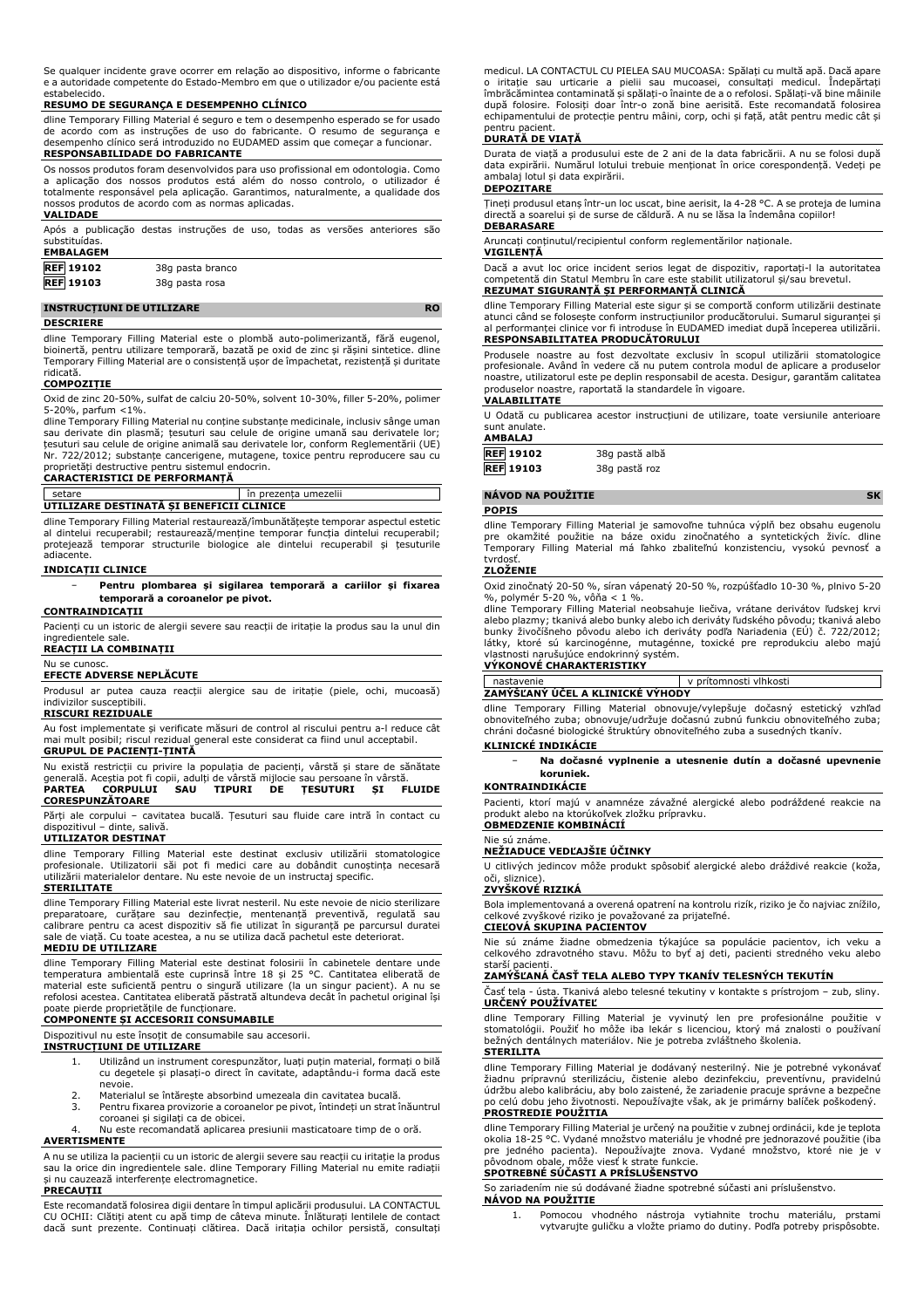- 2. Materiál tvrdne absorpciou vlhkosti z úst.<br>3. Pre provizórne pripevnenie koruniek rozl
- 3. Pre provizórne pripevnenie koruniek rozložte vrstvu na vnútro koruniek a utesnite bežným spôsobom.
- Odporúča sa, aby žuvací tlak nebol vyvíjaný po dobu asi 1 hodiny.

**VAROVANIE**

Nepoužívajte prípravok u pacientov, ktorí v minulosti mali závažné alergické alebo podráždené reakcie na produkt alebo na niektorú zo zložiek. dline Temporary Filling Material nevyžaruje žiarenie a nespôsobuje žiadne elektromagnetické rušenie. **OPATRENIE**

Počas aplikácie produktu sa odporúča používať kofferdam. PO ZASIAHNUTÍ OČÍ: Niekoľko minút ich opatrne vyplachujte vodou. Vyberte kontaktné šošovky, ak sú nasadené a ak je to ľahké. Pokračujte vo vyplachovaní. Pokiaľ podráždenie očí pretrváva: Vyhľadajte lekársku pomoc/starostlivosť. PRI STYKU S KOŽOU ALEBO SLIZNICOU: Umyte veľkým množstvom vody. Pokiaľ dôjde k podráždeniu kože alebo slizníc alebo vyrážke: Vyhľadajte lekársku pomoc/starostlivosť. Kontaminovaný odev si vyzlečte a pred ďalším použitím vyperte. Po manipulácii si dôkladne umyte ruky. Používajte len na dobre vetranom mieste. Pre lekára a pacienta sa odporúča nosiť ochranné rukavice/ochranný odev/ochranu očí/ochranu tváre.

#### **SKLADOVATEĽNOSŤ**

Doba použiteľnosti produktu je 2 roky od dátumu výroby. Nepoužívajte po dátume exspirácie. Vo všetkých korešpondencia by malo byť uvedené číslo šarže. Šarže a dátum spotreby pozri balenia.

## **SKLADOVANIE**

Uchovávajte produkt tesne uzavretú na suchom, dobre vetranom mieste pri teplote 4-28 °C. Chráňte pred priamym slnečným žiarením a zdrojmi tepla. Chráňte pred mrazom. Udržujte mimo dosahu detí!

### **LIKVIDÁCIA**

Obsah/obal zlikvidujte v súlade s požiadavkami národných predpisov.

#### **BDELOSŤ**

Ak sa stane akýkoľvek závažný incident, ku ktorému došlo v súvislosti so zariadením, hlási sa to výrobcovi a príslušnému orgánu členského štátu, v ktorom sa používateľ alebo pacient nachádza.

#### **SÚHRN BEZPEČNOSTI A KLINICKÉHO VÝKONU**

dline Temporary Filling Material je bezpečný a funguje tak, ako bolo zamýšľané, ak je používaný v súlade s pokynmi výrobcu na použitie. Súhrn bezpečnosti a klinického výkonu bude do EUDAMED zavedený, akonáhle začne pracovať.

## **ZODPOVEDNOSŤ VÝROBCOV**

Naše výrobky boli vyvinuté pre profesionálne použitie v stomatológii. Pretože<br>aplikácia našich produktov je mimo našu kontrolu, je za aplikáciu plne zodpovedný<br>užívateľ. Samozrejme garantujeme kvalitu našich produktov v sú normami.

#### **DOBA PLATNOSTI**

| Po uverejnení tohto návodu na použitie sú nahradené všetky predchádzajúce verzie.<br><b>OBAL</b> |                  |  |
|--------------------------------------------------------------------------------------------------|------------------|--|
| <b>REF</b> 19102                                                                                 | 38g pasta biela  |  |
| <b>REF</b> 19103                                                                                 | 38g pasta ružová |  |

### **NAVODILA ZA UPORABO SL OPIS**

dline Temporary Filling Material je bioinertni cement na osnovi cinkovega oksida in sintetičnih smol. Je brez eugenola in se samodejno utrjuje. Namenjen je za začasne obnove. dline Temporary Filling Material ima enostavno pakirano konsistenco, visoko in trdoto.

#### **SESTAVA**

Cinkov oksid 20-50%, kalcijev sulfat 20-50%, topilo 10-30%, polnilo 5-20%, polimer 5-20%, vonj < 1%.

dline Temporary Filling Material ne vsebuje zdravilnih snovi, vključno s človeško krvjo ali predelano plazmo; tkiv, celic ali derivatov človeškega izvora; tkiv ali celic<br>živalskega izvora ali njihovih derivatov po Uredbi (EU) Št. 722/2012; snovi, ki so<br>rakotvorne, mutagene, strupene za reprodukcijo ali imajo lastnosti.

## **ZNAČILNOSTI DELOVANJA**

| nastavitev                                                                                                                                                                                                                     | v prisotnosti vlage |  |
|--------------------------------------------------------------------------------------------------------------------------------------------------------------------------------------------------------------------------------|---------------------|--|
| PREDVIDENI NAMEN ZDRAVLJENJA IN KORISTI                                                                                                                                                                                        |                     |  |
| the second complete the second contract of the complete the second contract of the complete the second contract of the complete the complete the complete that the complete the complete the complete the complete the complet |                     |  |

dline Temporary Filling Material obnovi/izboljša začasen estetski videz obnovljenega zoba; obnovi/vzdržuje začasno funkcijo obnovljenega zoba; začasno ščiti biološke strukture obnovljenega zoba in sosednjih tkiv.

#### **KLINIČNE INDIKACIJE**

− **Za začasne zalivke in plombiranje zobnih lukenj ter za začasno pritrditev zobnih kron.**

## **KONTRAINDIKACIJE**

Bolniki, ki so imeli hude alergične reakcije ali reakcijo draženja na izdelek ali katero koli njegovo sestavino.

## **OMEJITVE ZA KOMBINACIJE**

Niso poznani.

## **NEŽELENI STRANSKI UČINKI**

Pri posameznikih, ki so podvrženi alergijam, lahko izdelek povzroči alergijske ali dražilne reakcije (koža, oko, sluznica).

## **PREOSTALA TVEGANJA**

Ukrepi za nadzor tveganja so bili izvedeni in preverjeni. Tveganje je bilo minimalizirano, skupno preostalo tveganje je bilo ocenjeno kot sprejemljivo. **CILJNA SKUPINA PACIENTA**

### Omejitev glede populacije pacientov, njihove starosti in splošnih zdravstvenih razmer ni. Zdravi se lahko tako otroke kot vse druge starostne skupine, tudi starejše

# paciente. **PREDVIDENI DEL TELESA ALI VRSTE TKIV V TELESNIH TEKOČINAH**

Del telesa - usta. Tkiva ali telesne tekočine, s katerimi pripomoček pride v stik – zob, slina.

#### **PREDVIDENI UPORABNIK**

dline Temporary Filling Material je bil razvit samo za profesionalno uporabo v zobozdravstvu. Uporablja ga lahko samo licenciran zobozdravnik, ki ima znanje o uporabi zobnih materialov. Posebno usposabljanje ni potrebno. **STERILNOST**

Dobavljen izdelek je ne-sterilen. Za zagotovitev pravilnega in varnega delovanja<br>pripomočka - v - predvidenem - življenjskem - obdobju - sterilizacija, - čiščenje - ali<br>razkuževanje, preventivno ali redno vzdrževanje ali k je prejmete izdelek v poškodovani embalaži, ga ne uporabljajte. **OKOLJE UPORABE**

# dline Temporary Filling Material je namenjen za uporabo v zobozdravstveni ordinaciji,

kjer je standardna temperatura prostora med 18 in 25°C. Posamezni odmerek materiala je primeren za enkratno uporabo (samo za enega pacienta). Ni za ponovno uporabo. Odmerek, ki ni več shranjen v originalni embalaži, lahko izgubi svojo funkcijo.

## **POTROŠNI MATERIAL IN DODATKI**

Pripomočku ni priložen potrošni material, drugi sestavni deli in dodatki. **NAVODILA ZA UPORABO**

- 1. Z ustreznim instrumentom vzemite malo materiala iz brizge, s prsti oblikujte kroglico in jo namestite neposredno v zobno votlino. Po potrebi prilagodite obliko.
- 
- 2. Material se utrdi z absorpcijo vlage iz ust. 3. Za začasno pritrditev zobne krone na notranjo stran krone nanesite sloj in utrdite na običajen način.
- 4. Priporočljivo je, da se na obnovljeni zob ne pritiska približno 1 uro. **OPOZORILA**

Izdelka ne uporabljajte pri pacientih, ki so že kdaj imeli hude alergijske reakcije ali draženje na ta izdelek ali katero koli njegovo sestavino. dline Temporary Filling Material ne oddaja sevanja in ne povzroča elektromagnetnih motenj.

#### **PREVIDNOSTNI UKREPI**

Med nanašanjem izdelka je priporočljivo uporabljati cofferdam. CE PRIDE V OCI:<br>Nekaj minut previdno izpirajte z vodo. Če je možno in enostavno izvedljivo, odstranite<br>kontaktne leče. Nadaljujte z izpiranjem. Če draženje oči vode. Če pride do draženja kože / sluznice ali če se pojavi izpuščaj, poiščite zdravniško pomoč. Kontaminirana oblačila slecite in dobro operite. Po postopku si temeljito umijte roke. Uporabljajte samo v dobro prezračevanem prostoru. Priporočljivo je, da zobozdravnik in pacient nosita zaščitne rokavice/zaščitno obleko/zaščito za oči/zaščito za obraz.

### **ROK UPORABE**

Rok uporabe izdelka je 2 leta od datuma izdelave. Ne uporabljajte po pretečenem datumu. V vseh dopisih morate navesti številko serije. Za številko serije in rok uporabe glejte embalažo.

### **SKLADIŠČENJE**

Izdelek hranite v tesno zaprti embalaži in v suhem ter dobro prezračevanem prostoru pri temperaturi med 4-28°C. Ne izpostavljajte direktni sončni svetlobi in virom toplote. Ne zamrzujte. Hranite izven dosega otrok!

## **ODLAGANJE ODPADKOV**

Vsebino/embalažo zavrzite v skladu z nacionalnimi predpisi.

### **PAZLJIVOST**

Če pride do kakršnega koli resnega incidenta, ki se v zvezi s pripomočkom zgodi pacientu, to takoj sporočite proizvajalcu in pristojnemu organu države članice, v kateri uporabnik in/ali pacient prebiva.

#### **POVZETEK VARNOSTNIH OPOZORIL IN KLINIČNIH UČINKOVITOSTI**

dline Temporary Filling Material je varen in deluje, kot je predvideno, če se uporablja v skladu s proizvajalčevimi navodili za uporabo. Povzetek varnostnih opozoril in klinične učinkovitosti bo predstavljen v EUDAMED takoj, ko bo predstavljen trgu. **ODGOVORNOST PROIZVAJALCA**

Naši izdelki so bili razviti za profesionalno uporabo v zobozdravstvu. Ker uporaba naših izdelkov ni več pod našim nadzorom, je uporabnik v celoti odgovoren za njihovo aplikacijo. Seveda pa zagotavljamo kakovost naših izdelkov v skladu z veljavnimi standardi.

### **VELJAVNOST**

Z objavo teh navodil za uporabo vse prejšnje različice postanejo brezpredmetne. **PAKIRANJE**

| <b>REF</b> 19102 | 38g pasta, bela |
|------------------|-----------------|
|                  |                 |

**REF 19103** 38g pasta, roza

## **INSTRUCCIONES DE USO ES**

## **DESCRIPCIÓN**

dline Temporary Filling Material es un relleno bioinerte autopolimerizable sin eugenol para uso temporal a base de óxido de zinc y resinas sintéticas. dline Temporary Filling Material tiene una consistencia fácilmente empaquetable, alta resistencia y dureza. **COMPOSICIÓN**

Óxido de zinc 20-50%, sulfato de calcio 20-50%, disolvente 10-30%, relleno 5-20%, polímero 5-20%, olor <1%.

dline Temporary Filling Material no contiene sustancias medicinales, sangre humana o derivados de plasma; tejidos o células, o sus derivados, de origen humano; tejidos o células de origen animal, o sus derivados, según se indica en el Reglamento (UE) No. 722/2012; Sustancias cancerígenas, mutágenos, tóxicas para la reproducción o que tengan propiedades de alteración endocrina. **CARACTERÍSTICAS DE DESEMPEÑO**

endurecimiento en presencia de humedad **PROPÓSITO PREVISTO Y BENEFICIOS CLÍNICOS**

dline Temporary Filling Material restaura/mejora la apariencia estética temporal del diente restaurable; restaura/mantiene la función dental temporal del diente restaurable; protege las estructuras biológicas temporales de los dientes restaurables y los tejidos adyacentes.

## **INDICACIONES CLÍNICAS**

− **Para el llenado y sellado temporal de cavidades y la fijación temporal de coronas de postes.**

## **CONTRAINDICACIONES**

Pacientes con antecedentes de reacciones alérgicas o de irritaciones graves al producto o a cualquiera de los ingredientes.

## **RESTRICCIONES A LAS COMBINACIONES**

Ninguno conocido.

#### **EFECTOS SECUNDARIOS INDESEABLES**

En personas susceptibles, el producto puede causar reacciones alérgicas o irritación (en piel, ojos, mucosas).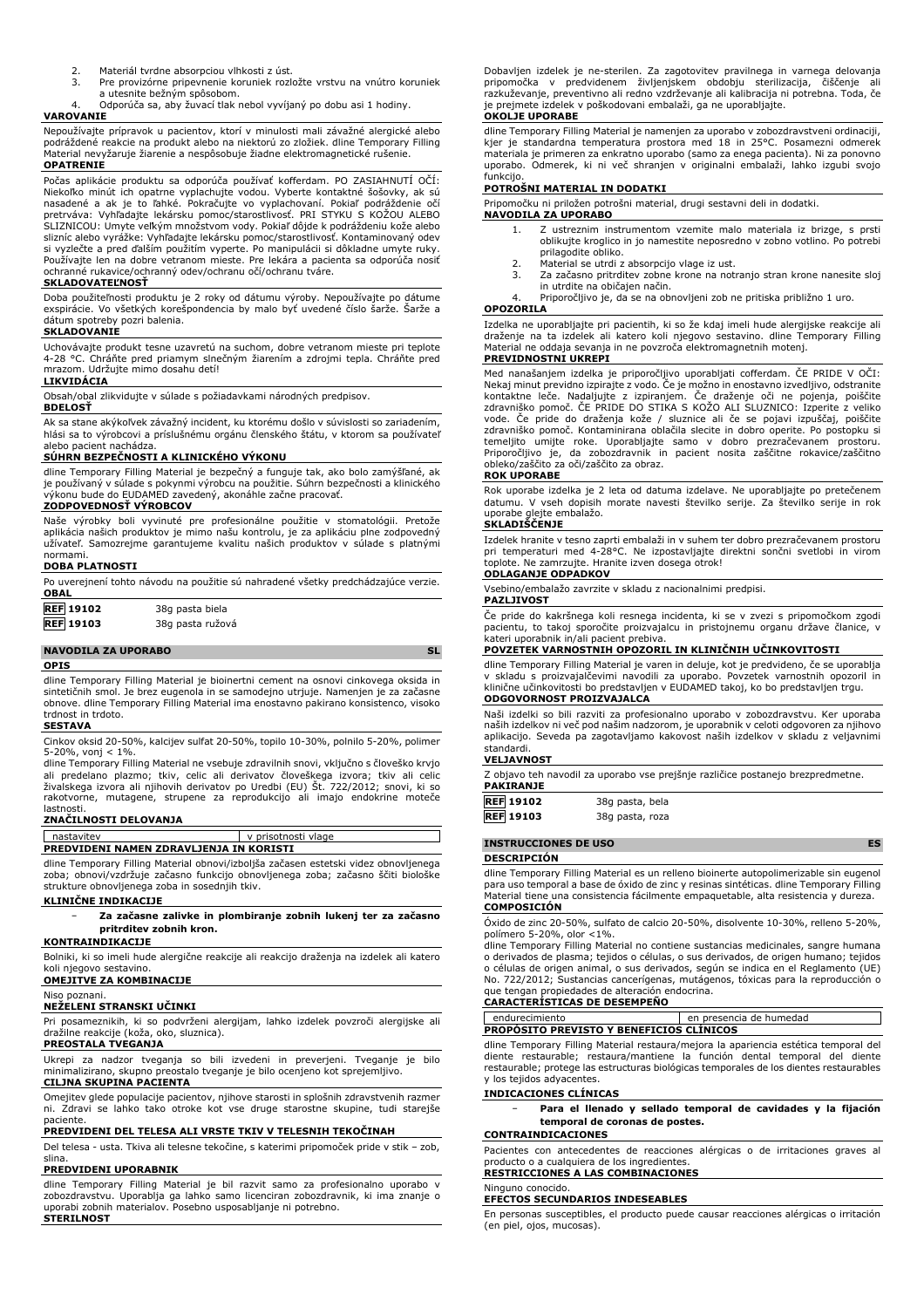#### **RIESGOS RESIDUALES**

Se han implementado y comprobado medidas de control de riesgos, reduciéndolos en la medida de lo posible, el riesgo residual general se considera aceptable. **GRUPO DE PACIENTES OBJETIVO**

No se conocen restricciones con respecto a la población de pacientes, edad y condiciones generales de salud. Pudiendo haber niños, pacientes de mediana edad o ancianos.

### **PARTE PREVISTA DEL CUERPO O TIPOS DE TEJIDOS DE FLUIDOS CORPORALES**

Parte del cuerpo - boca. Tejidos o fluidos corporales en contacto con el dispositivo: dientes, saliva.

## **USUARIO PREVISTO**

dline Temporary Filling Material está desarrollado únicamente para uso profesional odontológico. Dirigido a médicos con licencia que tengan conocimientos sobre cómo usar materiales dentales comunes. No hay necesidad de tener una formación específica.

#### **ESTERILIDAD**

dline Temporary Filling Material se entrega sin esterilizar. No necesita esterilización, limpieza o desinfección preparatoria, mantenimiento preventivo, regular o calibración para garantizar que el dispositivo funcione de manera adecuada y segura durante su vida útil prevista. Sin embargo, no lo use si el envoltorio principal está dañado. **MEDIO AMBIENTE DE USO**

dline Temporary Filling Material está diseñado para ser usado en consultorios odontológicos donde la temperatura ambiente va de 18 a 25 °C. La cantidad dispensada de material es adecuada para un solo uso (un paciente). No reutilizar. La cantidad dispensada que no se mantenga en el paquete original puede perder su función.

## **COMPONENTES CONSUMIBLES Y ACCESORIOS**

No se suministran componentes ni consumibles con el dispositivo.

- **INSTRUCCIONES DE USO**
	- 1. Con un instrumento adecuado, saque un poco del material, forme una bola con los dedos y colóquela directamente en la cavidad. Adapte según sea necesario.
	- 2. El material se endurece por absorción de humedad de la boca.<br>3. Para la fijación provisional de anclajes de coronas extienda ur
	- 3. Para la fijación provisional de anclajes de coronas extienda una capa en el interior de las coronas y selle de forma normal.
	- 4. Se recomienda no aplicar presión de masticación durante aproximadamente 1 hora.

## **ADVERTENCIAS**

No utilice el producto en pacientes que tengan antecedentes de reacciones alérgicas o de irritación graves producidas por el producto o cualquiera de sus componentes. dline Temporary Filling Material no emite radiación y tampoco causa interferencias electromagnéticas.

## **PRECAUCIONES**

Se recomienda utilizar barrera durante la aplicación del producto. EN CASO DE CONTACTO CON LOS OJOS: Enjuague cuidadosamente con agua durante varios minutos. Quítese las lentes de contacto, si los lleva y es fácil hacerlo. Continúe enjuagando. Si la irritación ocular persiste: consulte con su médico. EN CASO DE CONTACTO CON LA PIEL O LAS MUCOSAS: Lave con abundante agua. Si se produce irritación o sarpullido en la piel o mucosas: busque atención médica. Quítese la ropa contaminada y lávela antes de volverla a usar. Lávese bien las manos después de manipular el producto. Utilice el producto solo en un área bien ventilada. Se<br>recomienda utilizar quantes protectores/ropa protectora/protección recomienda utilizar guantes protectores/ropa protectora/protección ocular/protección facial para médico y paciente.

## **VIDA ÚTIL**

La vida útil del producto es de 2 años a partir de la fecha de fabricación. No lo use después de la fecha de vencimiento. El número de lote debe indicarse en todo el prospecto. Consulte el empaque para ver el lote y la fecha de vencimiento.

## **ALMACENAMIENTO**

Mantenga el producto bien cerrado en un lugar seco y bien ventilado de 4 a 28 °C. Protéjase de la luz solar directa y de las fuentes de calor. No congele. ¡Mantenga fuera del alcance de los niños! **DISPOSICIÓN**

Elimine el contenido/recipiente según lo requieran los requisitos reglamentarios nacionales.

### **VIGILANCIA**

Si se ha producido algún incidente grave en relación con el dispositivo, informe al fabricante y a la autoridad competente del Estado miembro en el que esté establecido el usuario y/o el paciente.

## **RESUMEN DE SEGURIDAD Y DESEMPEÑO CLÍNICO**

dline Temporary Filling Material es seguro y funciona según lo previsto si es usado según las instrucciones de uso del fabricante. El resumen de seguridad y desempeño clínico se presentará en EUDAMED tan pronto como comience a funcionar.

## **RESPONSABILIDAD DE LOS FABRICANTES**

Nuestros productos han sido desarrollados para uso profesional odontológico. Dado que la aplicación de nuestros productos está fuera de nuestro control, el usuario es totalmente responsable de ella. Por supuesto, garantizamos la calidad de nuestros productos de acuerdo con los estándares aplicados. **VALIDEZ**

Tras la publicación de estas instrucciones de uso, quedan reemplazadas todas las versiones previas. **EMBALAJE**

| LMDALAJL                 |                  |
|--------------------------|------------------|
| $\overline{\phantom{a}}$ | <b>REF</b> 19102 |

## **ANVÄNDARINSTUKTIONER** SV **BESKRIVNING**

**REF 19102** 38g pasta blanca

dline Temporary Filling Material är en självhärdande, eugenolfri, bioinert fyllning för tillfälligt bruk, baserad på zinkoxid och syntetiska hartser. dline Temporary Filling Material har en lätt packbar konsistens, hög hållfasthet och hårdhet. **SAMMANSÄTTNING**

Zinkoxid 20-50%, kalciumsulfat 20-50%, lösningsmedel 10-30%, fyllmedel 5-20%,

polymer 5-20%, doft <1%.<br>dline Temporary Filling Material innehåller inte läkemedelssubstanser, inklusive<br>mänskligt blod eller plasmaderivat; vävnader eller celler, eller deras derivat, av mänskligt ursprung; vävnader eller celler av animaliskt ursprung, eller deras derivat, som avses i förordning (EU) nr 722/2012; ämnen som är cancerframkallande, mutagena, reproduktionsgiftiga eller som har hormonstörande egenskaper. **PRESTANDAEGENSKAPER**

| <br>r.                                 | av fukt |
|----------------------------------------|---------|
| <br>AVSETT SYFTE OCH KLINISKA FORDELAR |         |

dline Temporary Filling Material återställer/förbättrar tillfälligt det estetiska utseende av restaurerbar tand; återställer/underhåller tillfällig tandfunktion hos restaurerbar tand; skyddar tillfälligt biologiska strukturer av restaurerbar tand och intilliggande vävnader.

## **KLINISKA INDIKATIONER**

| $\overline{\phantom{0}}$ | För tillfällig fyllning och tätning av håligheter och tillfällig fixering |
|--------------------------|---------------------------------------------------------------------------|
|                          | av stolpkronor.                                                           |

#### **KONTRAINDIKATIONER**

Patienter som tidigare har upplevt allvarliga allergiska reaktioner eller irritationsreaktioner av produkten eller någon av ingredienserna. **BEGRÄNSNINGAR AV KOMBINATIONER**

## Inga kända.

## **OÖNSKADE BIVERKNINGAR**

Hos känsliga individer kan produkten orsaka allergiska reaktioner eller irritationsreaktioner (hud, ögon, slemhinna).

## **ÅTERSTÅENDE RISKER**

Åtgärder för riskkontroll har genomförts och verifierats, risken minskas så långt som möjligt, den totala restrisken bedöms vara acceptabel. **PATIENTENS MÅLGRUPP**

Inga kända restriktioner angående patientpopulation, ålder eller allmänna hälsotillstånd. Det kan finnas barn, medelålders eller äldre patienter.

**AVSEDD DEL AV KROPPEN ELLER TYPER AV VÄVNADER AV KROPPSVÄTSKOR** En del av kroppen – munnen. Vävnader eller kroppsvätskor i kontakt med enheten – tand, saliv.

## **AVSEDD ANVÄNDARE**

dline Temporary Filling Material är utvecklad endast för professionellt bruk inom tandvården. Dess användare är endast licensierad läkare som har kunskap om hur man använder vanliga material. Det finns dock inget behov av specifik utbildning. **STERILITET**

dline Temporary Filling Material levereras icke-steril. Det finns inget behov av förberedande sterilisering, rengöring eller desinfektion, förebyggande eller regelbundet underhåll eller kalibrering, för att säkerställa att enheten fungerar korrekt och säkert under dess avsedda livstid. Använd dock inte om förpackningen är skadad.

## **ANVÄNDNINGSMILJÖ**

dline Temporary Filling Material är designad för att användas på tandvårdskliniker där omgivningstemperaturen är 18-25°C. Den fördelade mängden material är lämplig för engångsbruk (endast för en patient). Återanvänd inte. Administrerad mängd som inte hålls kvar i originalförpackningen kan leda till funktionsförlust.

## **FÖRBRUKNINGSDELAR OCH TILLBEHÖR**

Inga förbrukningsvaror eller tillbehör levereras med enheten.

- **ANVÄNDARINSTUKTIONER**
	- 1. Ta ut lite av materialet med hjälp av lämpligt instrument, forma en boll med fingrarna och placera den direkt i håligheten. Anpassa efter behov. 2. Materialet hårdnar genom absorption av fukt från munnen.
	- 3. För provisorisk fixering av stolpkronor sprider du ett lager på insidan av kronorna och tätar på normalt sätt.
	- 4. Det rekommenderas att mastikattrycket inte appliceras i cirka 1 timme.

#### **VARNINGAR**

Använd inte produkten på patienter som tidigare har upplevt allvarliga allergiska reaktioner eller irritationsreaktioner av produkten eller någon av ingredienserna i den. dline Temporary Filling Material avger inte strålning och orsakar inga elektromagnetiska störningar.

### **FÖRSIKTIGHETSÅTGÄRDER**

Det rekommenderas att använda cofferdam under appliceringen av produkten. VID KONTAKT MED ÖGONEN: Skölj försiktigt med vatten i flera minuter. Ta bort kontaktlinser om de finns och det är lätt att göra så. Fortsätt skölja. Om irritationen i ögonen kvarstår: Kontakta läkare. VID KONTAKT MED HUD ELLER SLEMMHINNOR: Tvätta rent med mycket vatten. Om irritation eller utslag på huden/slemhinnor uppstăr: Kontakta läkare. Ta av utsatta kläder och tvätta dem innan de ăteranvänds.<br>Tvätta händerna noggrant efter hantering. Använd endast i väl ventilerade<br>utrymmen. Det rekommenderas att

#### **HÅLLBARHETSTID**

Produktens hållbarhet är 2 år från tillverkningsdatumet. Använd inte efter utgångsdatum. Partinummer bör anges i all korrespondens. Se förpackning för partinummer och utgångsdatum.

## **FÖRVARING**

Förvara produkten tätt sluten på en torr, väl ventilerad plats vid 4-28°C. Skydda den mot direkt solljus och värmekällor. Frys inte. Förvaras oåtkomlig för barn! **AVLÄGNING**

Kassera innehållet/behållaren i enlighet med nationella föreskrifter.

**VAKSAMHET**

Om en allvarlig händelse har inträffat i samband med enheten rapporteras detta till tillverkaren och den behöriga myndigheten i den medlemsstat där användaren och/eller patienten är etablerad.

## **SAMMANFATTNING AV SÄKERHET OCH KLINISK PRESTANDA**

dline Temporary Filling Material är säker och fungerar som avsett om den används i enlighet med tillverkarens bruksanvisningar. Sammanfattning av säkerhet och klinisk prestanda kommer att presenteras i EUDAMED så snart det böjar fungera.

## **TILLVERKARENS ANSVAR**

Våra produkter har utvecklats för professionellt bruk inom tandvården. Eftersom tillämpningen av våra produkter ligger utanför vår kontroll är användaren själv fullt ansvarig för applikationen. Naturligtvis garanterar vi kvaliteten på våra produkter i enlighet med rådande standarder.

## **GILTIGHET**

I och med publiceringen av denna bruksanvisning ersätts alla tidigare versioner. **FÖRPACKNING**

**REF 19102** 38g pasta vit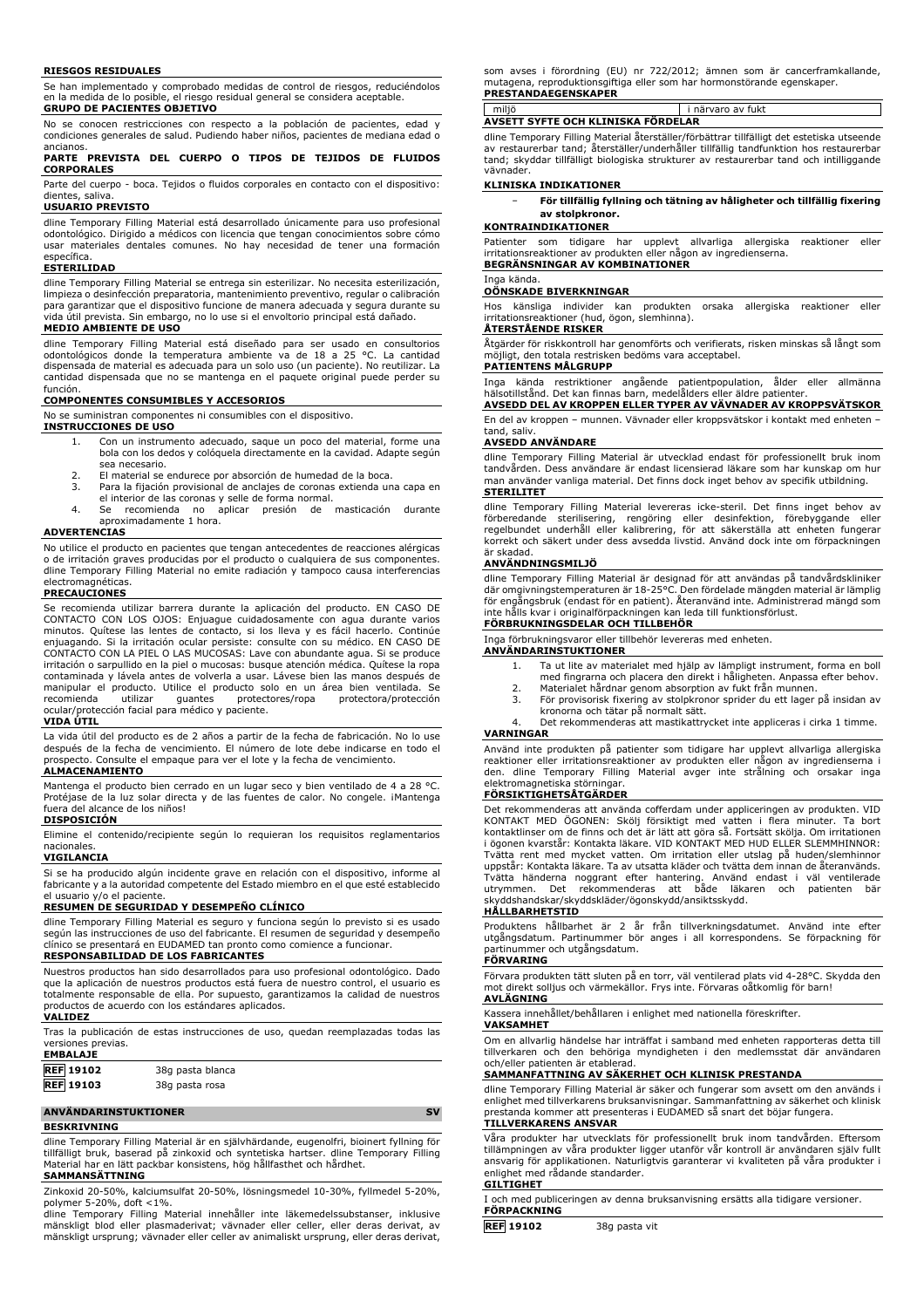## **REF 19103** 38g pasta rosa

| <b>KULLANIM KILAVUZU</b>                                                                   | TR |
|--------------------------------------------------------------------------------------------|----|
| <b>ACIKLAMA</b>                                                                            |    |
| dline Temporary Filling Material, cinko oksit ve sentetik resin bazlı geçici kullanım için |    |
| kendi kendine kürlenen, öjenol içermeyen, biyoetkisiz bir dolgudur. dline Temporary        |    |
| Filling Material kolayca paketlenebilir kıvama, yüksek mukavemete ve sertliğe              |    |

#### sahiptir. **BILEŞIM**

Çinko oksit %20-50, kalsiyum sülfat %20-50, çözücü %10-30, dolgu maddesi %5- 20, polimer %5-20, koku <%1.

dline Temporary Filling Material insan kanı veya plazma türevi, insan dokuları veya hücreleri veya bunların türevlerini, 722/2012 Sayılı Tüzük (AB)'de bahsedildiği üzere hayvanlara ait dokular veya hücreler veya bunların türevleri; kanserojen, mutajenik, üremeye toksik veya endokrin bozucu özelliklere sahip maddeler dahil tıbbi madde içermez.

## **PERFORMANS ÖZELLIKLERI**

| ayar                               | nem varlığında |  |  |  |
|------------------------------------|----------------|--|--|--|
| HEDEFLENEN AMAC VE KLINIK FAYDALAR |                |  |  |  |

dline Temporary Filling Material, restore edilebilir dişin estetik görünümünü geçici olarak geri kazanmasını/daha estetik görünmesini sağlar, restore edilebilir dişin fonksiyonunu geçici olarak geri kazanmasını/korumasını sağlar; restore edilebilir diş ve bitişik dokuların biyolojik yapılarını geçici olarak korur.

## **KLINIK ENDIKASYONLAR**

− **Kavitelerin geçici olarak doldurulması ve kapatılması ve post kronların geçici olarak sabitlenmesi içindir.**

## **KONTRAENDIKASYONLAR**

Ürüne veya bileşenlerden herhangi birine karşı şiddetli alerjik reaksiyon veya tahriş olma geçmişi olan hastalar.

**KOMBINASYONLARLA ILGILI KISITLAMALAR**

#### Bilinmiyor.

**İSTENMEYEN YAN ETKILER**

Ürün, hassas kişilerde alerjik veya tahriş reaksiyonlarına (cilt, göz, mukoza) neden olabilir).

## **REZIDÜEL RISKLER**

Risk kontrol önlemleri uygulandı ve doğrulandı, risk mümkün olduğu kadar azaltıldı, tüm artık riskin kabul edilebilir olduğuna karar verildi.

### **HASTA HEDEF GRUBU**

Hasta kütle, yaş ve genel sağlık durumuyla ilgili herhangi bilinen bir kısıtlama mevcut değildir. Çocuklar, orta yaşlı veya yaşlı hastalar olabilir. **HEDEFLENEN VÜCUT BÖLÜMÜ VEYA VÜCUT SIVILARININ DOKU TÜRLERI**

## Vücudun bir bölümü - ağız. Cihazın temas ettiği doku veya vücut sıvıları – diş, tükürük.

**HEDEFLENEN KULLANICI**

dline Temporary Filling Material yalnızca diş hekimleri tarafından profesyonel kullanım için geliştirilmiştir. Yalnızca basit dental malzemelerin nasıl kullanılacağı bilgisine sahip lisanslı doktor er tarafından kullanılabilir. Özel eğitime gerek yoktur. **STERILITE**

#### dline Temporary Filling Material sterilize edilmemiş şekilde teslim edilmektedir. Cihazın amaçlanan ömrü boyunca düzgün ve güvenli bir şekilde çalışmasını sağlamak için herhangi bir hazırlama niteliğinde sterilizasyona, temizliğe veya dezenfeksiyona, önleyici, düzenli bakıma veya kalibrasyona gerek yoktur. Ancak birincil ambalaj zarar görmüşse kullanmayın.

## **KULLANIM ORTAMI**

dline Temporary Filling Material ortam sıcaklığının 18-25°C olduğu diş muayenehanelerinde kullanılmak üzere geliştirilmiştir. Dağıtılmış malzeme miktarı tek kullanım için uygundur (sadece bir hasta için). Tek kullanımlıktır Hazırlanan miktarın orijinal ambalajında saklanmaması işlev kaybına neden olabilir.

## **SARF MALZEMELERI VE YARDIMCI MALZEMELER**

Cihazla birlikte hiçbir sarf malzemesi bileşeni ve aksesuar verilmemektedir.

### **KULLANIM KILAVUZU**

- 1. Uygun bir alet kullanarak malzemenin bir kısmını çıkarın, parmaklarınızla top haline getirip doğrudan kaviteye yerleştirin. Gerektiği gibi ayarlayın.
- 2. Malzeme ağızdan nemi emerek sertleşir.
- 3. Post kronların geçici olarak sabitlenmesi için kronların iç kısmına bir tabaka yayın ve normal şekilde kapatın.
- 4. Çiğneme basıncının yaklaşık 1 saat süreyle uygulanmaması tavsiye edilir. **UYARILAR**

Bu ürünü, ürüne veya bileşenlerden herhangi birine karşı şiddetli alerjik reaksiyon veya tahriş olma geçmişi olan hastalar için kullanmayın. dline Temporary Filling Material radyasyon yaymaz ve herhangi bir elektromanyetik enterferans ortaya

# çıkarmaz. **ÖNLEMLER**

Ürün uygulanırken bent kullanılması tavsiye edilir. GÖZE TEMASI HALİNDE: Birkaç dakika suyla dikkatlice durulayın. Varsa ve çıkarması kolaysa kontakt lenslerinizi<br>çıkarın. Durulamaya devam edin. Göz tahrişi devam ederse: Tıbbi tavsiye/yardım<br>alın. CİLT ÜZERİNDE VEYA MUKOZADA İSE: Bol su ile yıkayın. C tekrar kullanmadan önce yıkayın. Kullandıktan sonra ellerinizi iyice yıkayın. İyi havalandırılmış bir alanda kullanın. Doktor ve hasta için koruyucu eldiven/koruyucu kıyafet/koruyucu gözlük/yüz için koruyucu kullanılması tavsiye edilir.

## **RAF ÖMRÜ**

Ürünün raf ömrü üretim tarihinden itibaren 2 yıldır. Belirlenen son kullanma tarihinden sonra kullanmayın. Parti numarası tüm bilgilendirmelerde belirtilmelidir. Parti numarası ve son kullanma tarihi için ambalaja bakınız.

## **DEPOLAMA**

Ürünü 4-28°C'de kuru ve iyi havalandırılan bir yerde sıkıca kapalı halde saklayın. Doğrudan güneş ışığından ve ısı kaynaklarından koruyun. Dondurmayın. Çocukların erişemeyeceği yerlerde muhafaza edin! **BERTARAF ETME**

İçeriği/kabını ulusal yasal gerekliliklere göre bertaraf edin.

## **VIJILANS**

Cihazla ilgili olarak meydana gelen herhangi bir ciddi kazayı, üreticiye ve kullanıcının ve/veya hastanın kabul edildiği Üye Devletin yetkili otoritesine bildirin.

#### **GÜVENLILIK VE KLINIK PERFORMANS ÖZETI**

dline Temporary Filling Material güvenlidir ve üretici tarafından kullanım talimatlarına uygun olarak kullanılması durumunda amaçlandığı gibi çalışır. Güvenlik ve klinik performans özeti, işe başlar başlamaz EUDAMED'de lanse edilecektir. **ÜRETICININ SORUMLULUĞU**

Ürünlerimiz diş hekimleri tarafından profesyonel kullanım için geliştirilmiştir. Ürünlerimiz kontrolümüz dışında kullanıldığından, uygulamadan tamamen kullanıcı sorumludur. Ürünlerimizin kalitesini uygulanan standartlara uygun olarak garanti

# ediyoruz. **GEÇERLILIK SÜRESI**

İşbu kullanım talimatının yayınlanması üzerine, önceki tüm versiyonların yerini alacaktır.

## **AMBALAJ**

| REF 19102 | 38g beyaz macun |
|-----------|-----------------|
| REF 19103 | 38q pembe macun |

## **ИНСТРУКЦИЯ ПО ПРИМЕНЕНИЮ RU**

#### **ОПИСАНИЕ**

dline Temporary Filling Material – это самоотверждающаяся, не содержащая эвгенола, биоинертная пломба для временного использования на основе оксида цинка и синтетических смол. dline Temporary Filling Material имеет легко укладывающуюся консистенцию, высокую прочность и твердость. **СОСТАВ**

Оксид цинка 20-50%, сульфат кальция 20-50%, растворитель 10-30%,

наполнитель 5-20%, полимер 5-20%, ароматизатор <1%. dline Temporary Filling Material не содержит лекарственных веществ, в том числе производных человеческой крови или плазмы; тканей или клеток, или их производных, человеческого происхождения; тканей или клеткок, или их производных, животного происхождения, как указано в Регламенте (ЕС) № 722/2012; веществ, которые являются канцерогенными, мутагенными, токсичными для репродукции или обладают эндокринными разрушающими свойствами.

## **ФУНКЦИОНАЛЬНЫЕ ХАРАКТЕРИСТИКИ**

параметр при наличии влаги **ПРЕДУСМОТРЕННОЕ ПРИМЕНЕНИЕ И КЛИНИЧЕСКИЕ РЕЗУЛЬТАТЫ**

dline Temporary Filling Material восстанавливает/улучшает временный эстетический вид восстанавливаемого зуба; восстанавливает/поддерживает временную зубную функцию восстанавливаемого зуба; защищает временные биологические структуры восстанавливаемого зуба и прилегающих тканей.

## **КЛИНИЧЕСКИЕ ПОКАЗАНИЯ**

− **Для временного пломбирования и герметизации полостей и временной фиксации коронок для штифтов.**

## **ПРОТИВОПОКАЗАНИЯ**

Пациенты, у которых в анамнезе были тяжелые аллергические или раздражающие реакции на продукт или любой из ингредиентов. **ОГРАНИЧЕНИЯ НА КОМБИНАЦИИ**

### Нет данных.

## **НЕЖЕЛАТЕЛЬНЫЕ ПОБОЧНЫЕ ЭФФЕКТЫ**

У восприимчивых людей продукт может вызывать аллергические или раздражающие реакции (кожа, глаза, слизистые оболочки). **ОСТАТОЧНЫЕ РИСКИ**

Меры по управлению рисками внедрены и проверены, риск снижен, насколько это возможно, общий остаточный риск признан приемлемым. **ЦЕЛЕВАЯ ГРУППА ПАЦИЕНТОВ**

Никаких ограничений относительно категории пациентов, их возраста и общего состояния здоровья не известно. Продукт можно применять на детях, пациентах

среднего и пожилого возраста. **ПРЕДПОЛАГАЕМАЯ ЧАСТЬ ТЕЛА ИЛИ ТИПЫ ТКАНЕЙ ЖИДКОСТЕЙ ОРГАНИЗМА**

Часть тела - рот. Ткани или биологические жидкости, контактирующие с<br>изделием – зуб. слюна. , слюна

## **ПРЕДПОЛАГАЕМЫЙ ПОЛЬЗОВАТЕЛЬ**

dline Temporary Filling Material разработан только для профессионального использования в стоматологии. Пользователь - только лицензированный врач, который знает, как использовать обычные стоматологические материалы. Нет необходимости в специальной подготовке.

#### **СТЕРИЛЬНОСТЬ**

dline Temporary Filling Material поставляется нестерильным. Нет необходимости в какой-либо предварительной стерилизации, очистке или дезинфекции,<br>профилактическом, регулярном обслуживании или калибровке, чтобы<br>гарантировать правильную и безопасную работу изделия в течение его<br>предполагаемого срока сл упаковка повреждена.

#### **УСЛОВИЯ ПРИМЕНЕНИЯ**

dline Temporary Filling Material предназначено для использования стоматологическом кабинете с температурой окружающей среды 18-25°C.<br>Распределенное количество материала подходит для одноразового<br>использования (только для одного пациента). Не использовать повторно. Выданное количество, хранящееся не в оригинальной упаковке, может привести к потере функциональности.

## **РАСХОДНЫЕ МАТЕРИАЛЫ И ПРИНАДЛЕЖНОСТИ**

В комплект поставки изделия не входят расходные материалы и принадлежности.

#### **ИНСТРУКЦИЯ ПО ПРИМЕНЕНИЮ**

- 1. С помощью подходящего инструмента извлеките немного материала, сформируйте пальцами шарик и поместите его прямо в полость. При необходимости отрегулируйте.
- 2. Материал затвердевает, впитывая влагу изо рта.<br>3. Для временной фиксации штифтовых коронок
- 3. Для временной фиксации штифтовых коронок наложите слой на внутреннюю часть коронок и запломбируйте обычным способом.
- 4. Рекомендуется, чтобы давление при жевании не применялось в течение примерно 1 часа.

## **ПРЕДУПРЕЖДЕНИЯ**

Не используйте продукт для пациентов, у которых в анамнезе есть серьезные аллергические или раздражающие реакции на продукт или любой из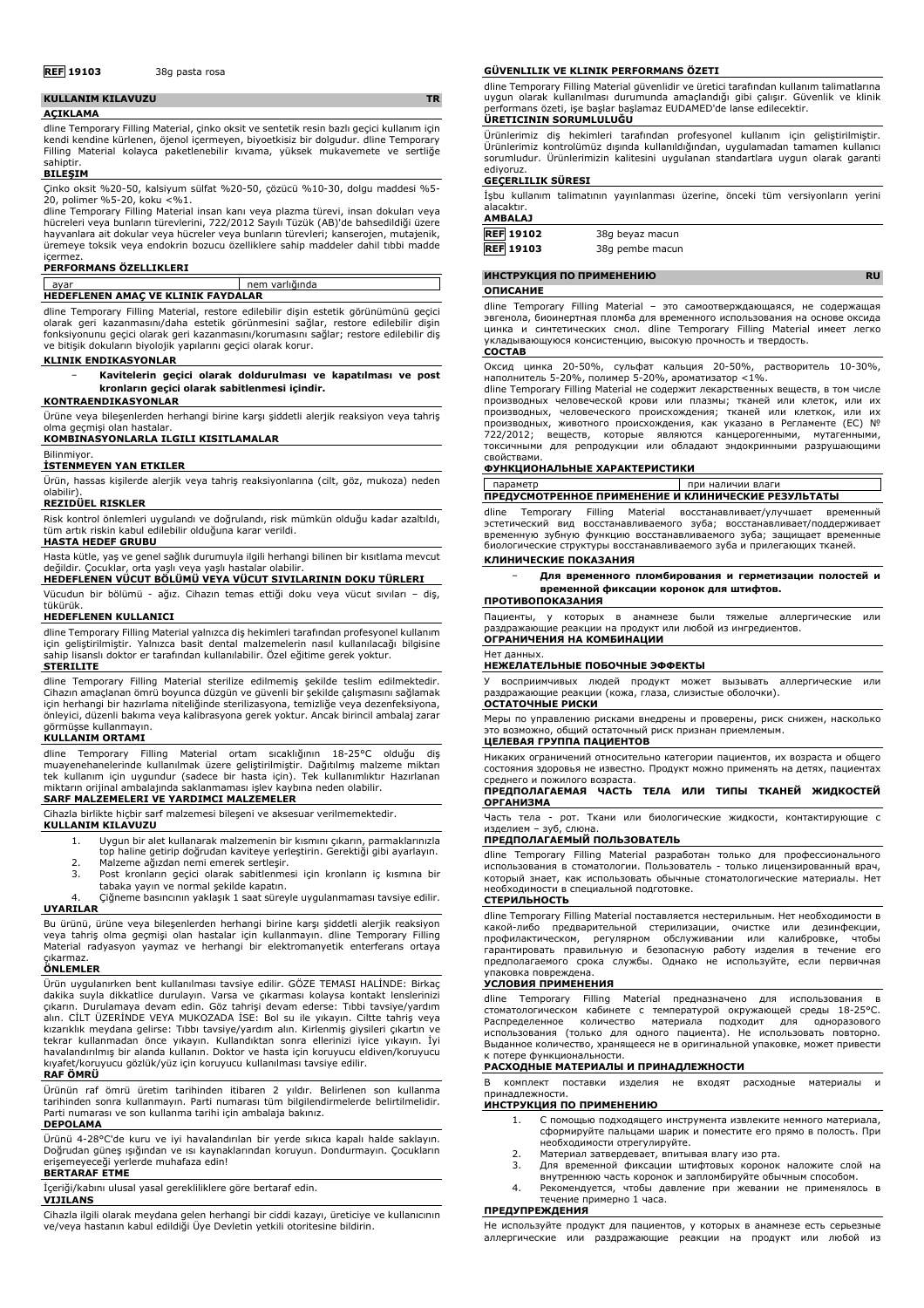ингредиентов. dline Temporary Filling Material не генерирует излучение и не вызывает электромагнитные помехи. **МЕРЫ ПРЕДОСТОРОЖНОСТИ**

При применении продукта рекомендуется использовать коффердам. ПРИ ПОПАДАНИИ В ГЛАЗА: осторожно промыть глаза водой в течение нескольких минут. Снимите контактные линзы, если они есть, и это легко сделать. Продолжайте полоскание. Если раздражение глаз не проходит: обратиться к врачу. ПРИ ПОПАДАНИИ НА КОЖУ ИЛИ СЛИЗИСТУЮ ОБОЛОЧКУ: промыть большим количеством воды. В случае раздражения кожи/слизистой оболочки или сыпи: обратиться к врачу. Снимите загрязненную одежду и постирайте перед повторным использованием. После работы тщательно вымойте руки. Используйте только в хорошо проветриваемом помещении. Врачу и пациенту рекомендуется носить защитные перчатки/защитную одежду/средства защиты глаз/лица.

#### **МЕРЫ ПРЕДОСТОРОЖНОСТИ**

Срок годности продукта 2 года со дня изготовления. Не использовать по истечении срока годности. Номер партии должен быт указан во всей корреспонденции. См. упаковку для получения информации о партии и сроке

# годности. **ХРАНЕНИЕ**

Хранить продукт плотно закрытым в сухом, хорошо проветриваемом месте при температуре 4-28°C. Беречь от прямых солнечных лучей и источников тепла. Не замораживать. Хранить в недоступном для детей месте!

## **УТИЛИЗАЦИЯ**

Утилизируйте содержимое/контейнер в соответствии с национальными нормативными требованиями.

## **АКТИВНЫЙ МОНИТОРИНГ**

Если в отношении изделия произошел какой-либо серьезный инцидент, сообщите производителю и компетентному органу государства-члена, в котором зарегистрирован пользователь и/или пациент.

## **РЕЗЮМЕ БЕЗОПАСНОСТИ И КЛИНИЧЕСКОЙ ЭФФЕКТИВНОСТИ**

dline Temporary Filling Material безопасен и работает по назначению, если он используется в соответствии с инструкцией по применению производителя. Сводная информация о безопасности и клинической эффективности будет представлена в Европейской базе данных по медицинским изделиям, как только она начнет работать.

## **ОТВЕТСТВЕННОСТЬ ПРОИЗВОДИТЕЛЯ**

Наши продукты разработаны для профессионального использования в стоматологии. Поскольку применение наших продуктов находится вне нашего<br>контроля, пользователь несет полную ответственность за применение.<br>Разумеется, мы гарантируем качество нашей продукции в соответствии с применяемыми стандартами.

## **СРОК ДЕЙСТВИЯ**

| После публикации данной инструкции по применению все предыдущие версии |                  |  |  |  |
|------------------------------------------------------------------------|------------------|--|--|--|
| отменяются.                                                            |                  |  |  |  |
| <b>УПАКОВКА</b>                                                        |                  |  |  |  |
| <b>REF</b> 19102                                                       | 38 г паста белая |  |  |  |

| <b>REF</b> 19103 | 38 г паста розовая |
|------------------|--------------------|
|                  |                    |

## **ІНСТРУКЦІЯ ІЗ ЗАСТОСУВАННЯ UA**

## **ОПИС**

dline Temporary Filling Material – це самоотвердна, біоінертна пломба для тимчасового використання на основі оксиду цинку та синтетичних смол, яка не містить евгенол. dline Temporary Filling Material має консистенцію, яка легко вкладається, високу міцність і твердість.

## **СКЛАД**

Оксид цинку 20-50%, сульфат кальцію 20-50%, розчинник 10-30%, наповнювач 5-20%, полімер 5-20%, ароматизатор <1%.

dline Temporary Filling Material не містить лікарських речовин, зокрема похідних людської крові або плазми; тканин або клітин, або їх похідних, людського<br>походження; тканин або клітин, або їх похідних, тваринного походження, як<br>зазначено в Регламенті (ЄС) № 722/2012; речовин, які є канцерогенними,<br>мут властивості.

## **ФУНКЦІОНАЛЬНІ ХАРАКТЕРИСТИКИ**

#### налаштування в присутності воло **ПЕРЕДБАЧУВАНЕ ПРИЗНАЧЕННЯ ТА КЛІНІЧНІ ПЕРЕВАГИ**

dline Temporary Filling Material відновлює/покращує тимчасовий естетичний вигляд відновлюваного зуба; відновлює/підтримує тимчасову зубну функцію відновлюваного зуба; захищає тимчасові біологічні структури відновлюваного зуба та прилеглих тканин.

## **КЛІНІЧНІ ПОКАЗАННЯ**

### − **Для тимчасового пломбування та герметизації порожнин і тимчасової фіксації коронок для штифтів.**

## **ПРОТИПОКАЗАННЯ**

Пацієнти, у яких в анамнезі були важкі алергічні або подразливі реакції на продукт або будь-який з інгредієнтів. **ОБМЕЖЕННЯ НА КОМБІНАЦІЇ**

## Немає даних.

#### **НЕБАЖАНІ ПОБІЧНІ ЕФЕКТИ**

У сприйнятливих людей dline Temporary Filling Material може викликати алергічні або подразливі реакції (шкіра, очі, слизові оболонки).

# **ЗАЛИШКОВІ РИЗИКИ**

Заходи з управління ризиками впроваджені та перевірені, ризик знижений, наскільки це можливо, загальний залишковий ризик визнаний прийнятним. **ЦІЛЬОВА ГРУПА ПАЦІЄНТІВ**

Ніяких обмежень щодо категорії пацієнтів, їх віку та загального стану здоров'я невідомо. Продукт можна застосовувати на дітях, пацієнтах середнього або похилого віку.

# **ПЕРЕДБАЧУВАНА ЧАСТИНА ТІЛА АБО ТИПИ ТКАНИН РІДИН ОРГАНІЗМУ**

Частина тіла – рот. Тканини або біологічні рідини, що контактують з виробом – зуб, слиною.

## **ПЕРЕДБАЧУВАНИЙ КОРИСТУВАЧ**

dline Temporary Filling Material розроблений тільки для професійного використання в стоматології. Користувач – тільки ліцензований лікар, який знає,

як використовувати звичайні стоматологічні матеріали. Немає потреби в спеціальній підготовці.

## **СТЕРИЛЬНІСТЬ**

dline Temporary Filling Material постачається нестерильним. Немає потреби в будьякій попередній стерилізації, очищенні або дезінфекції, профілактичному, регулярному обслуговуванні або калібруванні, щоб гарантувати правильну та безпечну роботу виробу протягом його передбачуваного терміну служби. Однак не використовуйте, якщо первинна упаковка пошкоджена.

## **УМОВИ ЗАСТОСУВАННЯ**

dline Temporary Filling Material Виріб призначений для використання в стоматологічному кабінеті з температурою навколишнього середовища 18-25°C. Розподілену кількість матеріалу підходить для одноразового використання (тільки для одного пацієнта). Не застосовувати повторно. Видана кількість, що зберігається не в оригінальній упаковці, може призвести до втрати функціональності.

## **ВИТРАТНІ МАТЕРІАЛИ ТА ПРИНАЛЕЖНОСТІ**

До комплекту поставки виробу не входять витратні матеріали та приналежності. **ІНСТРУКЦІЯ ІЗ ЗАСТОСУВАННЯ**

- 1. За допомогою відповідного інструменту витягніть трохи матеріалу, сформуйте пальцями кулю і помістіть її прямо в порожнину. У разі потреби відрегулюйте.
- 
- 2. Матеріал твердне, вбираючи вологу з рота. 3. Для тимчасової фіксації штифтових коронок накладіть шар на внутрішню частину коронок і запломбуйте звичайним способом.
- 4. Рекомендується, щоб тиск при жуванні не застосовувалося протягом приблизно 1 години.

## **ПОПЕРЕДЖЕННЯ**

Не використовуйте продукт для пацієнтів, у яких в анамнезі є серйозні алергічні або подразливі реакції на продукт або будь-який з інгредієнтів. dline Temporary Filling Material не генерує випромінювання і не викликає електромагнітних завад. **ЗАПОБІЖНІ ЗАХОДИ**

При застосуванні продукту рекомендується використовувати кофердам. ПРИ ПОТРАПЛЯННІ В ОЧІ: обережно промити очі водою протягом декількох хвилин. Зніміть контактні лінзи, якщо вони є, і це легко зробити. Продовжуйте полоскання. Якщо подразнення очей не проходить: звернутися до лікаря. ПРИ ПОТРАПЛЯННІ на шкіру або слизові: промити великою кількістю води. У разі подразнення шкіри/слизових оболонок або висипу: звернутися до лікаря. Зніміть одяг і виперіть перед повторним використанням. Після роботи ретельно вимийте руки. Використовуйте тільки в добре провітрюваному приміщенні. Лікарю та пацієнту рекомендується носити захисні рукавички/захисний одяг/засоби захисту очей/обличчя.

#### **ТЕРМІН ПРИДАТНОСТІ**

Термін придатності dline Temporary Filling Material 2 роки з дня виготовлення. Не застосовувати після закінчення терміну придатності. Номер партії має бути зазначений у всій кореспонденції. Див. упаковку для отримання інформації про партію та термін придатності.

### **ЗБЕРІГАННЯ**

Зберігати продукт щільно закритим у сухому, добре провітрюваному місці за температури 4-28°C. Берегти від прямих сонячних променів і джерел тепла. Не заморожувати. Зберігати в недоступному для дітей місці!

## **УТИЛІЗАЦІЯ**

Утилізуйте вміст/контейнер відповідно до національних нормативних вимог. **АКТИВНИЙ МОНІТОРИНГ**

Якщо щодо виробу стався якийсь серйозний інцидент, повідомте виробнику та компетентному органу держави-члена, в якій зареєстрований користувач і/або пацієнт.

#### **РЕЗЮМЕ БЕЗПЕКИ І КЛІНІЧНОЇ ЕФЕКТИВНОСТІ**

dline Temporary Filling Material безпечний і працює за призначенням, якщо він використовується відповідно до інструкцій виробника щодо застосування. Зведена інформація про безпеку та клінічну ефективність буде представлена в Європейській базі даних з медичних виробів, як тільки вона почне працювати. **ВІДПОВІДАЛЬНІСТЬ ВИРОБНИКА**

Наші продукти розроблені для професійного використання в стоматології. Оскільки застосування наших продуктів знаходиться поза нашим контролем, користувач несе повну відповідальність за застосування. Звісно, ми гарантуємо якість нашої продукції відповідно до застосовних стандартів.

## **ТЕРМІН ДІЇ**

Після публікації цієї інструкції із застосування всі попередні версії скасовуються. **УПАКОВКА**

| $\overline{\text{REF}}$ 19102 | 38 г паста біла   |
|-------------------------------|-------------------|
| $\overline{\text{REF}}$ 19103 | 38 г паста рожева |

SIGNS EXPLANATION/ZENKLŲ PAAISKINIMAS /SCHILDER ERKLARUNG<br>/ЗНАЧЕНИЕ НА СИМВОЛИТЕ /VYSVĚTLENÍ ZNAČEK /FORKLARING AFTEGN<br>/МÄRKIDE SELGITUS /EXPLICATION DES SIGNES /EΞΉΓΗΣΗ ΣΉΜΑΝΣΗΣ / JELZESEK MAGYARAZATA /SPIEGAZIONE DEI SEGNI /ZIMJU SKAIDROJUMS<br>/FORKLARING AV TEGN /OBJAŚNIENIE ZNAKÓW /EXPLICAÇÃO DOS<br>SÍMBOLOS /EXPLICAȚII SEMNE /VYSVETLENIE ZNAČIEK /RAZLAGA<br>ZNAKOV /EXPLICACIÓN D **AÇIKLAMASI / ОБЪЯСНЕНИЕ СИМВОЛОВ /ПОЯСНЕННЯ СИМВОЛІВ**

| 7 L | Caution /Atsargiai /Vorsicht /Внимание /Pozor /Forsigtighed<br>/Hoiatus /Mise en garde /Προσοχή /Figyelmeztetés /Attenzione<br>/Piesardzību! /Forsiktighet /Uwagi /Cuidado /Atentie /Pozor<br>/Previdnost /Precaución /Varning /Dikkat / Осторожно /Обережно                                                                                                                                                                                                                                               |
|-----|------------------------------------------------------------------------------------------------------------------------------------------------------------------------------------------------------------------------------------------------------------------------------------------------------------------------------------------------------------------------------------------------------------------------------------------------------------------------------------------------------------|
|     | Temperature limit /Temperatūros riba /Temperatur-Grenzwert<br>/Температурен лимит /Teplotní limit /Temperaturgrænse<br>Temperatuuri limiit /Limite de température/Όριο θερμοκρασίας<br>/Hőmérsékleti határérték /Limite di temperatura /Temperatūras<br>robežvērtība /Temperaturgrense /Limit temperatury /Limite de<br>temperatura /Limita de temperatură /Teplotný limit /Temperaturna<br>omejitev / Límite de temperatura / Temperaturgräns / Sıcaklık Sınırı<br>Глредел температуры / Межа температури |
|     | Consult instructions for use / Ziūrėti naudojimo instrukcija<br>beachten /Консултирайте се<br>/Gebrauchsanweisung<br>$\mathsf{C}$<br>инструкцията за употреба /Viz návod<br>použití<br>/Se<br>k.<br>brugsanvisningen /Vaadake kasutusjuhendit /Consulter<br>les<br>instructions d'utilisation / Συμβουλευτείτε τις οδηγίες χρήσης                                                                                                                                                                          |